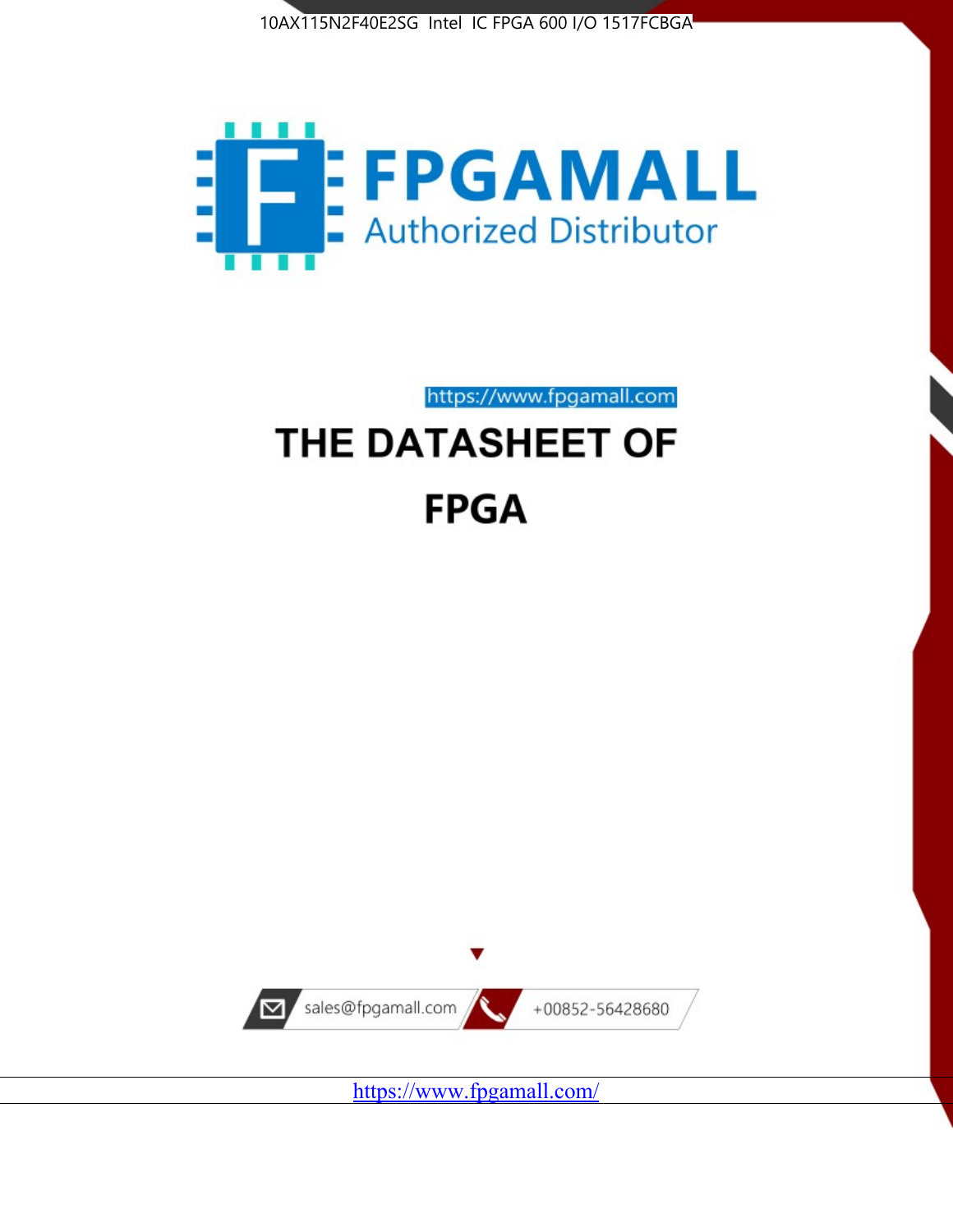10AX115N2F40E2SG Intel IC FPGA 600 I/O 1517FCBGA



# **Intel® Arria® 10 Device Overview**



**A10-OVERVIEW | 2018.12.06** Latest document on the web: **[PDF](https://www.intel.com/content/dam/www/programmable/us/en/pdfs/literature/hb/arria-10/a10_overview.pdf)** | **[HTML](https://www.intel.com/content/www/us/en/programmable/documentation/sam1403480274650.html)**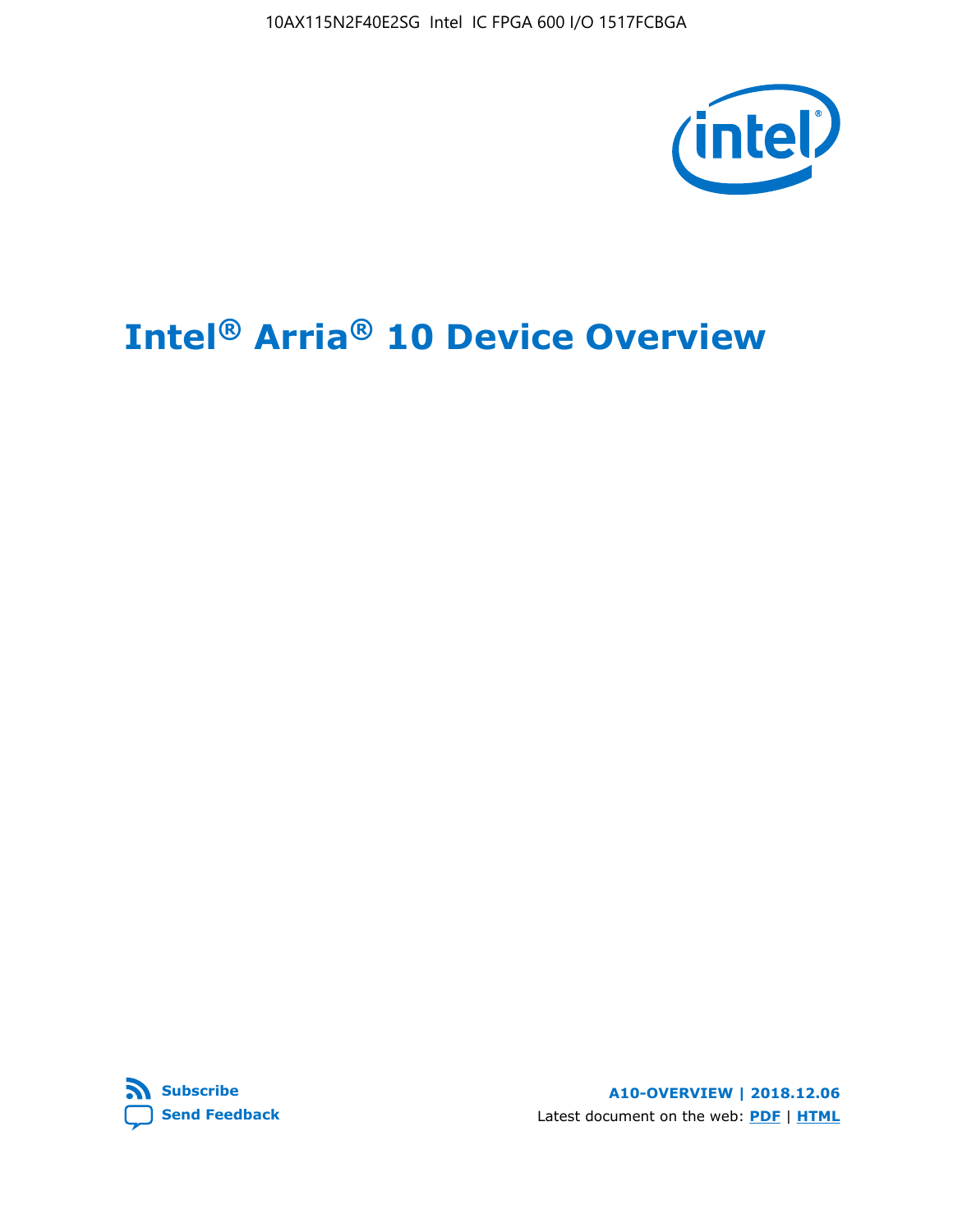

**Contents** 

# **Contents**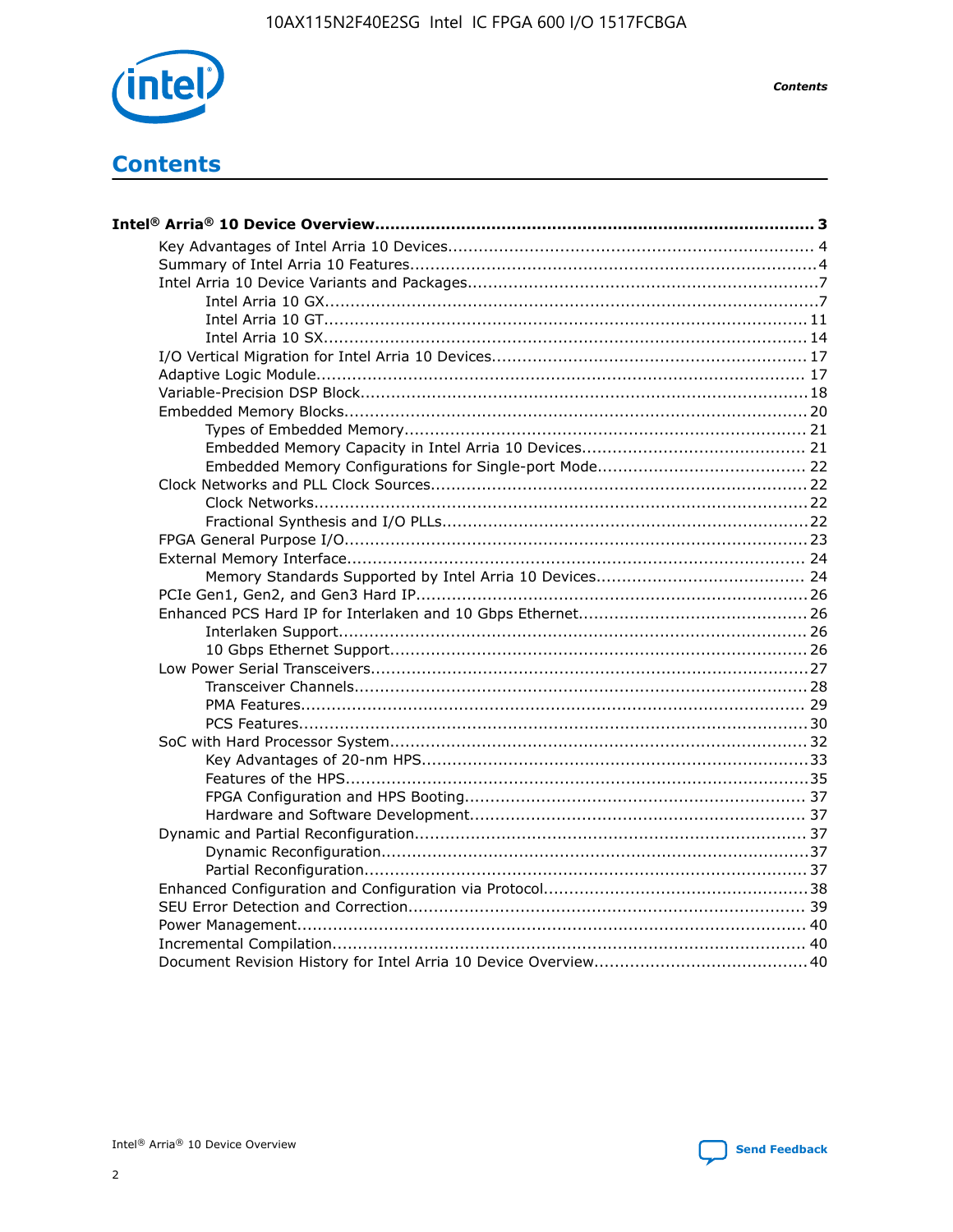**A10-OVERVIEW | 2018.12.06**

**[Send Feedback](mailto:FPGAtechdocfeedback@intel.com?subject=Feedback%20on%20Intel%20Arria%2010%20Device%20Overview%20(A10-OVERVIEW%202018.12.06)&body=We%20appreciate%20your%20feedback.%20In%20your%20comments,%20also%20specify%20the%20page%20number%20or%20paragraph.%20Thank%20you.)**



# **Intel® Arria® 10 Device Overview**

The Intel<sup>®</sup> Arria<sup>®</sup> 10 device family consists of high-performance and power-efficient 20 nm mid-range FPGAs and SoCs.

Intel Arria 10 device family delivers:

- Higher performance than the previous generation of mid-range and high-end FPGAs.
- Power efficiency attained through a comprehensive set of power-saving technologies.

The Intel Arria 10 devices are ideal for high performance, power-sensitive, midrange applications in diverse markets.

| <b>Market</b>         | <b>Applications</b>                                                                                               |
|-----------------------|-------------------------------------------------------------------------------------------------------------------|
| Wireless              | Channel and switch cards in remote radio heads<br>٠<br>Mobile backhaul<br>٠                                       |
| Wireline              | 40G/100G muxponders and transponders<br>٠<br>100G line cards<br>٠<br><b>Bridging</b><br>٠<br>Aggregation<br>٠     |
| <b>Broadcast</b>      | Studio switches<br>٠<br>Servers and transport<br>٠<br>Videoconferencing<br>٠<br>Professional audio and video<br>٠ |
| Computing and Storage | Flash cache<br>٠<br>Cloud computing servers<br>٠<br>Server acceleration<br>٠                                      |
| Medical               | Diagnostic scanners<br>٠<br>Diagnostic imaging<br>٠                                                               |
| Military              | Missile guidance and control<br>٠<br>Radar<br>٠<br>Electronic warfare<br>٠<br>Secure communications<br>٠          |

#### **Table 1. Sample Markets and Ideal Applications for Intel Arria 10 Devices**

#### **Related Information**

- [Intel Arria 10 Device Handbook: Known Issues](http://www.altera.com/support/kdb/solutions/rd07302013_646.html) Lists the planned updates to the *Intel Arria 10 Device Handbook* chapters.
- [Intel Arria 10 GX/GT Device Errata and Design Recommendations](https://www.intel.com/content/www/us/en/programmable/documentation/agz1493851706374.html#yqz1494433888646)
- [Intel Arria 10 SX Device Errata and Design Recommendations](https://www.intel.com/content/www/us/en/programmable/documentation/cru1462832385668.html#cru1462832558642)

Intel Corporation. All rights reserved. Intel, the Intel logo, Altera, Arria, Cyclone, Enpirion, MAX, Nios, Quartus and Stratix words and logos are trademarks of Intel Corporation or its subsidiaries in the U.S. and/or other countries. Intel warrants performance of its FPGA and semiconductor products to current specifications in accordance with Intel's standard warranty, but reserves the right to make changes to any products and services at any time without notice. Intel assumes no responsibility or liability arising out of the application or use of any information, product, or service described herein except as expressly agreed to in writing by Intel. Intel customers are advised to obtain the latest version of device specifications before relying on any published information and before placing orders for products or services. \*Other names and brands may be claimed as the property of others.

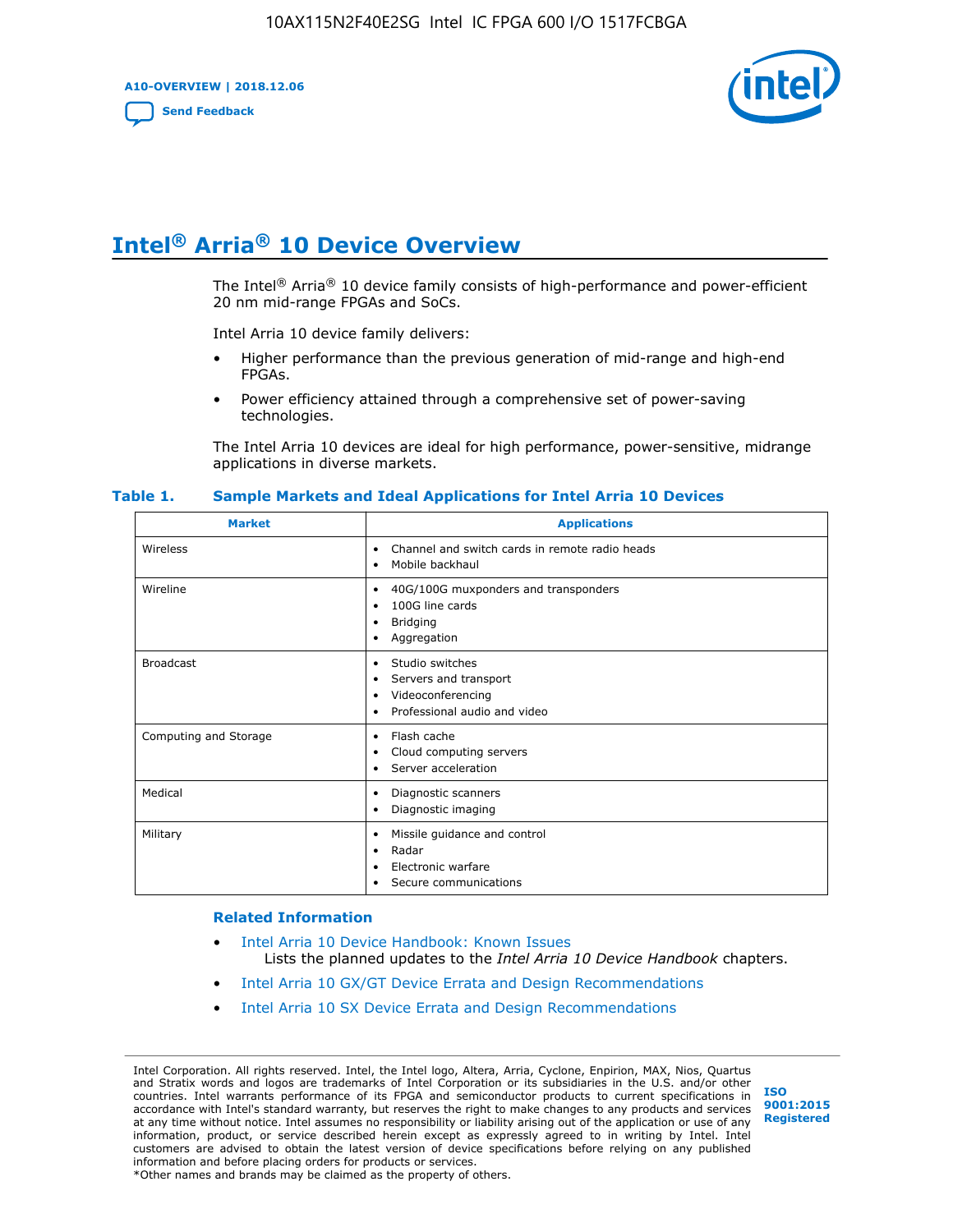

# **Key Advantages of Intel Arria 10 Devices**

## **Table 2. Key Advantages of the Intel Arria 10 Device Family**

| <b>Advantage</b>                                                                                          | <b>Supporting Feature</b>                                                                                                                                                                                                                                                                                                |
|-----------------------------------------------------------------------------------------------------------|--------------------------------------------------------------------------------------------------------------------------------------------------------------------------------------------------------------------------------------------------------------------------------------------------------------------------|
| Enhanced core architecture                                                                                | Built on TSMC's 20 nm process technology<br>٠<br>60% higher performance than the previous generation of mid-range FPGAs<br>٠<br>15% higher performance than the fastest previous-generation FPGA<br>٠                                                                                                                    |
| High-bandwidth integrated<br>transceivers                                                                 | Short-reach rates up to 25.8 Gigabits per second (Gbps)<br>٠<br>Backplane capability up to 12.5 Gbps<br>٠<br>Integrated 10GBASE-KR and 40GBASE-KR4 Forward Error Correction (FEC)<br>٠                                                                                                                                   |
| Improved logic integration and<br>hard IP blocks                                                          | 8-input adaptive logic module (ALM)<br>٠<br>Up to 65.6 megabits (Mb) of embedded memory<br>٠<br>Variable-precision digital signal processing (DSP) blocks<br>Fractional synthesis phase-locked loops (PLLs)<br>Hard PCI Express Gen3 IP blocks<br>Hard memory controllers and PHY up to 2,400 Megabits per second (Mbps) |
| Second generation hard<br>processor system (HPS) with<br>integrated ARM* Cortex*-A9*<br>MPCore* processor | Tight integration of a dual-core ARM Cortex-A9 MPCore processor, hard IP, and an<br>٠<br>FPGA in a single Intel Arria 10 system-on-a-chip (SoC)<br>Supports over 128 Gbps peak bandwidth with integrated data coherency between<br>$\bullet$<br>the processor and the FPGA fabric                                        |
| Advanced power savings                                                                                    | Comprehensive set of advanced power saving features<br>٠<br>Power-optimized MultiTrack routing and core architecture<br>٠<br>Up to 40% lower power compared to previous generation of mid-range FPGAs<br>Up to 60% lower power compared to previous generation of high-end FPGAs                                         |

# **Summary of Intel Arria 10 Features**

## **Table 3. Summary of Features for Intel Arria 10 Devices**

| <b>Feature</b>                  | <b>Description</b>                                                                                                                                                                                                                                                                                                                                                                                           |
|---------------------------------|--------------------------------------------------------------------------------------------------------------------------------------------------------------------------------------------------------------------------------------------------------------------------------------------------------------------------------------------------------------------------------------------------------------|
| Technology                      | TSMC's 20-nm SoC process technology<br>Allows operation at a lower $V_{\text{CC}}$ level of 0.82 V instead of the 0.9 V standard $V_{\text{CC}}$ core voltage                                                                                                                                                                                                                                                |
| Packaging                       | 1.0 mm ball-pitch Fineline BGA packaging<br>٠<br>0.8 mm ball-pitch Ultra Fineline BGA packaging<br>Multiple devices with identical package footprints for seamless migration between different<br><b>FPGA</b> densities<br>Devices with compatible package footprints allow migration to next generation high-end<br>Stratix <sup>®</sup> 10 devices<br>RoHS, leaded $(1)$ , and lead-free (Pb-free) options |
| High-performance<br>FPGA fabric | Enhanced 8-input ALM with four registers<br>Improved multi-track routing architecture to reduce congestion and improve compilation time<br>Hierarchical core clocking architecture<br>Fine-grained partial reconfiguration                                                                                                                                                                                   |
| Internal memory<br>blocks       | M20K-20-Kb memory blocks with hard error correction code (ECC)<br>Memory logic array block (MLAB)-640-bit memory                                                                                                                                                                                                                                                                                             |
|                                 | continued                                                                                                                                                                                                                                                                                                                                                                                                    |



<sup>(1)</sup> Contact Intel for availability.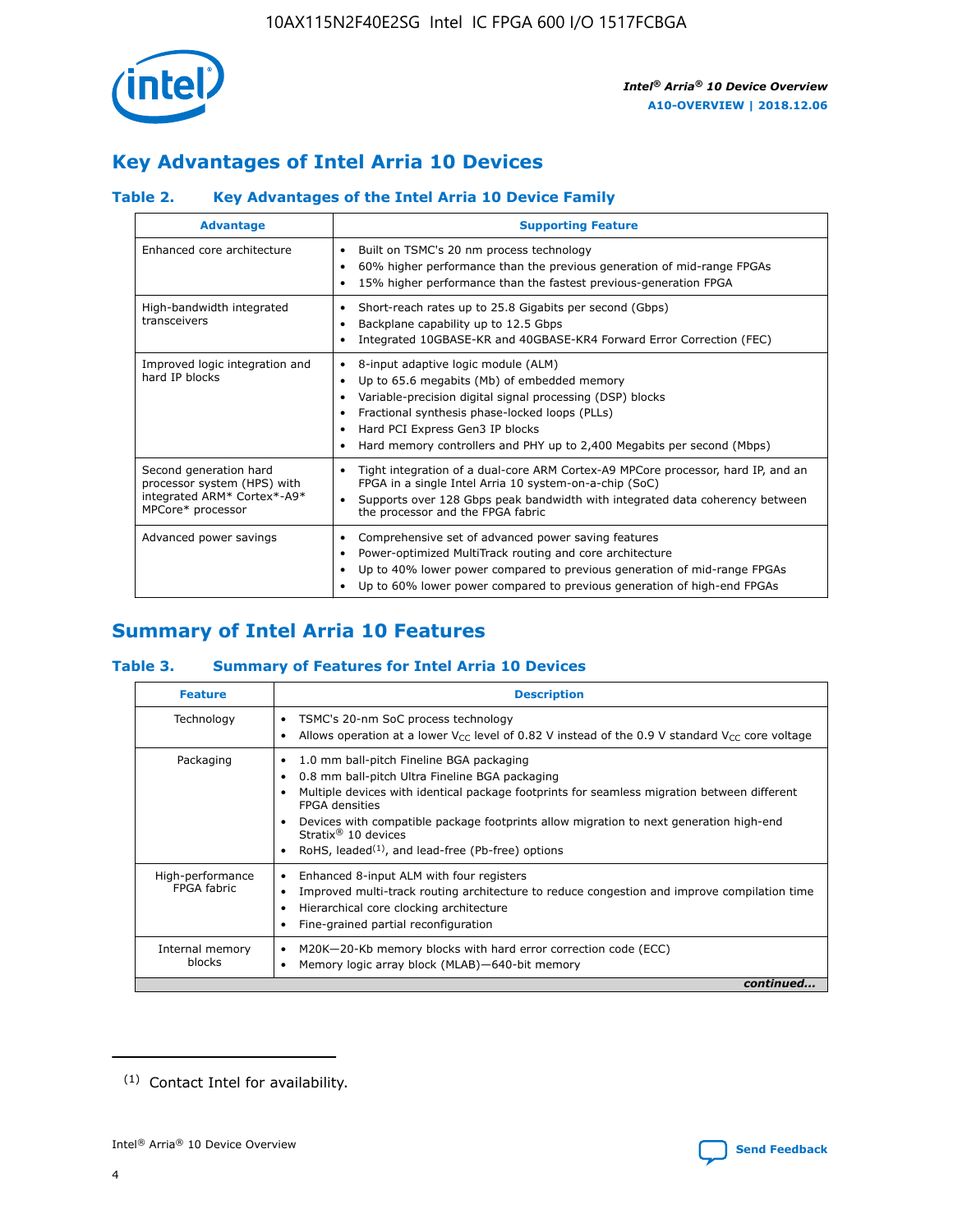$\mathsf{r}$ 



| <b>Feature</b>                         |                                                                                                                | <b>Description</b>                                                                                                                                                                                                                                                                                                                                                                                                                                                                                                                                                                                                                                                                                                                                                                                                                          |
|----------------------------------------|----------------------------------------------------------------------------------------------------------------|---------------------------------------------------------------------------------------------------------------------------------------------------------------------------------------------------------------------------------------------------------------------------------------------------------------------------------------------------------------------------------------------------------------------------------------------------------------------------------------------------------------------------------------------------------------------------------------------------------------------------------------------------------------------------------------------------------------------------------------------------------------------------------------------------------------------------------------------|
| Embedded Hard IP<br>blocks             | Variable-precision DSP                                                                                         | Native support for signal processing precision levels from $18 \times 19$ to<br>$\bullet$<br>54 x 54<br>Native support for 27 x 27 multiplier mode<br>64-bit accumulator and cascade for systolic finite impulse responses<br>(FIRs)<br>Internal coefficient memory banks<br>٠<br>Preadder/subtractor for improved efficiency<br>Additional pipeline register to increase performance and reduce<br>power<br>Supports floating point arithmetic:<br>- Perform multiplication, addition, subtraction, multiply-add,<br>multiply-subtract, and complex multiplication.<br>- Supports multiplication with accumulation capability, cascade<br>summation, and cascade subtraction capability.<br>- Dynamic accumulator reset control.<br>- Support direct vector dot and complex multiplication chaining<br>multiply floating point DSP blocks. |
|                                        | Memory controller                                                                                              | DDR4, DDR3, and DDR3L                                                                                                                                                                                                                                                                                                                                                                                                                                                                                                                                                                                                                                                                                                                                                                                                                       |
|                                        | PCI Express*                                                                                                   | PCI Express (PCIe*) Gen3 (x1, x2, x4, or x8), Gen2 (x1, x2, x4, or x8)<br>and Gen1 (x1, x2, x4, or x8) hard IP with complete protocol stack,<br>endpoint, and root port                                                                                                                                                                                                                                                                                                                                                                                                                                                                                                                                                                                                                                                                     |
|                                        | Transceiver I/O                                                                                                | 10GBASE-KR/40GBASE-KR4 Forward Error Correction (FEC)<br>PCS hard IPs that support:<br>- 10-Gbps Ethernet (10GbE)<br>- PCIe PIPE interface<br>- Interlaken<br>- Gbps Ethernet (GbE)<br>- Common Public Radio Interface (CPRI) with deterministic latency<br>support<br>- Gigabit-capable passive optical network (GPON) with fast lock-<br>time support<br>13.5G JESD204b<br>$\bullet$<br>8B/10B, 64B/66B, 64B/67B encoders and decoders<br>Custom mode support for proprietary protocols                                                                                                                                                                                                                                                                                                                                                   |
| Core clock networks                    | $\bullet$<br>$\bullet$                                                                                         | Up to 800 MHz fabric clocking, depending on the application:<br>- 667 MHz external memory interface clocking with 2,400 Mbps DDR4 interface<br>- 800 MHz LVDS interface clocking with 1,600 Mbps LVDS interface<br>Global, regional, and peripheral clock networks<br>Clock networks that are not used can be gated to reduce dynamic power                                                                                                                                                                                                                                                                                                                                                                                                                                                                                                 |
| Phase-locked loops<br>(PLLs)           | High-resolution fractional synthesis PLLs:<br>$\bullet$<br>Integer PLLs:<br>- Adjacent to general purpose I/Os | - Precision clock synthesis, clock delay compensation, and zero delay buffering (ZDB)<br>- Support integer mode and fractional mode<br>- Fractional mode support with third-order delta-sigma modulation<br>- Support external memory and LVDS interfaces                                                                                                                                                                                                                                                                                                                                                                                                                                                                                                                                                                                   |
| FPGA General-purpose<br>$I/Os$ (GPIOs) | On-chip termination (OCT)<br>$\bullet$                                                                         | 1.6 Gbps LVDS-every pair can be configured as receiver or transmitter<br>1.2 V to 3.0 V single-ended LVTTL/LVCMOS interfacing                                                                                                                                                                                                                                                                                                                                                                                                                                                                                                                                                                                                                                                                                                               |
| <b>External Memory</b><br>Interface    |                                                                                                                | Hard memory controller- DDR4, DDR3, and DDR3L support<br>$-$ DDR4 $-$ speeds up to 1,200 MHz/2,400 Mbps<br>- DDR3-speeds up to 1,067 MHz/2,133 Mbps<br>Soft memory controller—provides support for RLDRAM $3^{(2)}$ , QDR IV $(2^2)$ , and QDR II+<br>continued                                                                                                                                                                                                                                                                                                                                                                                                                                                                                                                                                                             |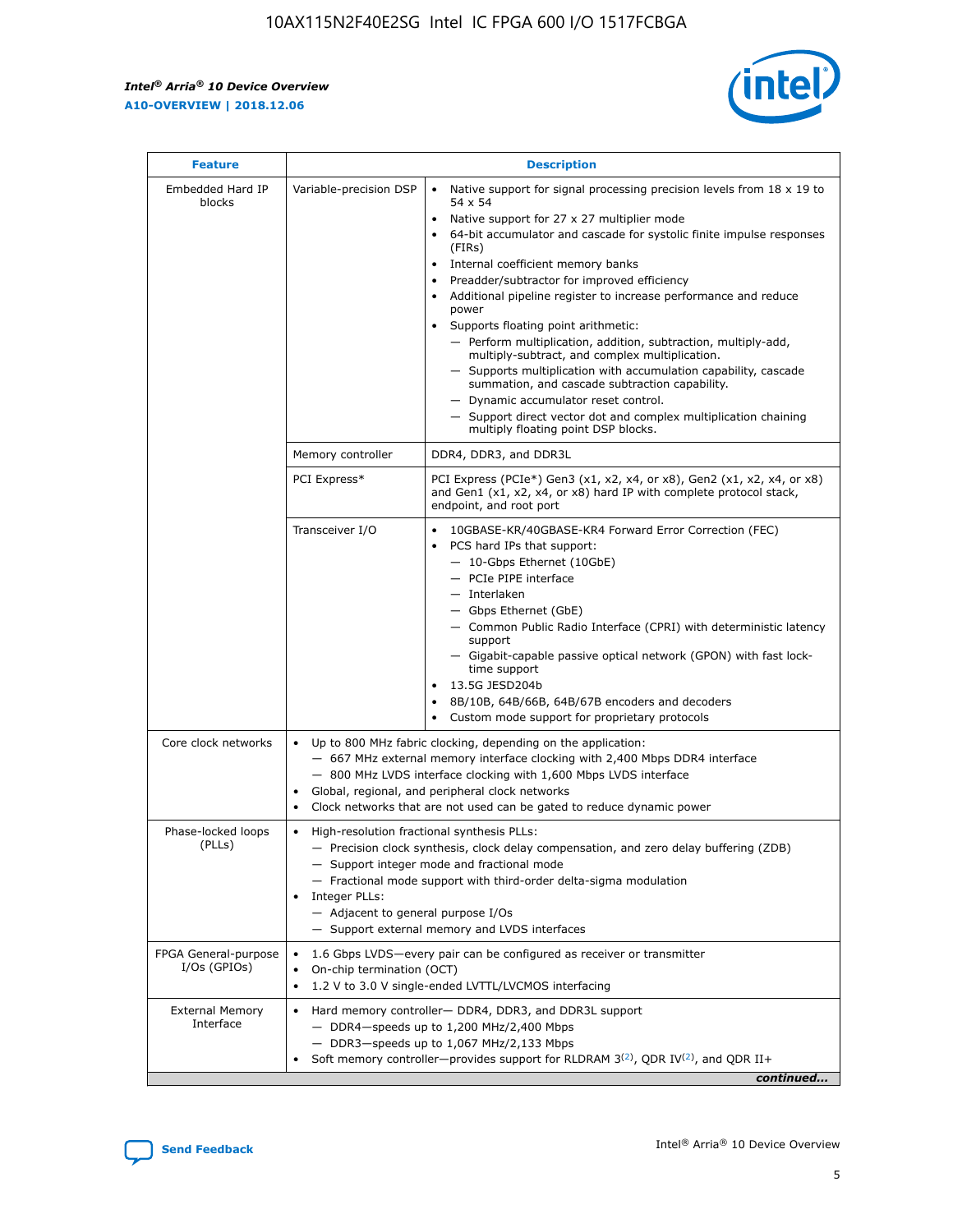

| <b>Feature</b>                                    | <b>Description</b>                                                                                                                                                                                                                                                                                                                                                                                                                                                                                                                                                                                                                             |  |  |  |  |  |  |  |
|---------------------------------------------------|------------------------------------------------------------------------------------------------------------------------------------------------------------------------------------------------------------------------------------------------------------------------------------------------------------------------------------------------------------------------------------------------------------------------------------------------------------------------------------------------------------------------------------------------------------------------------------------------------------------------------------------------|--|--|--|--|--|--|--|
| Low-power serial<br>transceivers                  | • Continuous operating range:<br>- Intel Arria 10 GX-1 Gbps to 17.4 Gbps<br>- Intel Arria 10 GT-1 Gbps to 25.8 Gbps<br>Backplane support:<br>$-$ Intel Arria 10 GX-up to 12.5<br>$-$ Intel Arria 10 GT-up to 12.5<br>Extended range down to 125 Mbps with oversampling<br>ATX transmit PLLs with user-configurable fractional synthesis capability<br>• Electronic Dispersion Compensation (EDC) support for XFP, SFP+, QSFP, and CFP optical<br>module<br>• Adaptive linear and decision feedback equalization<br>Transmitter pre-emphasis and de-emphasis<br>$\bullet$<br>Dynamic partial reconfiguration of individual transceiver channels |  |  |  |  |  |  |  |
| <b>HPS</b><br>(Intel Arria 10 SX<br>devices only) | Processor and system<br>Dual-core ARM Cortex-A9 MPCore processor-1.2 GHz CPU with<br>$\bullet$<br>1.5 GHz overdrive capability<br>256 KB on-chip RAM and 64 KB on-chip ROM<br>$\bullet$<br>System peripherals-general-purpose timers, watchdog timers, direct<br>memory access (DMA) controller, FPGA configuration manager, and<br>clock and reset managers<br>• Security features—anti-tamper, secure boot, Advanced Encryption<br>Standard (AES) and authentication (SHA)<br>ARM CoreSight* JTAG debug access port, trace port, and on-chip<br>trace storage                                                                                |  |  |  |  |  |  |  |
|                                                   | <b>External interfaces</b><br>Hard memory interface—Hard memory controller (2,400 Mbps DDR4,<br>$\bullet$<br>and 2,133 Mbps DDR3), Quad serial peripheral interface (QSPI) flash<br>controller, NAND flash controller, direct memory access (DMA)<br>controller, Secure Digital/MultiMediaCard (SD/MMC) controller<br>Communication interface-10/100/1000 Ethernet media access<br>control (MAC), USB On-The-GO (OTG) controllers, I <sup>2</sup> C controllers,<br>UART 16550, serial peripheral interface (SPI), and up to 62<br>HPS GPIO interfaces (48 direct-share I/Os)                                                                  |  |  |  |  |  |  |  |
|                                                   | High-performance ARM AMBA* AXI bus bridges that support<br>Interconnects to core<br>$\bullet$<br>simultaneous read and write<br>HPS-FPGA bridges—include the FPGA-to-HPS, HPS-to-FPGA, and<br>$\bullet$<br>lightweight HPS-to-FPGA bridges that allow the FPGA fabric to issue<br>transactions to slaves in the HPS, and vice versa<br>Configuration bridge that allows HPS configuration manager to<br>configure the core logic via dedicated 32-bit configuration port<br>FPGA-to-HPS SDRAM controller bridge-provides configuration<br>interfaces for the multiport front end (MPFE) of the HPS SDRAM<br>controller                         |  |  |  |  |  |  |  |
| Configuration                                     | Tamper protection—comprehensive design protection to protect your valuable IP investments<br>Enhanced 256-bit advanced encryption standard (AES) design security with authentication<br>$\bullet$<br>Configuration via protocol (CvP) using PCIe Gen1, Gen2, or Gen3<br>continued                                                                                                                                                                                                                                                                                                                                                              |  |  |  |  |  |  |  |

<sup>(2)</sup> Intel Arria 10 devices support this external memory interface using hard PHY with soft memory controller.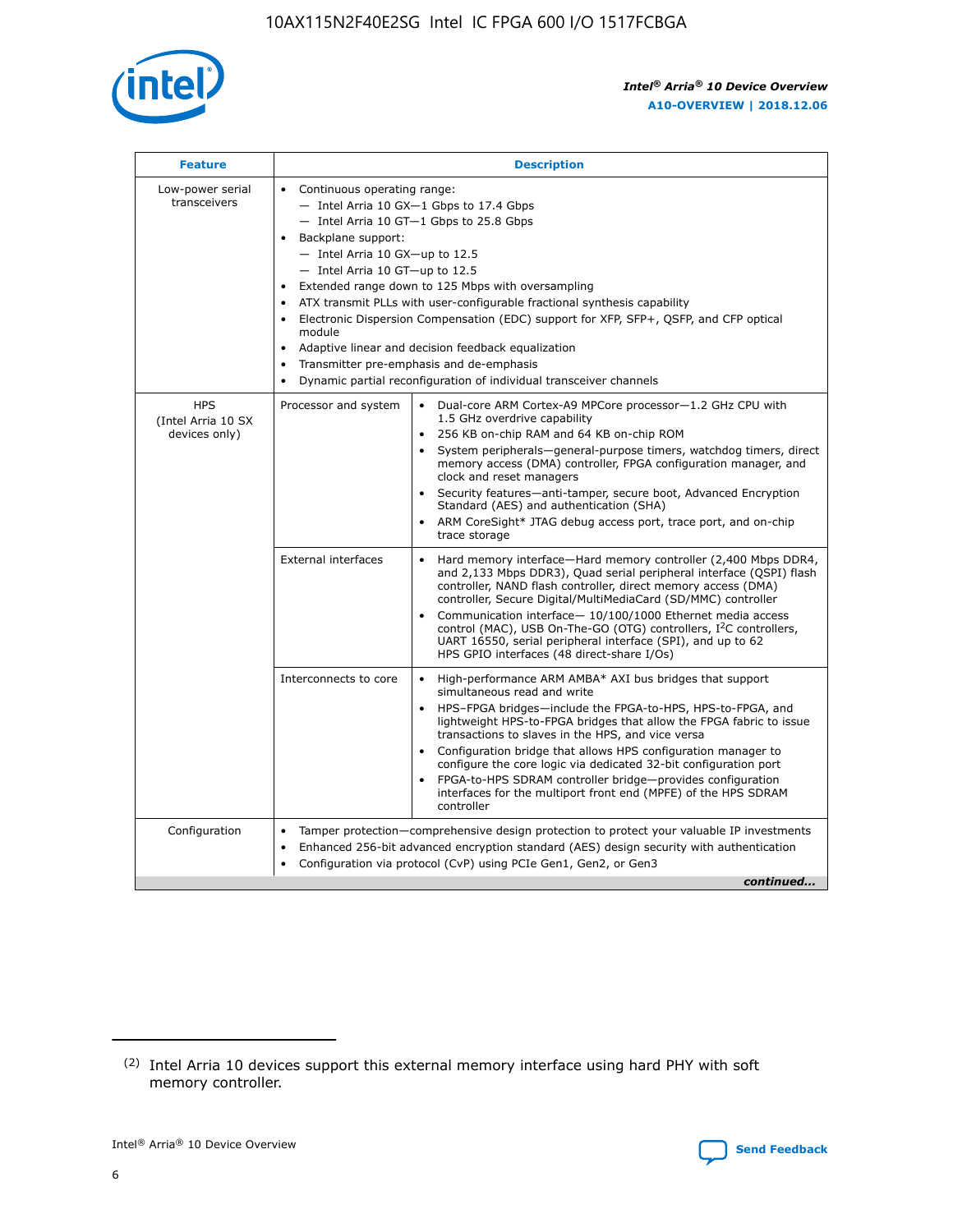

| <b>Feature</b>     | <b>Description</b>                                                                                                                                                                                               |
|--------------------|------------------------------------------------------------------------------------------------------------------------------------------------------------------------------------------------------------------|
|                    | Dynamic reconfiguration of the transceivers and PLLs<br>Fine-grained partial reconfiguration of the core fabric<br>Active Serial x4 Interface<br>٠                                                               |
| Power management   | SmartVID<br>Low static power device options<br>Programmable Power Technology<br>Intel Quartus <sup>®</sup> Prime integrated power analysis                                                                       |
| Software and tools | Intel Quartus Prime design suite<br>Transceiver toolkit<br>Platform Designer system integration tool<br>DSP Builder for Intel FPGAs<br>OpenCL <sup>"</sup> support<br>Intel SoC FPGA Embedded Design Suite (EDS) |

## **Related Information**

[Intel Arria 10 Transceiver PHY Overview](https://www.intel.com/content/www/us/en/programmable/documentation/nik1398707230472.html#nik1398706768037) Provides details on Intel Arria 10 transceivers.

# **Intel Arria 10 Device Variants and Packages**

#### **Table 4. Device Variants for the Intel Arria 10 Device Family**

| <b>Variant</b>    | <b>Description</b>                                                                                                                                                                                                     |
|-------------------|------------------------------------------------------------------------------------------------------------------------------------------------------------------------------------------------------------------------|
| Intel Arria 10 GX | FPGA featuring 17.4 Gbps transceivers for short reach applications with 12.5 backplane driving<br>capability.                                                                                                          |
| Intel Arria 10 GT | FPGA featuring:<br>17.4 Gbps transceivers for short reach applications with 12.5 backplane driving capability.<br>25.8 Gbps transceivers for supporting CAUI-4 and CEI-25G applications with CFP2 and CFP4<br>modules. |
| Intel Arria 10 SX | SoC integrating ARM-based HPS and FPGA featuring 17.4 Gbps transceivers for short reach<br>applications with 12.5 backplane driving capability.                                                                        |

## **Intel Arria 10 GX**

This section provides the available options, maximum resource counts, and package plan for the Intel Arria 10 GX devices.

The information in this section is correct at the time of publication. For the latest information and to get more details, refer to the Intel FPGA Product Selector.

### **Related Information**

#### [Intel FPGA Product Selector](http://www.altera.com/products/selector/psg-selector.html) Provides the latest information on Intel products.

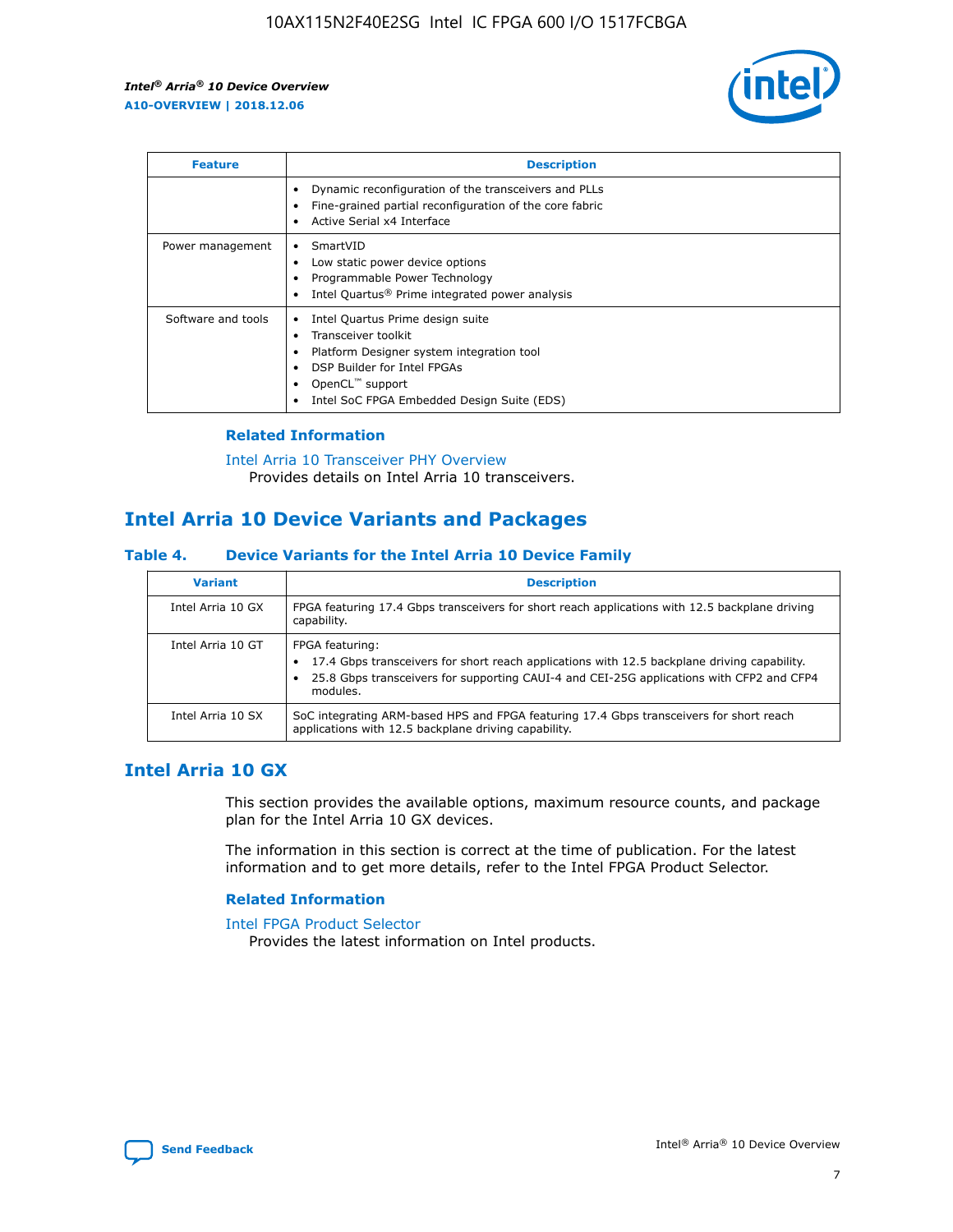

## **Available Options**





#### **Related Information**

[Transceiver Performance for Intel Arria 10 GX/SX Devices](https://www.intel.com/content/www/us/en/programmable/documentation/mcn1413182292568.html#mcn1413213965502) Provides more information about the transceiver speed grade.

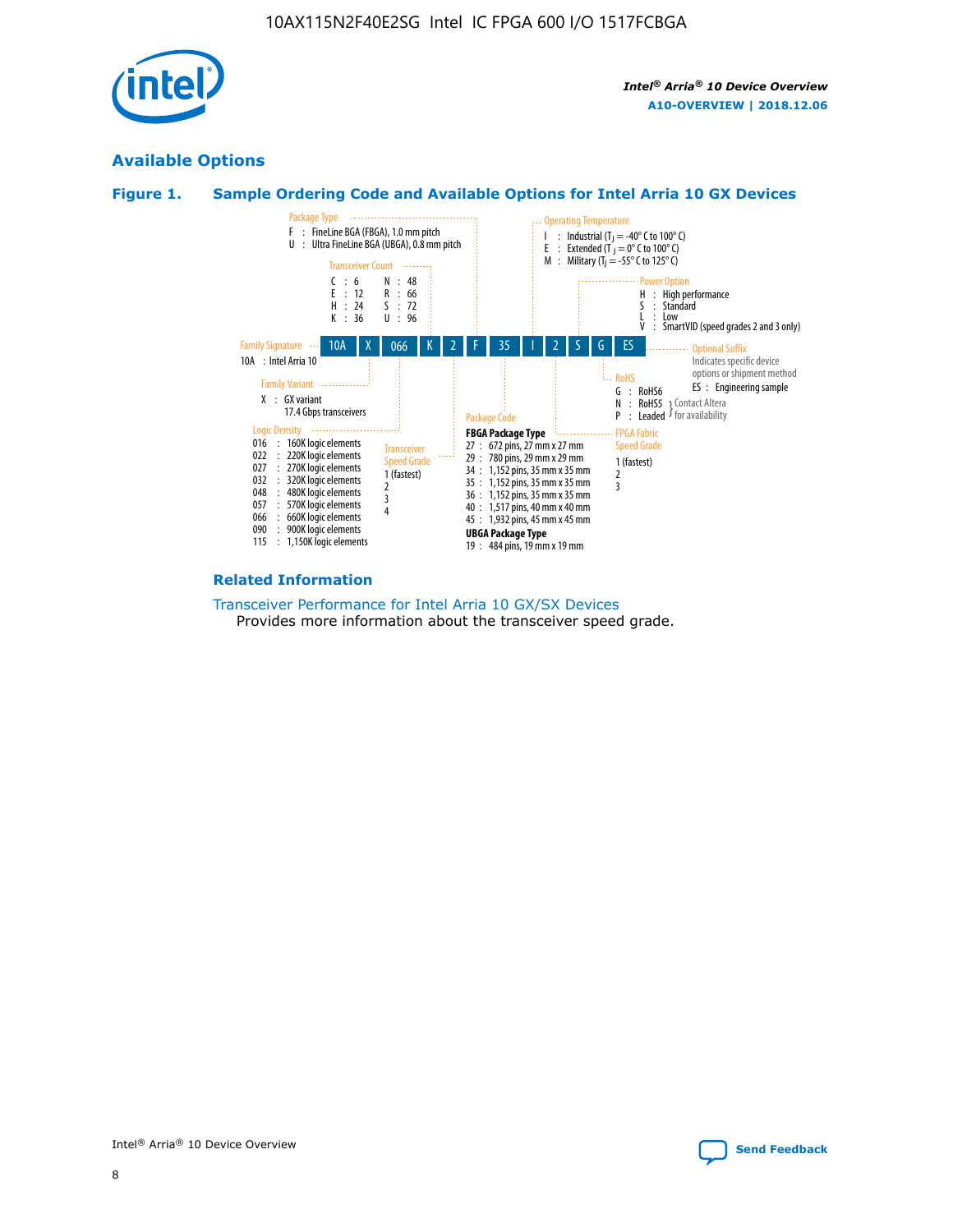

## **Maximum Resources**

#### **Table 5. Maximum Resource Counts for Intel Arria 10 GX Devices (GX 160, GX 220, GX 270, GX 320, and GX 480)**

| <b>Resource</b>              |                         | <b>Product Line</b> |                                                 |                    |                |                |  |  |  |
|------------------------------|-------------------------|---------------------|-------------------------------------------------|--------------------|----------------|----------------|--|--|--|
|                              |                         | <b>GX 160</b>       | <b>GX 220</b><br><b>GX 270</b><br><b>GX 320</b> |                    |                | <b>GX 480</b>  |  |  |  |
| Logic Elements (LE) (K)      |                         | 160                 | 220                                             | 270                | 320            | 480            |  |  |  |
| <b>ALM</b>                   |                         | 61,510              | 80,330                                          | 101,620            | 119,900        | 183,590        |  |  |  |
| Register                     |                         | 246,040             | 321,320                                         | 406,480<br>479,600 |                | 734,360        |  |  |  |
| Memory (Kb)                  | M <sub>20</sub> K       | 8,800               | 11,740                                          | 15,000             | 17,820         | 28,620         |  |  |  |
|                              | <b>MLAB</b>             | 1,050               | 1,690                                           | 2,452              | 2,727          | 4,164          |  |  |  |
| Variable-precision DSP Block |                         | 156                 | 192                                             | 985<br>830         |                | 1,368          |  |  |  |
| 18 x 19 Multiplier           |                         | 312                 | 384                                             | 1,660<br>1,970     |                | 2,736          |  |  |  |
| PLL                          | Fractional<br>Synthesis | 6                   | 6                                               | 8                  | 8              | 12             |  |  |  |
|                              | I/O                     | 6                   | 6                                               | 8                  | 8              | 12             |  |  |  |
| 17.4 Gbps Transceiver        |                         | 12                  | 12                                              | 24                 | 24             | 36             |  |  |  |
| GPIO <sup>(3)</sup>          |                         | 288                 | 288                                             | 384                | 384            |                |  |  |  |
| LVDS Pair $(4)$              |                         | 120                 | 120                                             | 168                | 168            | 222            |  |  |  |
| PCIe Hard IP Block           |                         | $\mathbf{1}$        | 1                                               | $\overline{2}$     | $\overline{2}$ | $\overline{2}$ |  |  |  |
| Hard Memory Controller       |                         | 6                   | 6                                               | 8                  | 8              | 12             |  |  |  |

<sup>(4)</sup> Each LVDS I/O pair can be used as differential input or output.



<sup>(3)</sup> The number of GPIOs does not include transceiver I/Os. In the Intel Quartus Prime software, the number of user I/Os includes transceiver I/Os.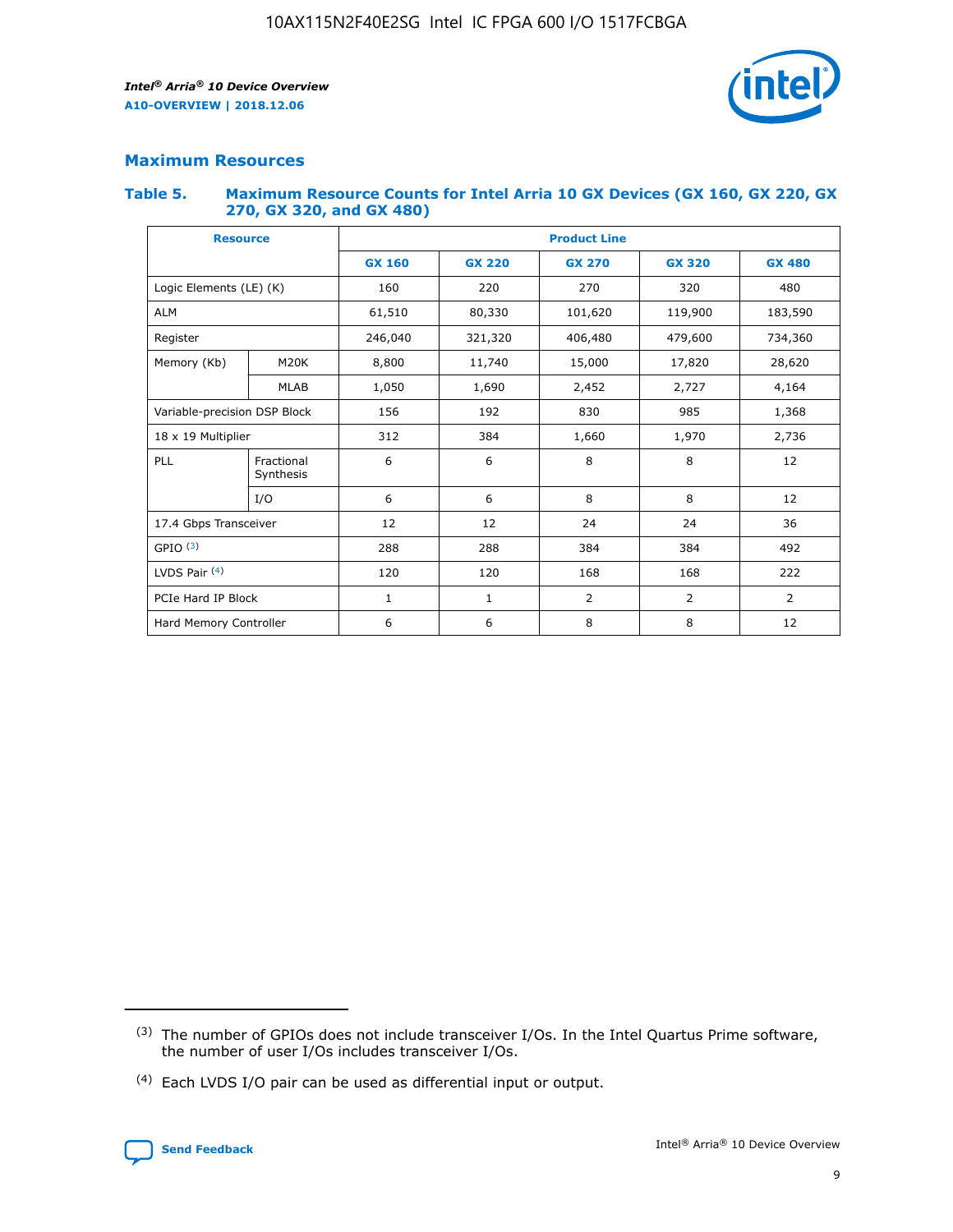

## **Table 6. Maximum Resource Counts for Intel Arria 10 GX Devices (GX 570, GX 660, GX 900, and GX 1150)**

|                              | <b>Resource</b>         | <b>Product Line</b> |                |                |                |  |  |  |
|------------------------------|-------------------------|---------------------|----------------|----------------|----------------|--|--|--|
|                              |                         | <b>GX 570</b>       | <b>GX 660</b>  | <b>GX 900</b>  | <b>GX 1150</b> |  |  |  |
| Logic Elements (LE) (K)      |                         | 570                 | 660            | 900            | 1,150          |  |  |  |
| <b>ALM</b>                   |                         | 217,080             | 251,680        | 339,620        | 427,200        |  |  |  |
| Register                     |                         | 868,320             | 1,006,720      | 1,358,480      | 1,708,800      |  |  |  |
| Memory (Kb)                  | <b>M20K</b>             | 36,000              | 42,620         | 48,460         | 54,260         |  |  |  |
|                              | <b>MLAB</b>             | 5,096               | 5,788          | 9,386          | 12,984         |  |  |  |
| Variable-precision DSP Block |                         | 1,523               | 1,687          | 1,518          | 1,518          |  |  |  |
| 18 x 19 Multiplier           |                         | 3,046               | 3,374          | 3,036          | 3,036          |  |  |  |
| PLL                          | Fractional<br>Synthesis | 16                  | 16             | 32             | 32             |  |  |  |
|                              | I/O                     | 16                  | 16             | 16             | 16             |  |  |  |
| 17.4 Gbps Transceiver        |                         | 48                  | 48<br>96       |                | 96             |  |  |  |
| GPIO <sup>(3)</sup>          |                         | 696                 | 696            | 768            | 768            |  |  |  |
| LVDS Pair $(4)$              |                         | 324                 | 324            | 384            | 384            |  |  |  |
| PCIe Hard IP Block           |                         | 2                   | $\overline{2}$ | $\overline{4}$ | $\overline{4}$ |  |  |  |
| Hard Memory Controller       |                         | 16                  | 16             | 16             | 16             |  |  |  |

## **Package Plan**

## **Table 7. Package Plan for Intel Arria 10 GX Devices (U19, F27, and F29)**

Refer to I/O and High Speed I/O in Intel Arria 10 Devices chapter for the number of 3 V I/O, LVDS I/O, and LVDS channels in each device package.

| <b>Product Line</b> | U <sub>19</sub><br>$(19 \text{ mm} \times 19 \text{ mm})$<br>484-pin UBGA) |          |             |         | <b>F27</b><br>(27 mm × 27 mm,<br>672-pin FBGA) |             | <b>F29</b><br>(29 mm × 29 mm,<br>780-pin FBGA) |          |             |  |
|---------------------|----------------------------------------------------------------------------|----------|-------------|---------|------------------------------------------------|-------------|------------------------------------------------|----------|-------------|--|
|                     | 3 V I/O                                                                    | LVDS I/O | <b>XCVR</b> | 3 V I/O | LVDS I/O                                       | <b>XCVR</b> | 3 V I/O                                        | LVDS I/O | <b>XCVR</b> |  |
| GX 160              | 48                                                                         | 192      | 6           | 48      | 192                                            | 12          | 48                                             | 240      | 12          |  |
| GX 220              | 48                                                                         | 192      | 6           | 48      | 192                                            | 12          | 48                                             | 240      | 12          |  |
| GX 270              |                                                                            |          |             | 48      | 192                                            | 12          | 48                                             | 312      | 12          |  |
| GX 320              |                                                                            |          |             | 48      | 192                                            | 12          | 48                                             | 312      | 12          |  |
| GX 480              |                                                                            |          |             |         |                                                |             | 48                                             | 312      | 12          |  |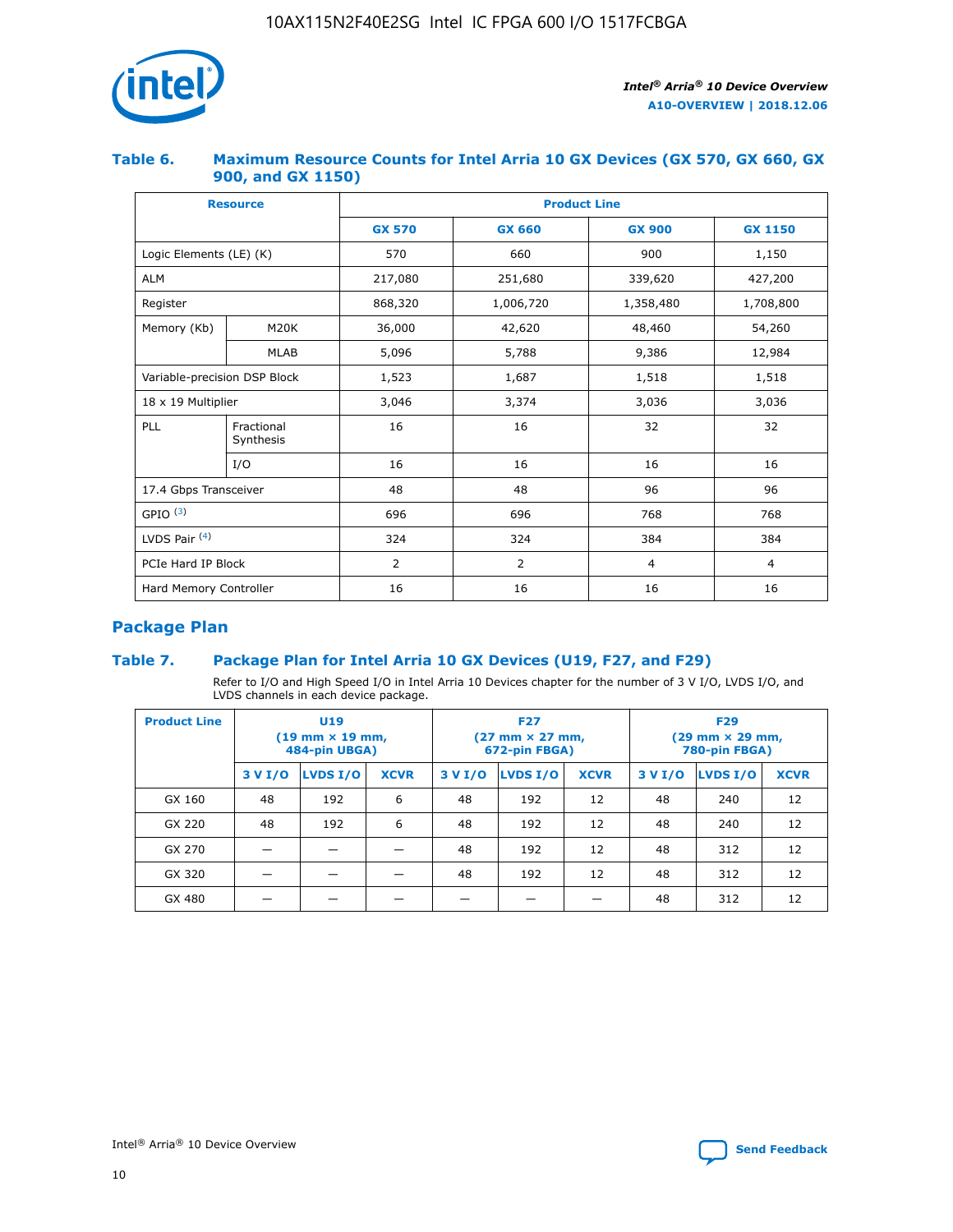

#### **Table 8. Package Plan for Intel Arria 10 GX Devices (F34, F35, NF40, and KF40)**

Refer to I/O and High Speed I/O in Intel Arria 10 Devices chapter for the number of 3 V I/O, LVDS I/O, and LVDS channels in each device package.

| <b>Product Line</b> | <b>F34</b><br>$(35 \text{ mm} \times 35 \text{ mm})$<br>1152-pin FBGA) |                    | <b>F35</b><br>$(35$ mm $\times$ 35 mm,<br><b>1152-pin FBGA)</b> |           | <b>KF40</b><br>$(40 \text{ mm} \times 40 \text{ mm})$<br>1517-pin FBGA) |             |           | <b>NF40</b><br>$(40 \text{ mm} \times 40 \text{ mm})$<br><b>1517-pin FBGA)</b> |             |            |                    |             |
|---------------------|------------------------------------------------------------------------|--------------------|-----------------------------------------------------------------|-----------|-------------------------------------------------------------------------|-------------|-----------|--------------------------------------------------------------------------------|-------------|------------|--------------------|-------------|
|                     | 3V<br>I/O                                                              | <b>LVDS</b><br>I/O | <b>XCVR</b>                                                     | 3V<br>I/O | <b>LVDS</b><br>I/O                                                      | <b>XCVR</b> | 3V<br>I/O | <b>LVDS</b><br>I/O                                                             | <b>XCVR</b> | 3 V<br>I/O | <b>LVDS</b><br>I/O | <b>XCVR</b> |
| GX 270              | 48                                                                     | 336                | 24                                                              | 48        | 336                                                                     | 24          |           |                                                                                |             |            |                    |             |
| GX 320              | 48                                                                     | 336                | 24                                                              | 48        | 336                                                                     | 24          |           |                                                                                |             |            |                    |             |
| GX 480              | 48                                                                     | 444                | 24                                                              | 48        | 348                                                                     | 36          |           |                                                                                |             |            |                    |             |
| GX 570              | 48                                                                     | 444                | 24                                                              | 48        | 348                                                                     | 36          | 96        | 600                                                                            | 36          | 48         | 540                | 48          |
| GX 660              | 48                                                                     | 444                | 24                                                              | 48        | 348                                                                     | 36          | 96        | 600                                                                            | 36          | 48         | 540                | 48          |
| GX 900              |                                                                        | 504                | 24                                                              |           |                                                                         |             |           |                                                                                |             |            | 600                | 48          |
| GX 1150             |                                                                        | 504                | 24                                                              |           |                                                                         |             |           |                                                                                |             |            | 600                | 48          |

#### **Table 9. Package Plan for Intel Arria 10 GX Devices (RF40, NF45, SF45, and UF45)**

Refer to I/O and High Speed I/O in Intel Arria 10 Devices chapter for the number of 3 V I/O, LVDS I/O, and LVDS channels in each device package.

| <b>Product Line</b> | <b>RF40</b><br>$(40$ mm $\times$ 40 mm,<br>1517-pin FBGA) |                    | <b>NF45</b><br>$(45 \text{ mm} \times 45 \text{ mm})$<br><b>1932-pin FBGA)</b> |            |                    | <b>SF45</b><br>$(45 \text{ mm} \times 45 \text{ mm})$<br><b>1932-pin FBGA)</b> |            |                    | <b>UF45</b><br>$(45 \text{ mm} \times 45 \text{ mm})$<br><b>1932-pin FBGA)</b> |           |                    |             |
|---------------------|-----------------------------------------------------------|--------------------|--------------------------------------------------------------------------------|------------|--------------------|--------------------------------------------------------------------------------|------------|--------------------|--------------------------------------------------------------------------------|-----------|--------------------|-------------|
|                     | 3V<br>I/O                                                 | <b>LVDS</b><br>I/O | <b>XCVR</b>                                                                    | 3 V<br>I/O | <b>LVDS</b><br>I/O | <b>XCVR</b>                                                                    | 3 V<br>I/O | <b>LVDS</b><br>I/O | <b>XCVR</b>                                                                    | 3V<br>I/O | <b>LVDS</b><br>I/O | <b>XCVR</b> |
| GX 900              |                                                           | 342                | 66                                                                             | _          | 768                | 48                                                                             |            | 624                | 72                                                                             |           | 480                | 96          |
| GX 1150             |                                                           | 342                | 66                                                                             | _          | 768                | 48                                                                             |            | 624                | 72                                                                             |           | 480                | 96          |

### **Related Information**

[I/O and High-Speed Differential I/O Interfaces in Intel Arria 10 Devices chapter, Intel](https://www.intel.com/content/www/us/en/programmable/documentation/sam1403482614086.html#sam1403482030321) [Arria 10 Device Handbook](https://www.intel.com/content/www/us/en/programmable/documentation/sam1403482614086.html#sam1403482030321)

Provides the number of 3 V and LVDS I/Os, and LVDS channels for each Intel Arria 10 device package.

## **Intel Arria 10 GT**

This section provides the available options, maximum resource counts, and package plan for the Intel Arria 10 GT devices.

The information in this section is correct at the time of publication. For the latest information and to get more details, refer to the Intel FPGA Product Selector.

#### **Related Information**

#### [Intel FPGA Product Selector](http://www.altera.com/products/selector/psg-selector.html)

Provides the latest information on Intel products.

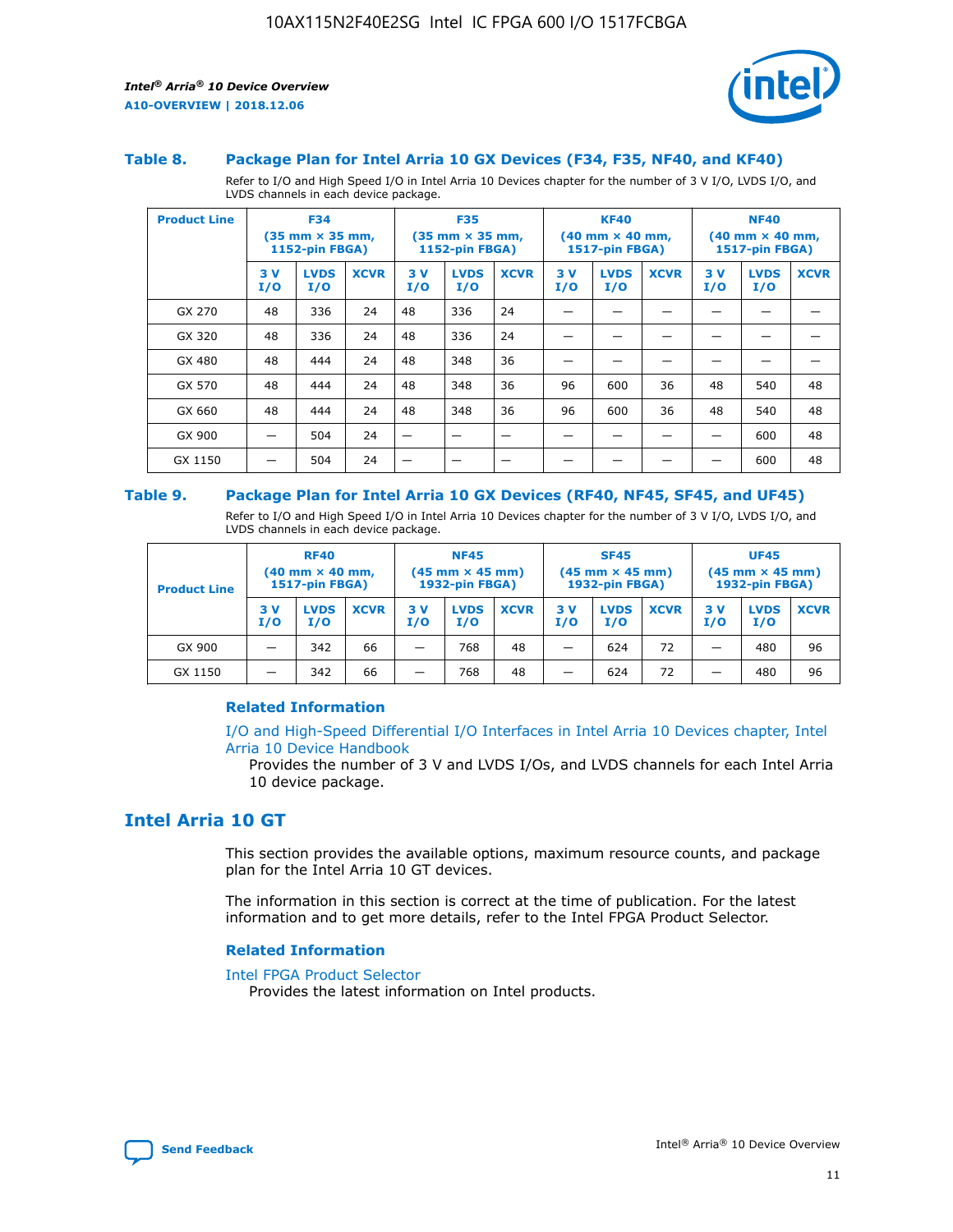

## **Available Options**

## **Figure 2. Sample Ordering Code and Available Options for Intel Arria 10 GT Devices**

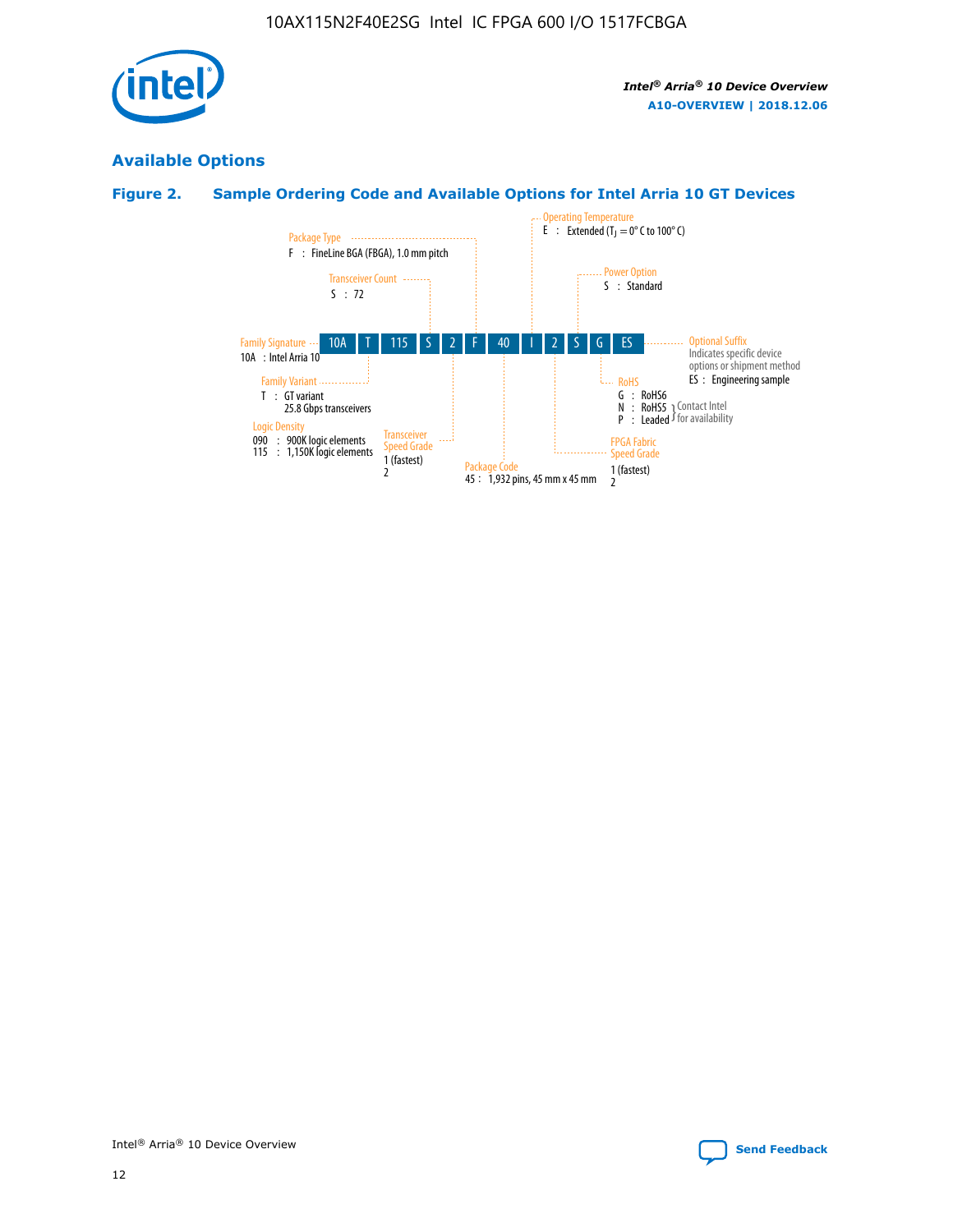

## **Maximum Resources**

#### **Table 10. Maximum Resource Counts for Intel Arria 10 GT Devices**

| <b>Resource</b>              |                      |                | <b>Product Line</b> |  |
|------------------------------|----------------------|----------------|---------------------|--|
|                              |                      | <b>GT 900</b>  | GT 1150             |  |
| Logic Elements (LE) (K)      |                      | 900            | 1,150               |  |
| <b>ALM</b>                   |                      | 339,620        | 427,200             |  |
| Register                     |                      | 1,358,480      | 1,708,800           |  |
| Memory (Kb)                  | M <sub>20</sub> K    | 48,460         | 54,260              |  |
|                              | <b>MLAB</b>          | 9,386          | 12,984              |  |
| Variable-precision DSP Block |                      | 1,518          | 1,518               |  |
| 18 x 19 Multiplier           |                      | 3,036          | 3,036               |  |
| PLL                          | Fractional Synthesis | 32             | 32                  |  |
|                              | I/O                  | 16             | 16                  |  |
| Transceiver                  | 17.4 Gbps            | 72(5)          | 72(5)               |  |
|                              | 25.8 Gbps            | 6              | 6                   |  |
| GPIO <sup>(6)</sup>          |                      | 624            | 624                 |  |
| LVDS Pair $(7)$              |                      | 312            | 312                 |  |
| PCIe Hard IP Block           |                      | $\overline{4}$ | $\overline{4}$      |  |
| Hard Memory Controller       |                      | 16             | 16                  |  |

### **Related Information**

#### [Intel Arria 10 GT Channel Usage](https://www.intel.com/content/www/us/en/programmable/documentation/nik1398707230472.html#nik1398707008178)

Configuring GT/GX channels in Intel Arria 10 GT devices.

## **Package Plan**

#### **Table 11. Package Plan for Intel Arria 10 GT Devices**

Refer to I/O and High Speed I/O in Intel Arria 10 Devices chapter for the number of 3 V I/O, LVDS I/O, and LVDS channels in each device package.

| <b>Product Line</b> | <b>SF45</b><br>(45 mm × 45 mm, 1932-pin FBGA) |                 |             |  |  |  |  |
|---------------------|-----------------------------------------------|-----------------|-------------|--|--|--|--|
|                     | 3 V I/O                                       | <b>LVDS I/O</b> | <b>XCVR</b> |  |  |  |  |
| GT 900              |                                               | 624             | 72          |  |  |  |  |
| GT 1150             |                                               | 624             |             |  |  |  |  |

<sup>(7)</sup> Each LVDS I/O pair can be used as differential input or output.



 $(5)$  If all 6 GT channels are in use, 12 of the GX channels are not usable.

<sup>(6)</sup> The number of GPIOs does not include transceiver I/Os. In the Intel Quartus Prime software, the number of user I/Os includes transceiver I/Os.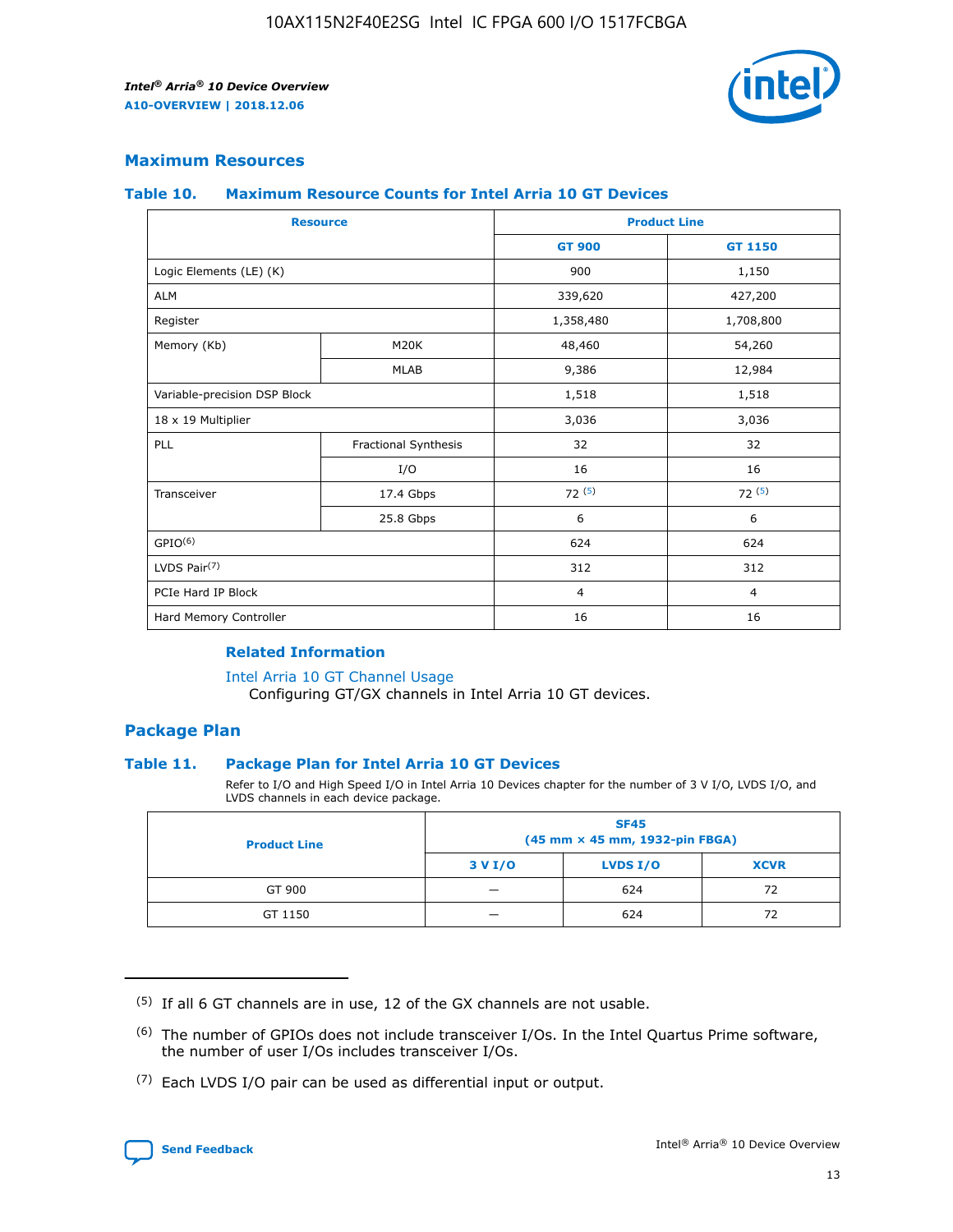

#### **Related Information**

[I/O and High-Speed Differential I/O Interfaces in Intel Arria 10 Devices chapter, Intel](https://www.intel.com/content/www/us/en/programmable/documentation/sam1403482614086.html#sam1403482030321) [Arria 10 Device Handbook](https://www.intel.com/content/www/us/en/programmable/documentation/sam1403482614086.html#sam1403482030321)

Provides the number of 3 V and LVDS I/Os, and LVDS channels for each Intel Arria 10 device package.

## **Intel Arria 10 SX**

This section provides the available options, maximum resource counts, and package plan for the Intel Arria 10 SX devices.

The information in this section is correct at the time of publication. For the latest information and to get more details, refer to the Intel FPGA Product Selector.

#### **Related Information**

[Intel FPGA Product Selector](http://www.altera.com/products/selector/psg-selector.html) Provides the latest information on Intel products.

#### **Available Options**

#### **Figure 3. Sample Ordering Code and Available Options for Intel Arria 10 SX Devices**



#### **Related Information**

[Transceiver Performance for Intel Arria 10 GX/SX Devices](https://www.intel.com/content/www/us/en/programmable/documentation/mcn1413182292568.html#mcn1413213965502) Provides more information about the transceiver speed grade.

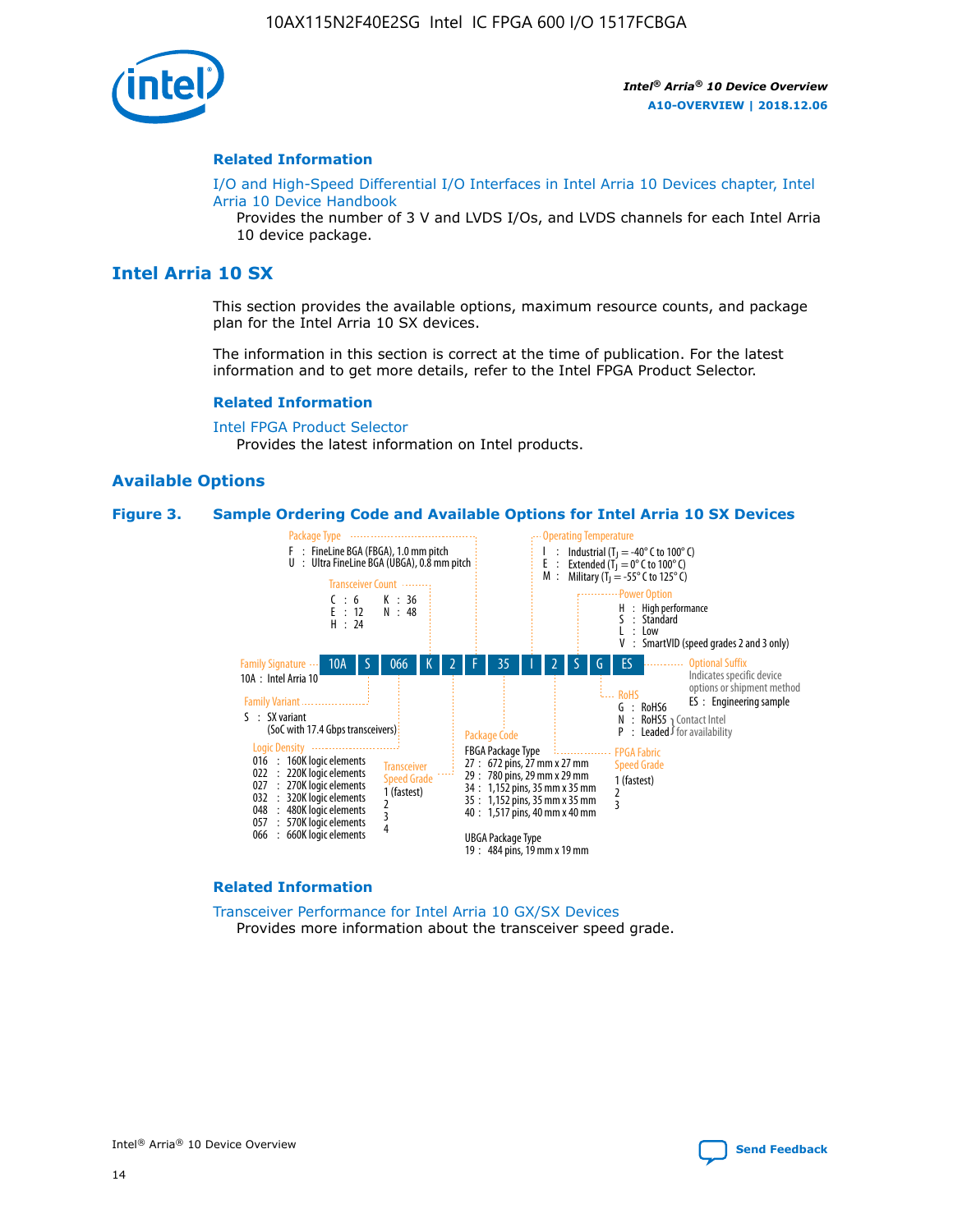

## **Maximum Resources**

#### **Table 12. Maximum Resource Counts for Intel Arria 10 SX Devices**

| <b>Resource</b>                   |                         | <b>Product Line</b> |               |                |                |                |                |                |  |  |  |
|-----------------------------------|-------------------------|---------------------|---------------|----------------|----------------|----------------|----------------|----------------|--|--|--|
|                                   |                         | <b>SX 160</b>       | <b>SX 220</b> | <b>SX 270</b>  | <b>SX 320</b>  | <b>SX 480</b>  | <b>SX 570</b>  | <b>SX 660</b>  |  |  |  |
| Logic Elements (LE) (K)           |                         | 160                 | 220           | 270            | 320            | 480            | 570            | 660            |  |  |  |
| <b>ALM</b>                        |                         | 61,510              | 80,330        | 101,620        | 119,900        | 183,590        | 217,080        | 251,680        |  |  |  |
| Register                          |                         | 246,040             | 321,320       | 406,480        | 479,600        | 734,360        | 868,320        | 1,006,720      |  |  |  |
| Memory (Kb)                       | M <sub>20</sub> K       | 8,800               | 11,740        | 15,000         | 17,820         | 28,620         | 36,000         | 42,620         |  |  |  |
|                                   | <b>MLAB</b>             | 1,050               | 1,690         | 2,452          | 2,727          | 4,164          | 5,096          | 5,788          |  |  |  |
| Variable-precision DSP Block      |                         | 156                 | 192           | 830            | 985            | 1,368          | 1,523          | 1,687          |  |  |  |
| 18 x 19 Multiplier                |                         | 312                 | 384           | 1,660          | 1,970          | 2,736          | 3,046          | 3,374          |  |  |  |
| PLL                               | Fractional<br>Synthesis | 6                   | 6             | 8              | 8              | 12             | 16             | 16             |  |  |  |
|                                   | I/O                     | 6                   | 6             | 8              | 8              | 12             | 16             | 16             |  |  |  |
| 17.4 Gbps Transceiver             |                         | 12                  | 12            | 24             | 24             | 36             | 48             | 48             |  |  |  |
| GPIO <sup>(8)</sup>               |                         | 288                 | 288           | 384            | 384            | 492            | 696            | 696            |  |  |  |
| LVDS Pair $(9)$                   |                         | 120                 | 120           | 168            | 168            | 174            | 324            | 324            |  |  |  |
| PCIe Hard IP Block                |                         | $\mathbf{1}$        | $\mathbf{1}$  | $\overline{2}$ | $\overline{2}$ | $\overline{2}$ | $\overline{2}$ | $\overline{2}$ |  |  |  |
| Hard Memory Controller            |                         | 6                   | 6             | 8              | 8              | 12             | 16             | 16             |  |  |  |
| ARM Cortex-A9 MPCore<br>Processor |                         | Yes                 | Yes           | Yes            | Yes            | Yes            | Yes            | <b>Yes</b>     |  |  |  |

## **Package Plan**

#### **Table 13. Package Plan for Intel Arria 10 SX Devices (U19, F27, F29, and F34)**

Refer to I/O and High Speed I/O in Intel Arria 10 Devices chapter for the number of 3 V I/O, LVDS I/O, and LVDS channels in each device package.

| <b>Product Line</b> | U19<br>$(19 \text{ mm} \times 19 \text{ mm})$<br>484-pin UBGA) |                    | <b>F27</b><br>$(27 \text{ mm} \times 27 \text{ mm})$<br>672-pin FBGA) |           | <b>F29</b><br>$(29 \text{ mm} \times 29 \text{ mm})$<br>780-pin FBGA) |             |            | <b>F34</b><br>$(35 \text{ mm} \times 35 \text{ mm})$<br><b>1152-pin FBGA)</b> |             |           |                    |             |
|---------------------|----------------------------------------------------------------|--------------------|-----------------------------------------------------------------------|-----------|-----------------------------------------------------------------------|-------------|------------|-------------------------------------------------------------------------------|-------------|-----------|--------------------|-------------|
|                     | 3V<br>I/O                                                      | <b>LVDS</b><br>I/O | <b>XCVR</b>                                                           | 3V<br>I/O | <b>LVDS</b><br>I/O                                                    | <b>XCVR</b> | 3 V<br>I/O | <b>LVDS</b><br>I/O                                                            | <b>XCVR</b> | 3V<br>I/O | <b>LVDS</b><br>I/O | <b>XCVR</b> |
| SX 160              | 48                                                             | 144                | 6                                                                     | 48        | 192                                                                   | 12          | 48         | 240                                                                           | 12          | –         |                    |             |
| SX 220              | 48                                                             | 144                | 6                                                                     | 48        | 192                                                                   | 12          | 48         | 240                                                                           | 12          |           |                    |             |
| SX 270              |                                                                |                    |                                                                       | 48        | 192                                                                   | 12          | 48         | 312                                                                           | 12          | 48        | 336                | 24          |
| SX 320              |                                                                |                    |                                                                       | 48        | 192                                                                   | 12          | 48         | 312                                                                           | 12          | 48        | 336                | 24          |
|                     | continued                                                      |                    |                                                                       |           |                                                                       |             |            |                                                                               |             |           |                    |             |

 $(8)$  The number of GPIOs does not include transceiver I/Os. In the Intel Quartus Prime software, the number of user I/Os includes transceiver I/Os.

 $(9)$  Each LVDS I/O pair can be used as differential input or output.

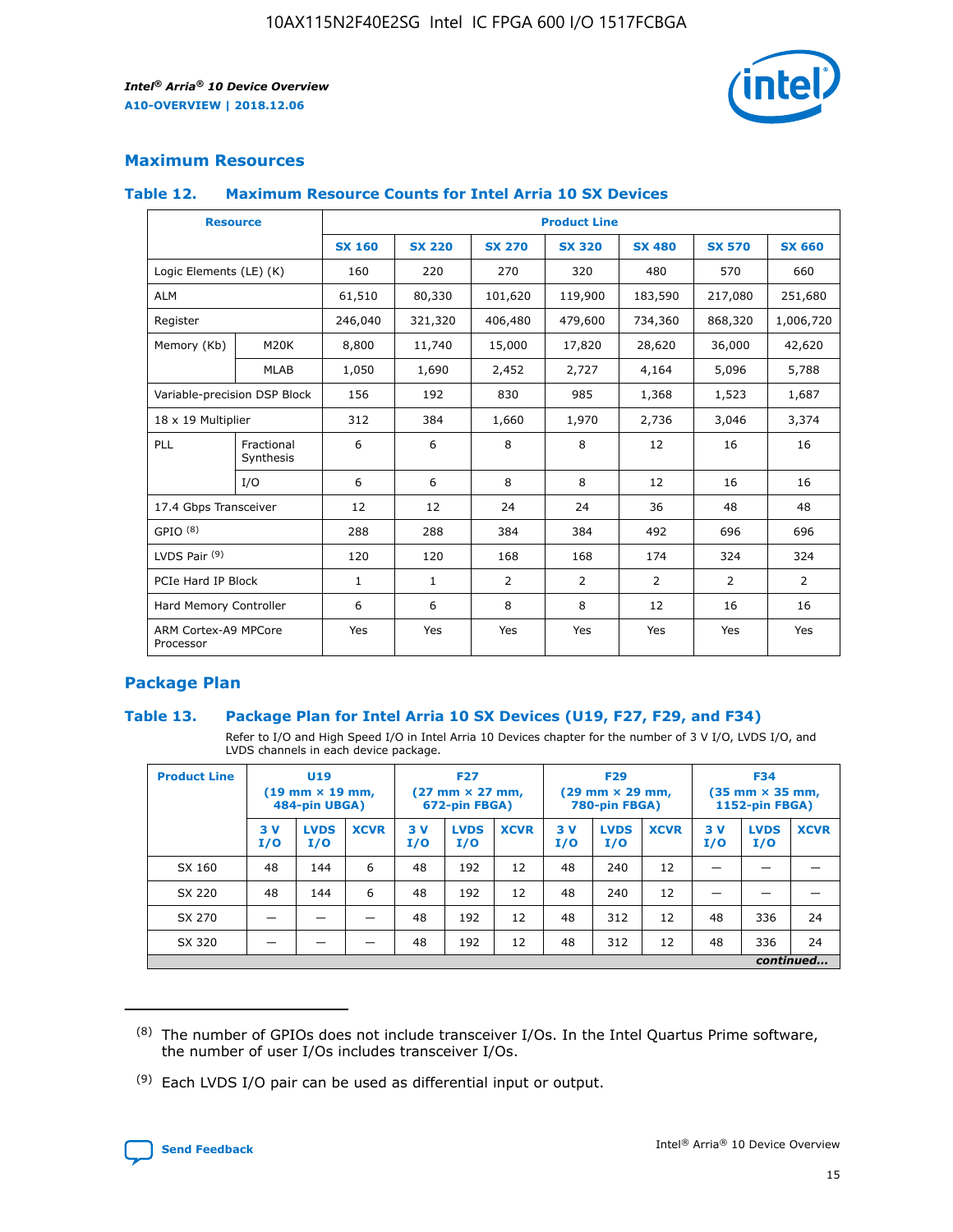

| <b>Product Line</b> | <b>U19</b><br>$(19$ mm $\times$ 19 mm,<br>484-pin UBGA) |                    | <b>F27</b><br>$(27 \text{ mm} \times 27 \text{ mm})$<br>672-pin FBGA) |           |                    | <b>F29</b><br>$(29$ mm $\times$ 29 mm,<br>780-pin FBGA) |           |                    | <b>F34</b><br>$(35$ mm $\times$ 35 mm,<br><b>1152-pin FBGA)</b> |           |                    |             |
|---------------------|---------------------------------------------------------|--------------------|-----------------------------------------------------------------------|-----------|--------------------|---------------------------------------------------------|-----------|--------------------|-----------------------------------------------------------------|-----------|--------------------|-------------|
|                     | 3 V<br>I/O                                              | <b>LVDS</b><br>I/O | <b>XCVR</b>                                                           | 3V<br>I/O | <b>LVDS</b><br>I/O | <b>XCVR</b>                                             | 3V<br>I/O | <b>LVDS</b><br>I/O | <b>XCVR</b>                                                     | 3V<br>I/O | <b>LVDS</b><br>I/O | <b>XCVR</b> |
| SX 480              |                                                         |                    |                                                                       |           |                    |                                                         | 48        | 312                | 12                                                              | 48        | 444                | 24          |
| SX 570              |                                                         |                    |                                                                       |           |                    |                                                         |           |                    |                                                                 | 48        | 444                | 24          |
| SX 660              |                                                         |                    |                                                                       |           |                    |                                                         |           |                    |                                                                 | 48        | 444                | 24          |

## **Table 14. Package Plan for Intel Arria 10 SX Devices (F35, KF40, and NF40)**

Refer to I/O and High Speed I/O in Intel Arria 10 Devices chapter for the number of 3 V I/O, LVDS I/O, and LVDS channels in each device package.

| <b>Product Line</b> | <b>F35</b><br>(35 mm × 35 mm,<br><b>1152-pin FBGA)</b> |          |             |                                           | <b>KF40</b><br>(40 mm × 40 mm,<br>1517-pin FBGA) |    | <b>NF40</b><br>$(40 \text{ mm} \times 40 \text{ mm})$<br>1517-pin FBGA) |          |             |  |
|---------------------|--------------------------------------------------------|----------|-------------|-------------------------------------------|--------------------------------------------------|----|-------------------------------------------------------------------------|----------|-------------|--|
|                     | 3 V I/O                                                | LVDS I/O | <b>XCVR</b> | <b>LVDS I/O</b><br>3 V I/O<br><b>XCVR</b> |                                                  |    | 3 V I/O                                                                 | LVDS I/O | <b>XCVR</b> |  |
| SX 270              | 48                                                     | 336      | 24          |                                           |                                                  |    |                                                                         |          |             |  |
| SX 320              | 48                                                     | 336      | 24          |                                           |                                                  |    |                                                                         |          |             |  |
| SX 480              | 48                                                     | 348      | 36          |                                           |                                                  |    |                                                                         |          |             |  |
| SX 570              | 48                                                     | 348      | 36          | 96                                        | 600                                              | 36 | 48                                                                      | 540      | 48          |  |
| SX 660              | 48                                                     | 348      | 36          | 96                                        | 600                                              | 36 | 48                                                                      | 540      | 48          |  |

## **Related Information**

[I/O and High-Speed Differential I/O Interfaces in Intel Arria 10 Devices chapter, Intel](https://www.intel.com/content/www/us/en/programmable/documentation/sam1403482614086.html#sam1403482030321) [Arria 10 Device Handbook](https://www.intel.com/content/www/us/en/programmable/documentation/sam1403482614086.html#sam1403482030321)

Provides the number of 3 V and LVDS I/Os, and LVDS channels for each Intel Arria 10 device package.

Intel<sup>®</sup> Arria<sup>®</sup> 10 Device Overview **[Send Feedback](mailto:FPGAtechdocfeedback@intel.com?subject=Feedback%20on%20Intel%20Arria%2010%20Device%20Overview%20(A10-OVERVIEW%202018.12.06)&body=We%20appreciate%20your%20feedback.%20In%20your%20comments,%20also%20specify%20the%20page%20number%20or%20paragraph.%20Thank%20you.)** Send Feedback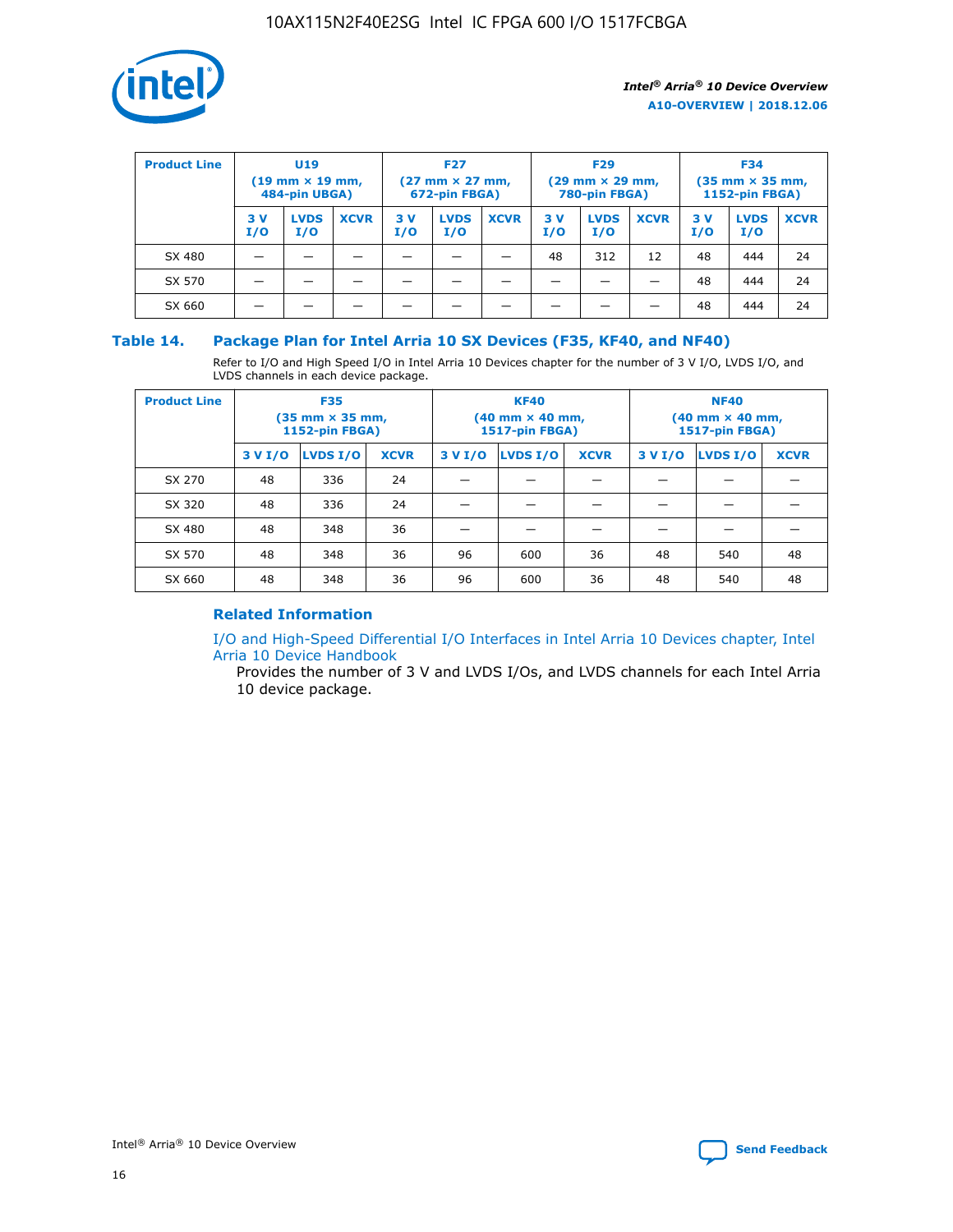

# **I/O Vertical Migration for Intel Arria 10 Devices**

#### **Figure 4. Migration Capability Across Intel Arria 10 Product Lines**

- The arrows indicate the migration paths. The devices included in each vertical migration path are shaded. Devices with fewer resources in the same path have lighter shades.
- To achieve the full I/O migration across product lines in the same migration path, restrict I/Os and transceivers usage to match the product line with the lowest I/O and transceiver counts.
- An LVDS I/O bank in the source device may be mapped to a 3 V I/O bank in the target device. To use memory interface clock frequency higher than 533 MHz, assign external memory interface pins only to banks that are LVDS I/O in both devices.
- There may be nominal 0.15 mm package height difference between some product lines in the same package type.
	- **Variant Product Line Package U19 F27 F29 F34 F35 KF40 NF40 RF40 NF45 SF45 UF45** Intel® Arria® 10 GX GX 160 GX 220 GX 270 GX 320 GX 480 GX 570 GX 660 GX 900 GX 1150 Intel Arria 10 GT GT 900 GT 1150 Intel Arria 10 SX SX 160 SX 220 SX 270 SX 320 SX 480 SX 570 SX 660
- Some migration paths are not shown in the Intel Quartus Prime software **Pin Migration View**.

*Note:* To verify the pin migration compatibility, use the **Pin Migration View** window in the Intel Quartus Prime software Pin Planner.

# **Adaptive Logic Module**

Intel Arria 10 devices use a 20 nm ALM as the basic building block of the logic fabric.

The ALM architecture is the same as the previous generation FPGAs, allowing for efficient implementation of logic functions and easy conversion of IP between the device generations.

The ALM, as shown in following figure, uses an 8-input fracturable look-up table (LUT) with four dedicated registers to help improve timing closure in register-rich designs and achieve an even higher design packing capability than the traditional two-register per LUT architecture.

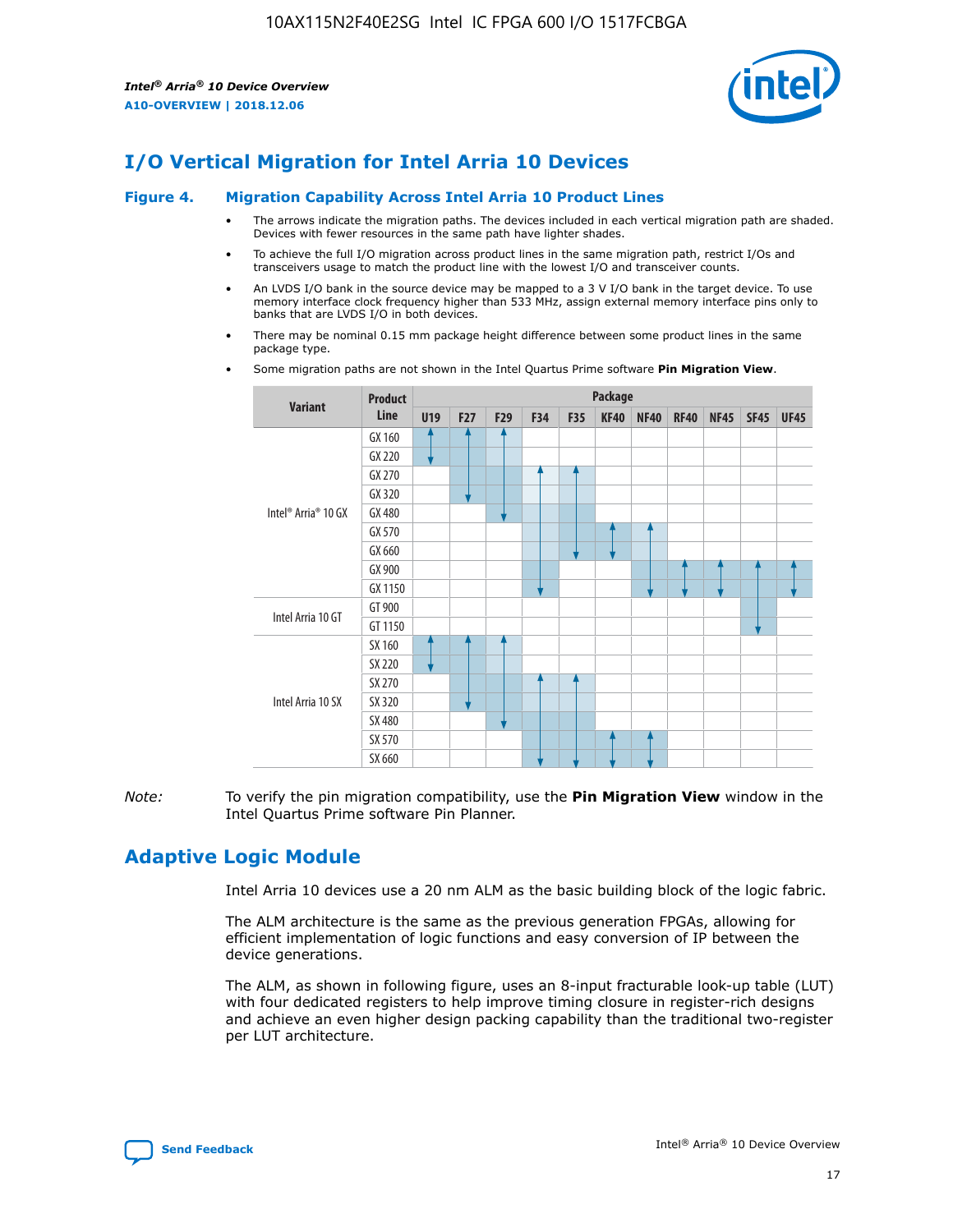

**Figure 5. ALM for Intel Arria 10 Devices**



The Intel Quartus Prime software optimizes your design according to the ALM logic structure and automatically maps legacy designs into the Intel Arria 10 ALM architecture.

## **Variable-Precision DSP Block**

The Intel Arria 10 variable precision DSP blocks support fixed-point arithmetic and floating-point arithmetic.

Features for fixed-point arithmetic:

- High-performance, power-optimized, and fully registered multiplication operations
- 18-bit and 27-bit word lengths
- Two 18 x 19 multipliers or one 27 x 27 multiplier per DSP block
- Built-in addition, subtraction, and 64-bit double accumulation register to combine multiplication results
- Cascading 19-bit or 27-bit when pre-adder is disabled and cascading 18-bit when pre-adder is used to form the tap-delay line for filtering applications
- Cascading 64-bit output bus to propagate output results from one block to the next block without external logic support
- Hard pre-adder supported in 19-bit and 27-bit modes for symmetric filters
- Internal coefficient register bank in both 18-bit and 27-bit modes for filter implementation
- 18-bit and 27-bit systolic finite impulse response (FIR) filters with distributed output adder
- Biased rounding support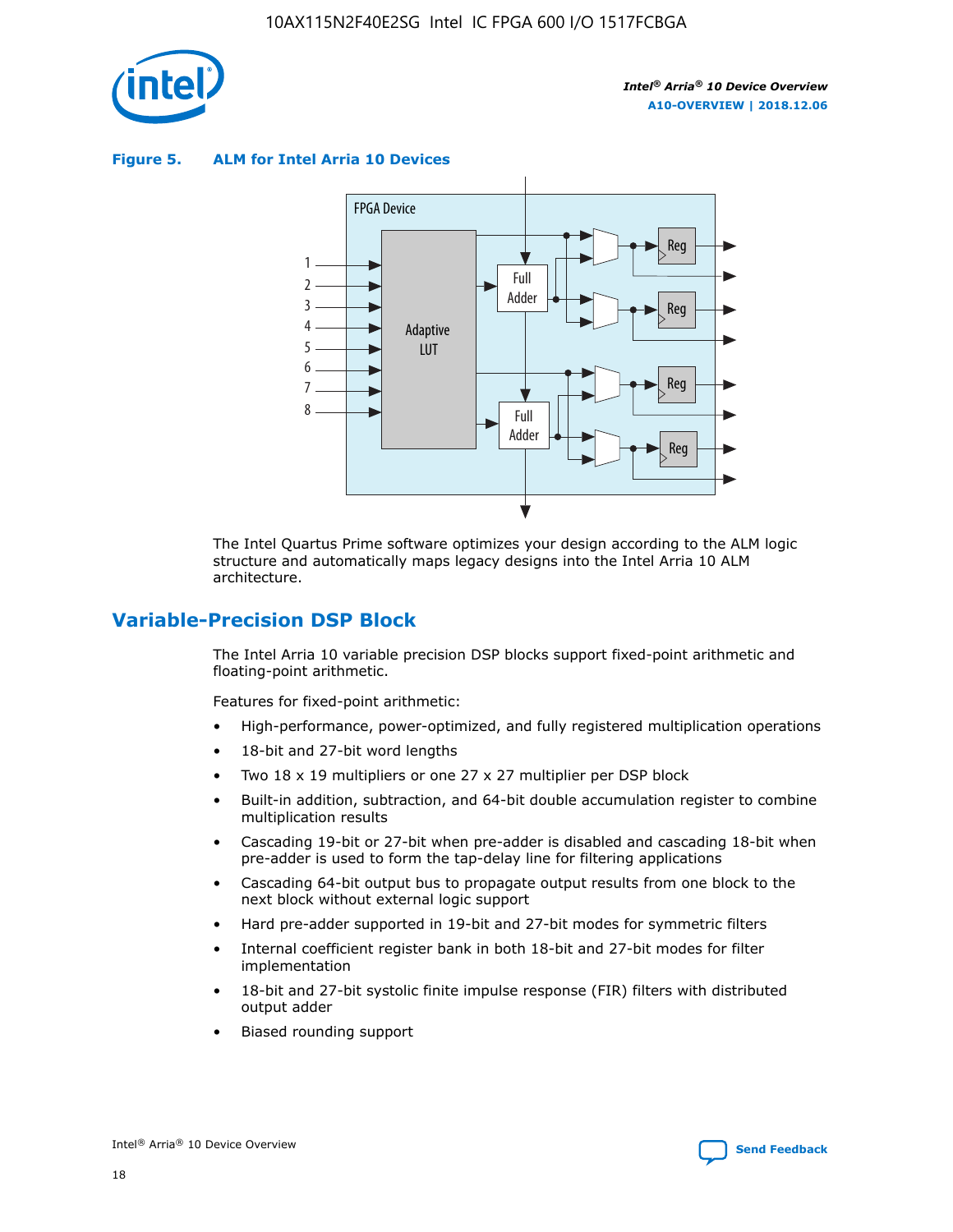

Features for floating-point arithmetic:

- A completely hardened architecture that supports multiplication, addition, subtraction, multiply-add, and multiply-subtract
- Multiplication with accumulation capability and a dynamic accumulator reset control
- Multiplication with cascade summation capability
- Multiplication with cascade subtraction capability
- Complex multiplication
- Direct vector dot product
- Systolic FIR filter

#### **Table 15. Variable-Precision DSP Block Configurations for Intel Arria 10 Devices**

| <b>Usage Example</b>                                       | <b>Multiplier Size (Bit)</b>    | <b>DSP Block Resources</b> |
|------------------------------------------------------------|---------------------------------|----------------------------|
| Medium precision fixed point                               | Two 18 x 19                     |                            |
| High precision fixed or Single precision<br>floating point | One 27 x 27                     |                            |
| Fixed point FFTs                                           | One 19 x 36 with external adder |                            |
| Very high precision fixed point                            | One 36 x 36 with external adder |                            |
| Double precision floating point                            | One 54 x 54 with external adder | 4                          |

#### **Table 16. Resources for Fixed-Point Arithmetic in Intel Arria 10 Devices**

The table lists the variable-precision DSP resources by bit precision for each Intel Arria 10 device.

| <b>Variant</b>  | <b>Product Line</b> | <b>Variable-</b><br>precision<br><b>DSP Block</b> | <b>Independent Input and Output</b><br><b>Multiplications Operator</b> |                                     | 18 x 19<br><b>Multiplier</b><br><b>Adder Sum</b> | $18 \times 18$<br><b>Multiplier</b><br><b>Adder</b> |
|-----------------|---------------------|---------------------------------------------------|------------------------------------------------------------------------|-------------------------------------|--------------------------------------------------|-----------------------------------------------------|
|                 |                     |                                                   | 18 x 19<br><b>Multiplier</b>                                           | $27 \times 27$<br><b>Multiplier</b> | <b>Mode</b>                                      | <b>Summed with</b><br>36 bit Input                  |
| AIntel Arria 10 | GX 160              | 156                                               | 312                                                                    | 156                                 | 156                                              | 156                                                 |
| GX              | GX 220              | 192                                               | 384                                                                    | 192                                 | 192                                              | 192                                                 |
|                 | GX 270              | 830                                               | 1,660                                                                  | 830                                 | 830                                              | 830                                                 |
|                 | GX 320              | 984                                               | 1,968                                                                  | 984                                 | 984                                              | 984                                                 |
|                 | GX 480              | 1,368                                             | 2,736                                                                  | 1,368                               | 1,368                                            | 1,368                                               |
|                 | GX 570              | 1,523                                             | 3,046                                                                  | 1,523                               | 1,523                                            | 1,523                                               |
|                 | GX 660              | 1,687                                             | 3,374                                                                  | 1,687                               | 1,687                                            | 1,687                                               |
|                 | GX 900              | 1,518                                             | 3,036                                                                  | 1,518                               | 1,518                                            | 1,518                                               |
|                 | GX 1150             | 1,518                                             | 3,036                                                                  | 1,518                               | 1,518                                            | 1,518                                               |
| Intel Arria 10  | GT 900              | 1,518                                             | 3,036                                                                  | 1,518                               | 1,518                                            | 1,518                                               |
| GT              | GT 1150             | 1,518                                             | 3,036                                                                  | 1,518                               | 1,518                                            | 1,518                                               |
| Intel Arria 10  | SX 160              | 156                                               | 312                                                                    | 156                                 | 156                                              | 156                                                 |
| <b>SX</b>       | SX 220              | 192                                               | 384                                                                    | 192                                 | 192                                              | 192                                                 |
|                 | SX 270              | 830                                               | 830<br>1,660                                                           |                                     | 830                                              | 830                                                 |
|                 |                     |                                                   |                                                                        |                                     |                                                  | continued                                           |

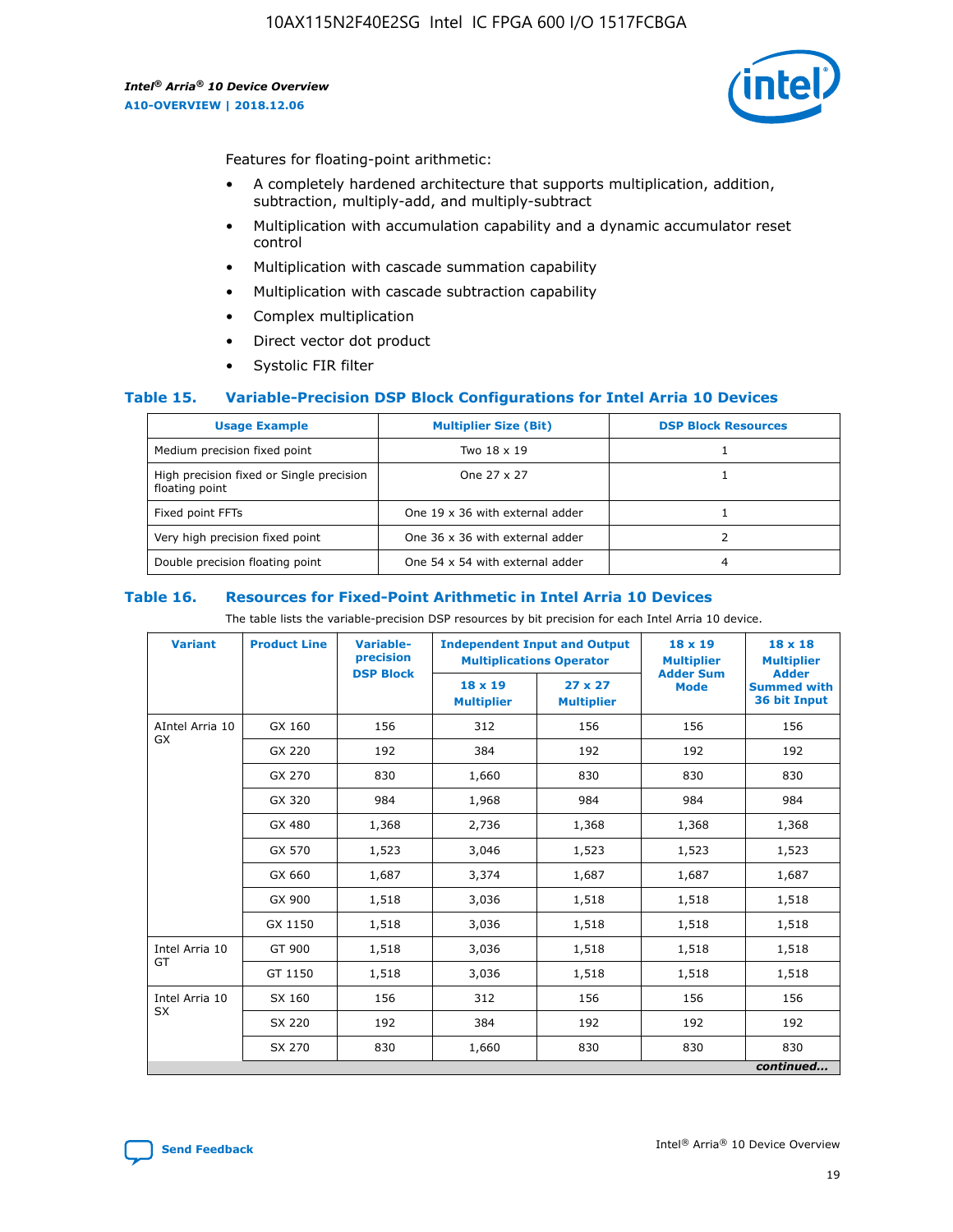

| <b>Variant</b> | <b>Product Line</b> | Variable-<br>precision | <b>Independent Input and Output</b><br><b>Multiplications Operator</b> |                                     | $18 \times 19$<br><b>Multiplier</b> | $18 \times 18$<br><b>Multiplier</b><br><b>Adder</b> |  |
|----------------|---------------------|------------------------|------------------------------------------------------------------------|-------------------------------------|-------------------------------------|-----------------------------------------------------|--|
|                |                     | <b>DSP Block</b>       | $18 \times 19$<br><b>Multiplier</b>                                    | $27 \times 27$<br><b>Multiplier</b> | <b>Adder Sum</b><br><b>Mode</b>     | <b>Summed with</b><br>36 bit Input                  |  |
|                | SX 320              | 984                    | 1,968                                                                  | 984                                 | 984                                 | 984                                                 |  |
|                | SX 480              | 1,368                  | 2,736                                                                  | 1,368                               | 1,368                               | 1,368                                               |  |
|                | SX 570              | 1,523                  | 3,046                                                                  | 1,523                               | 1,523                               | 1,523                                               |  |
|                | SX 660              | 1,687                  | 3,374                                                                  | 1,687                               | 1,687                               | 1,687                                               |  |

## **Table 17. Resources for Floating-Point Arithmetic in Intel Arria 10 Devices**

The table lists the variable-precision DSP resources by bit precision for each Intel Arria 10 device.

| <b>Variant</b> | <b>Product Line</b> | <b>Variable-</b><br>precision<br><b>DSP Block</b> | <b>Single</b><br><b>Precision</b><br><b>Floating-Point</b><br><b>Multiplication</b><br><b>Mode</b> | <b>Single-Precision</b><br><b>Floating-Point</b><br><b>Adder Mode</b> | Single-<br><b>Precision</b><br><b>Floating-Point</b><br><b>Multiply</b><br><b>Accumulate</b><br><b>Mode</b> | <b>Peak</b><br><b>Giga Floating-</b><br><b>Point</b><br><b>Operations</b><br>per Second<br>(GFLOPs) |
|----------------|---------------------|---------------------------------------------------|----------------------------------------------------------------------------------------------------|-----------------------------------------------------------------------|-------------------------------------------------------------------------------------------------------------|-----------------------------------------------------------------------------------------------------|
| Intel Arria 10 | GX 160              | 156                                               | 156                                                                                                | 156                                                                   | 156                                                                                                         | 140                                                                                                 |
| GX             | GX 220              | 192                                               | 192                                                                                                | 192                                                                   | 192                                                                                                         | 173                                                                                                 |
|                | GX 270              | 830                                               | 830                                                                                                | 830                                                                   | 830                                                                                                         | 747                                                                                                 |
|                | GX 320              | 984                                               | 984                                                                                                | 984                                                                   | 984                                                                                                         | 886                                                                                                 |
|                | GX 480              | 1,369                                             | 1,368                                                                                              | 1,368                                                                 | 1,368                                                                                                       | 1,231                                                                                               |
|                | GX 570              | 1,523                                             | 1,523                                                                                              | 1,523                                                                 | 1,523                                                                                                       | 1,371                                                                                               |
|                | GX 660              | 1,687                                             | 1,687                                                                                              | 1,687                                                                 | 1,687                                                                                                       | 1,518                                                                                               |
|                | GX 900              | 1,518                                             | 1,518                                                                                              | 1,518                                                                 | 1,518                                                                                                       | 1,366                                                                                               |
|                | GX 1150             | 1,518                                             | 1,518                                                                                              | 1,518                                                                 | 1,518                                                                                                       | 1,366                                                                                               |
| Intel Arria 10 | GT 900              | 1,518                                             | 1,518                                                                                              | 1,518                                                                 | 1,518                                                                                                       | 1,366                                                                                               |
| GT             | GT 1150             | 1,518                                             | 1,518                                                                                              | 1,518                                                                 | 1,518                                                                                                       | 1,366                                                                                               |
| Intel Arria 10 | SX 160              | 156                                               | 156                                                                                                | 156                                                                   | 156                                                                                                         | 140                                                                                                 |
| <b>SX</b>      | SX 220              | 192                                               | 192                                                                                                | 192                                                                   | 192                                                                                                         | 173                                                                                                 |
|                | SX 270              | 830                                               | 830                                                                                                | 830                                                                   | 830                                                                                                         | 747                                                                                                 |
|                | SX 320              | 984                                               | 984                                                                                                | 984                                                                   | 984                                                                                                         | 886                                                                                                 |
|                | SX 480              | 1,369                                             | 1,368                                                                                              | 1,368                                                                 | 1,368                                                                                                       | 1,231                                                                                               |
|                | SX 570              | 1,523                                             | 1,523                                                                                              | 1,523                                                                 | 1,523                                                                                                       | 1,371                                                                                               |
|                | SX 660              | 1,687                                             | 1,687                                                                                              | 1,687                                                                 | 1,687                                                                                                       | 1,518                                                                                               |

# **Embedded Memory Blocks**

The embedded memory blocks in the devices are flexible and designed to provide an optimal amount of small- and large-sized memory arrays to fit your design requirements.

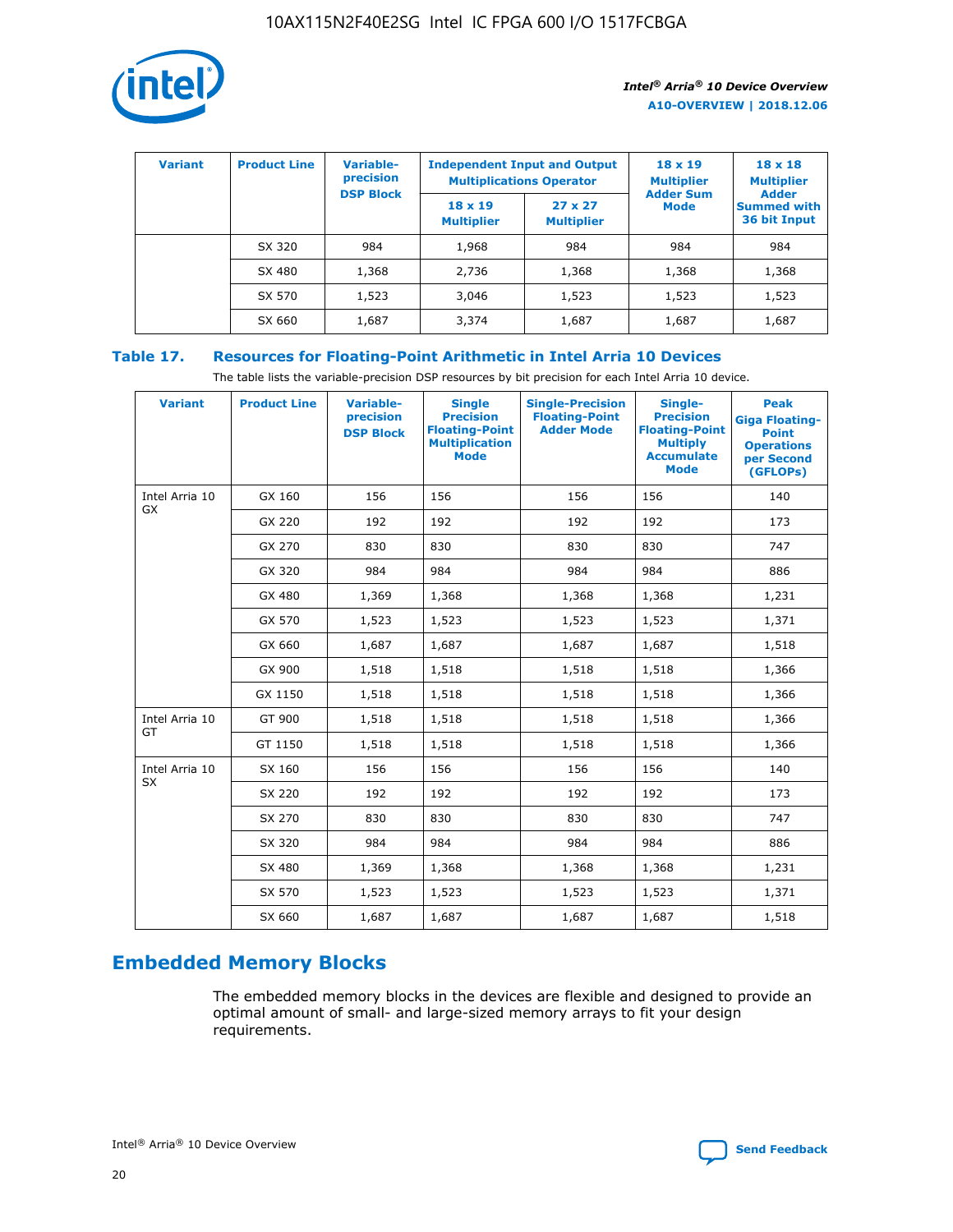

# **Types of Embedded Memory**

The Intel Arria 10 devices contain two types of memory blocks:

- 20 Kb M20K blocks—blocks of dedicated memory resources. The M20K blocks are ideal for larger memory arrays while still providing a large number of independent ports.
- 640 bit memory logic array blocks (MLABs)—enhanced memory blocks that are configured from dual-purpose logic array blocks (LABs). The MLABs are ideal for wide and shallow memory arrays. The MLABs are optimized for implementation of shift registers for digital signal processing (DSP) applications, wide and shallow FIFO buffers, and filter delay lines. Each MLAB is made up of ten adaptive logic modules (ALMs). In the Intel Arria 10 devices, you can configure these ALMs as ten 32 x 2 blocks, giving you one 32 x 20 simple dual-port SRAM block per MLAB.

# **Embedded Memory Capacity in Intel Arria 10 Devices**

|                   | <b>Product</b> |              | <b>M20K</b>         | <b>MLAB</b>  |                     | <b>Total RAM Bit</b> |
|-------------------|----------------|--------------|---------------------|--------------|---------------------|----------------------|
| <b>Variant</b>    | Line           | <b>Block</b> | <b>RAM Bit (Kb)</b> | <b>Block</b> | <b>RAM Bit (Kb)</b> | (Kb)                 |
| Intel Arria 10 GX | GX 160         | 440          | 8,800               | 1,680        | 1,050               | 9,850                |
|                   | GX 220         | 587          | 11,740              | 2,703        | 1,690               | 13,430               |
|                   | GX 270         | 750          | 15,000              | 3,922        | 2,452               | 17,452               |
|                   | GX 320         | 891          | 17,820              | 4,363        | 2,727               | 20,547               |
|                   | GX 480         | 1,431        | 28,620              | 6,662        | 4,164               | 32,784               |
|                   | GX 570         | 1,800        | 36,000              | 8,153        | 5,096               | 41,096               |
|                   | GX 660         | 2,131        | 42,620              | 9,260        | 5,788               | 48,408               |
|                   | GX 900         | 2,423        | 48,460              | 15,017       | 9,386               | 57,846               |
|                   | GX 1150        | 2,713        | 54,260              | 20,774       | 12,984              | 67,244               |
| Intel Arria 10 GT | GT 900         | 2,423        | 48,460              | 15,017       | 9,386               | 57,846               |
|                   | GT 1150        | 2,713        | 54,260              | 20,774       | 12,984              | 67,244               |
| Intel Arria 10 SX | SX 160         | 440          | 8,800               | 1,680        | 1,050               | 9,850                |
|                   | SX 220         | 587          | 11,740              | 2,703        | 1,690               | 13,430               |
|                   | SX 270         | 750          | 15,000              | 3,922        | 2,452               | 17,452               |
|                   | SX 320         | 891          | 17,820              | 4,363        | 2,727               | 20,547               |
|                   | SX 480         | 1,431        | 28,620              | 6,662        | 4,164               | 32,784               |
|                   | SX 570         | 1,800        | 36,000              | 8,153        | 5,096               | 41,096               |
|                   | SX 660         | 2,131        | 42,620              | 9,260        | 5,788               | 48,408               |

#### **Table 18. Embedded Memory Capacity and Distribution in Intel Arria 10 Devices**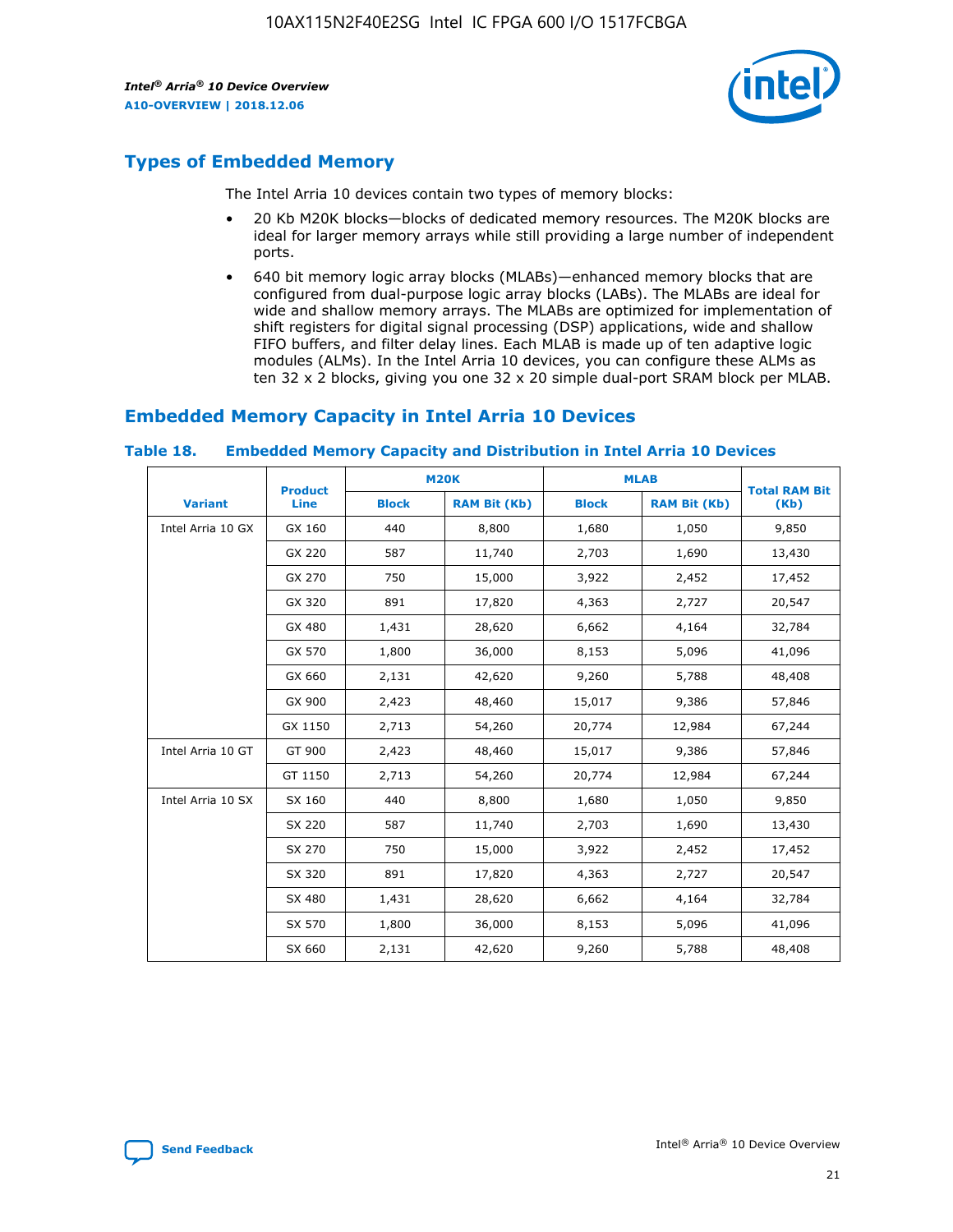

## **Embedded Memory Configurations for Single-port Mode**

#### **Table 19. Single-port Embedded Memory Configurations for Intel Arria 10 Devices**

This table lists the maximum configurations supported for single-port RAM and ROM modes.

| <b>Memory Block</b> | Depth (bits) | <b>Programmable Width</b> |
|---------------------|--------------|---------------------------|
| MLAB                | 32           | x16, x18, or x20          |
|                     | 64(10)       | x8, x9, x10               |
| M20K                | 512          | x40, x32                  |
|                     | 1K           | x20, x16                  |
|                     | 2K           | x10, x8                   |
|                     | 4K           | x5, x4                    |
|                     | 8K           | x2                        |
|                     | 16K          | x1                        |

# **Clock Networks and PLL Clock Sources**

The clock network architecture is based on Intel's global, regional, and peripheral clock structure. This clock structure is supported by dedicated clock input pins, fractional clock synthesis PLLs, and integer I/O PLLs.

## **Clock Networks**

The Intel Arria 10 core clock networks are capable of up to 800 MHz fabric operation across the full industrial temperature range. For the external memory interface, the clock network supports the hard memory controller with speeds up to 2,400 Mbps in a quarter-rate transfer.

To reduce power consumption, the Intel Quartus Prime software identifies all unused sections of the clock network and powers them down.

## **Fractional Synthesis and I/O PLLs**

Intel Arria 10 devices contain up to 32 fractional synthesis PLLs and up to 16 I/O PLLs that are available for both specific and general purpose uses in the core:

- Fractional synthesis PLLs—located in the column adjacent to the transceiver blocks
- I/O PLLs—located in each bank of the 48 I/Os

## **Fractional Synthesis PLLs**

You can use the fractional synthesis PLLs to:

- Reduce the number of oscillators that are required on your board
- Reduce the number of clock pins that are used in the device by synthesizing multiple clock frequencies from a single reference clock source

<sup>(10)</sup> Supported through software emulation and consumes additional MLAB blocks.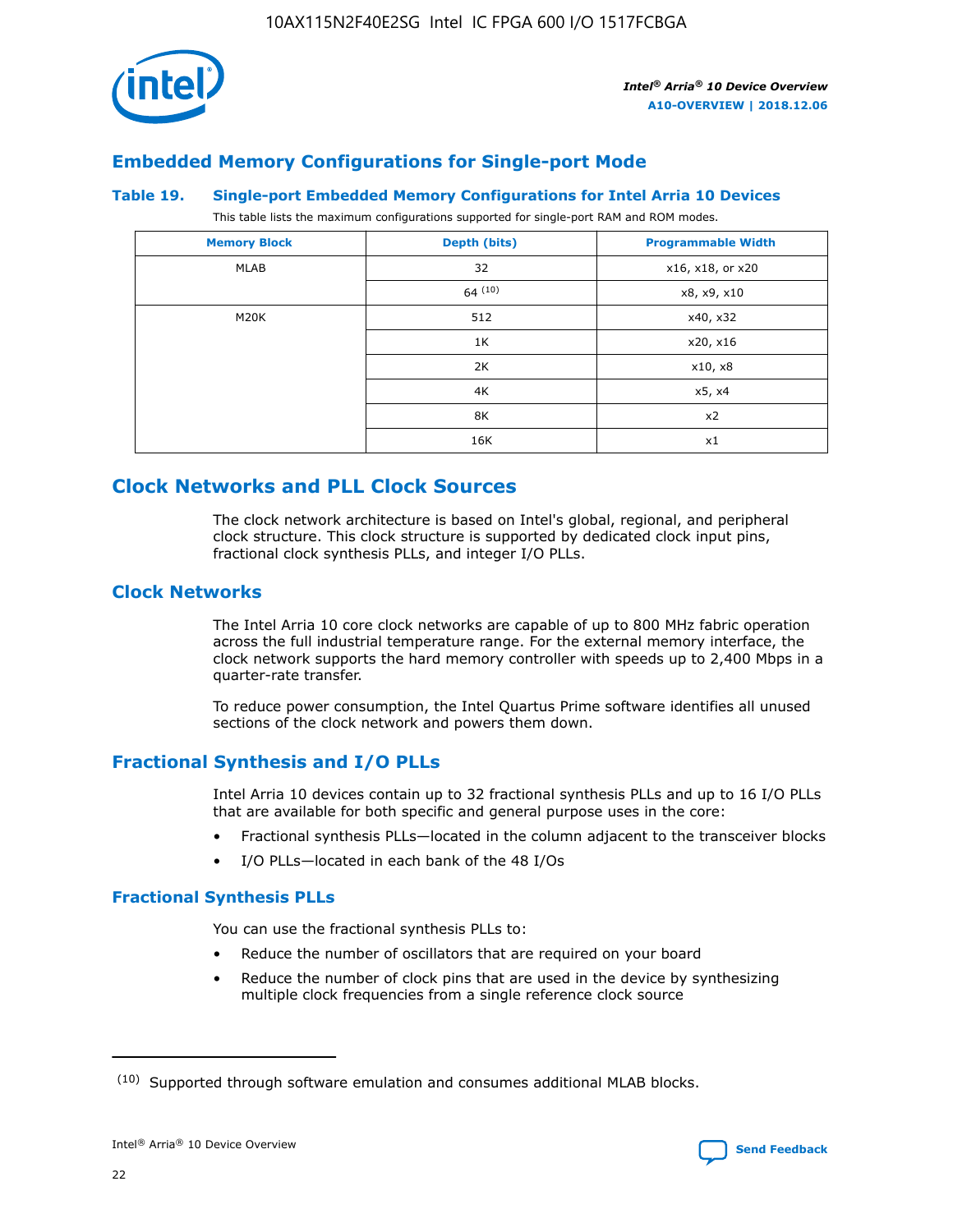

The fractional synthesis PLLs support the following features:

- Reference clock frequency synthesis for transceiver CMU and Advanced Transmit (ATX) PLLs
- Clock network delay compensation
- Zero-delay buffering
- Direct transmit clocking for transceivers
- Independently configurable into two modes:
	- Conventional integer mode equivalent to the general purpose PLL
	- Enhanced fractional mode with third order delta-sigma modulation
- PLL cascading

## **I/O PLLs**

The integer mode I/O PLLs are located in each bank of 48 I/Os. You can use the I/O PLLs to simplify the design of external memory and high-speed LVDS interfaces.

In each I/O bank, the I/O PLLs are adjacent to the hard memory controllers and LVDS SERDES. Because these PLLs are tightly coupled with the I/Os that need to use them, it makes it easier to close timing.

You can use the I/O PLLs for general purpose applications in the core such as clock network delay compensation and zero-delay buffering.

Intel Arria 10 devices support PLL-to-PLL cascading.

# **FPGA General Purpose I/O**

Intel Arria 10 devices offer highly configurable GPIOs. Each I/O bank contains 48 general purpose I/Os and a high-efficiency hard memory controller.

The following list describes the features of the GPIOs:

- Consist of 3 V I/Os for high-voltage application and LVDS I/Os for differential signaling
	- Up to two 3 V I/O banks, available in some devices, that support up to 3 V I/O standards
	- LVDS I/O banks that support up to 1.8 V I/O standards
- Support a wide range of single-ended and differential I/O interfaces
- LVDS speeds up to 1.6 Gbps
- Each LVDS pair of pins has differential input and output buffers, allowing you to configure the LVDS direction for each pair.
- Programmable bus hold and weak pull-up
- Programmable differential output voltage  $(V_{OD})$  and programmable pre-emphasis

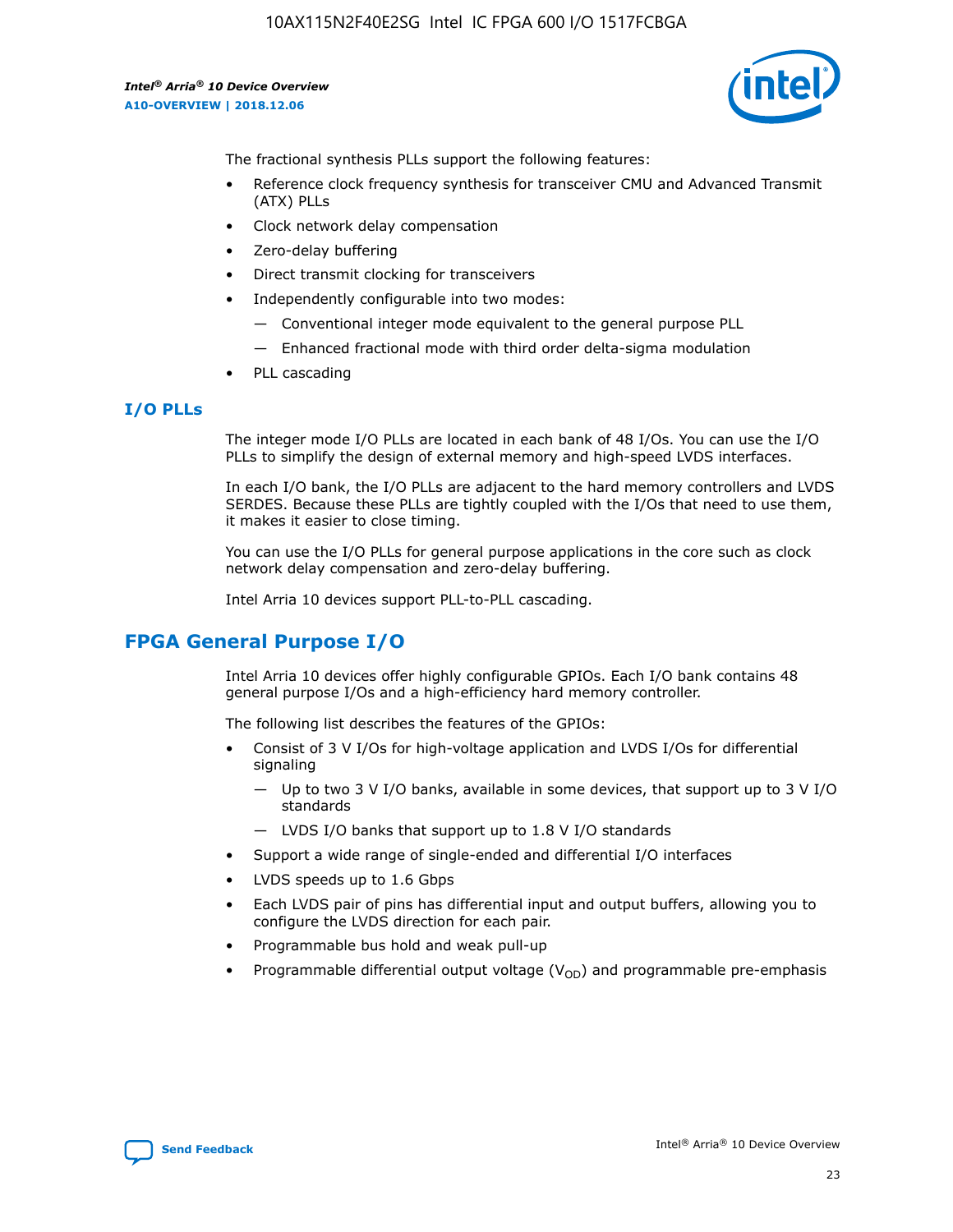

- Series (R<sub>S</sub>) and parallel (R<sub>T</sub>) on-chip termination (OCT) for all I/O banks with OCT calibration to limit the termination impedance variation
- On-chip dynamic termination that has the ability to swap between series and parallel termination, depending on whether there is read or write on a common bus for signal integrity
- Easy timing closure support using the hard read FIFO in the input register path, and delay-locked loop (DLL) delay chain with fine and coarse architecture

# **External Memory Interface**

Intel Arria 10 devices offer massive external memory bandwidth, with up to seven 32 bit DDR4 memory interfaces running at up to 2,400 Mbps. This bandwidth provides additional ease of design, lower power, and resource efficiencies of hardened highperformance memory controllers.

The memory interface within Intel Arria 10 FPGAs and SoCs delivers the highest performance and ease of use. You can configure up to a maximum width of 144 bits when using the hard or soft memory controllers. If required, you can bypass the hard memory controller and use a soft controller implemented in the user logic.

Each I/O contains a hardened DDR read/write path (PHY) capable of performing key memory interface functionality such as read/write leveling, FIFO buffering to lower latency and improve margin, timing calibration, and on-chip termination.

The timing calibration is aided by the inclusion of hard microcontrollers based on Intel's Nios® II technology, specifically tailored to control the calibration of multiple memory interfaces. This calibration allows the Intel Arria 10 device to compensate for any changes in process, voltage, or temperature either within the Intel Arria 10 device itself, or within the external memory device. The advanced calibration algorithms ensure maximum bandwidth and robust timing margin across all operating conditions.

In addition to parallel memory interfaces, Intel Arria 10 devices support serial memory technologies such as the Hybrid Memory Cube (HMC). The HMC is supported by the Intel Arria 10 high-speed serial transceivers which connect up to four HMC links, with each link running at data rates up to 15 Gbps.

#### **Related Information**

#### [External Memory Interface Spec Estimator](http://www.altera.com/technology/memory/estimator/mem-emif-index.html)

Provides a parametric tool that allows you to find and compare the performance of the supported external memory interfaces in IntelFPGAs.

## **Memory Standards Supported by Intel Arria 10 Devices**

The I/Os are designed to provide high performance support for existing and emerging external memory standards.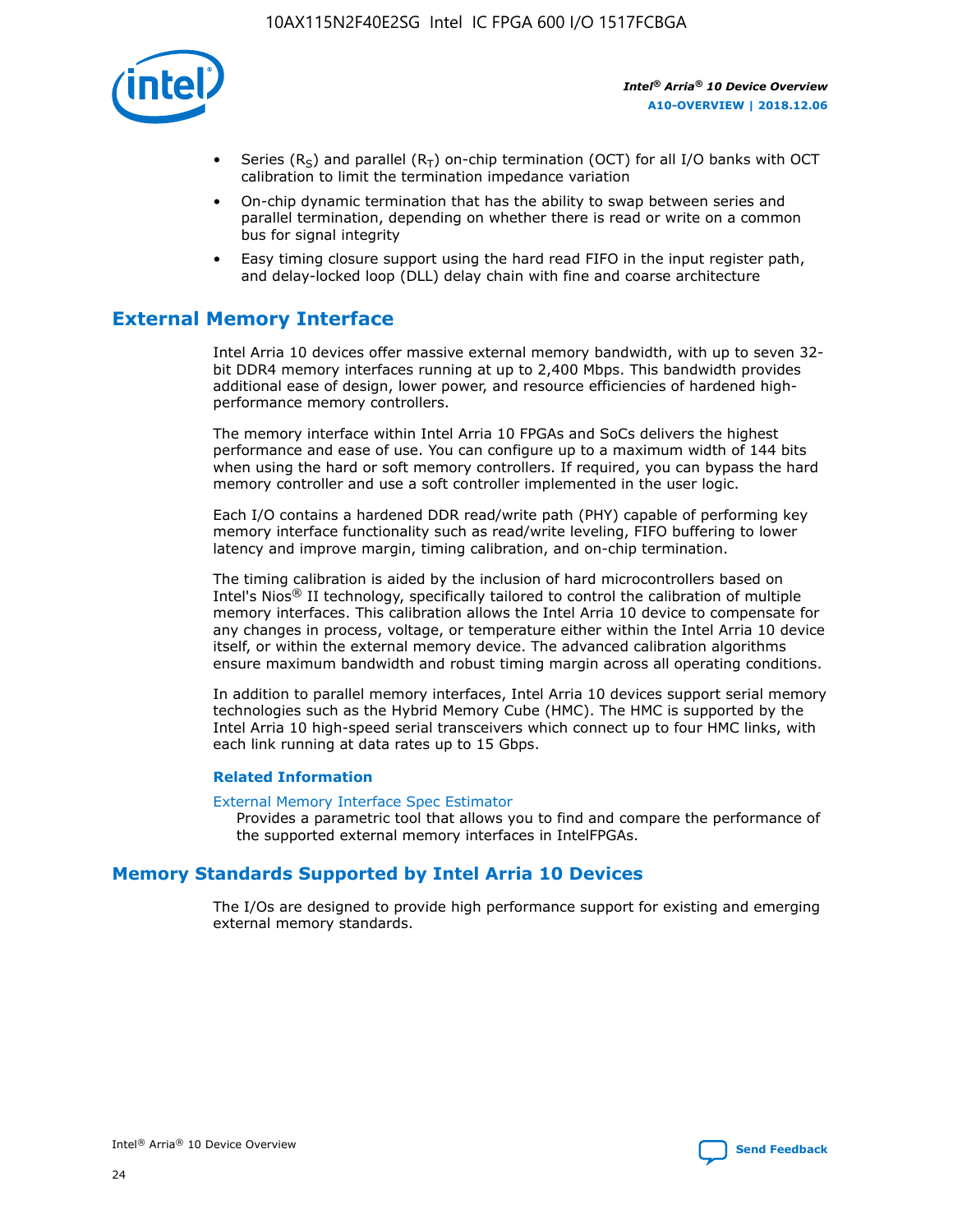

#### **Table 20. Memory Standards Supported by the Hard Memory Controller**

This table lists the overall capability of the hard memory controller. For specific details, refer to the External Memory Interface Spec Estimator and Intel Arria 10 Device Datasheet.

| <b>Memory Standard</b> | <b>Rate Support</b> | <b>Ping Pong PHY Support</b> | <b>Maximum Frequency</b><br>(MHz) |
|------------------------|---------------------|------------------------------|-----------------------------------|
| <b>DDR4 SDRAM</b>      | Quarter rate        | Yes                          | 1,067                             |
|                        |                     |                              | 1,200                             |
| <b>DDR3 SDRAM</b>      | Half rate           | Yes                          | 533                               |
|                        |                     |                              | 667                               |
|                        | Quarter rate        | Yes                          | 1,067                             |
|                        |                     |                              | 1,067                             |
| <b>DDR3L SDRAM</b>     | Half rate           | Yes                          | 533                               |
|                        |                     |                              | 667                               |
|                        | Quarter rate        | Yes                          | 933                               |
|                        |                     |                              | 933                               |
| LPDDR3 SDRAM           | Half rate           |                              | 533                               |
|                        | Quarter rate        |                              | 800                               |

#### **Table 21. Memory Standards Supported by the Soft Memory Controller**

| <b>Memory Standard</b>      | <b>Rate Support</b> | <b>Maximum Frequency</b><br>(MHz) |
|-----------------------------|---------------------|-----------------------------------|
| <b>RLDRAM 3 (11)</b>        | Quarter rate        | 1,200                             |
| ODR IV SRAM <sup>(11)</sup> | Quarter rate        | 1,067                             |
| <b>ODR II SRAM</b>          | Full rate           | 333                               |
|                             | Half rate           | 633                               |
| <b>ODR II+ SRAM</b>         | Full rate           | 333                               |
|                             | Half rate           | 633                               |
| <b>ODR II+ Xtreme SRAM</b>  | Full rate           | 333                               |
|                             | Half rate           | 633                               |

#### **Table 22. Memory Standards Supported by the HPS Hard Memory Controller**

The hard processor system (HPS) is available in Intel Arria 10 SoC devices only.

| <b>Memory Standard</b> | <b>Rate Support</b> | <b>Maximum Frequency</b><br>(MHz) |
|------------------------|---------------------|-----------------------------------|
| <b>DDR4 SDRAM</b>      | Half rate           | 1,200                             |
| <b>DDR3 SDRAM</b>      | Half rate           | 1,067                             |
| <b>DDR3L SDRAM</b>     | Half rate           | 933                               |

<sup>(11)</sup> Intel Arria 10 devices support this external memory interface using hard PHY with soft memory controller.

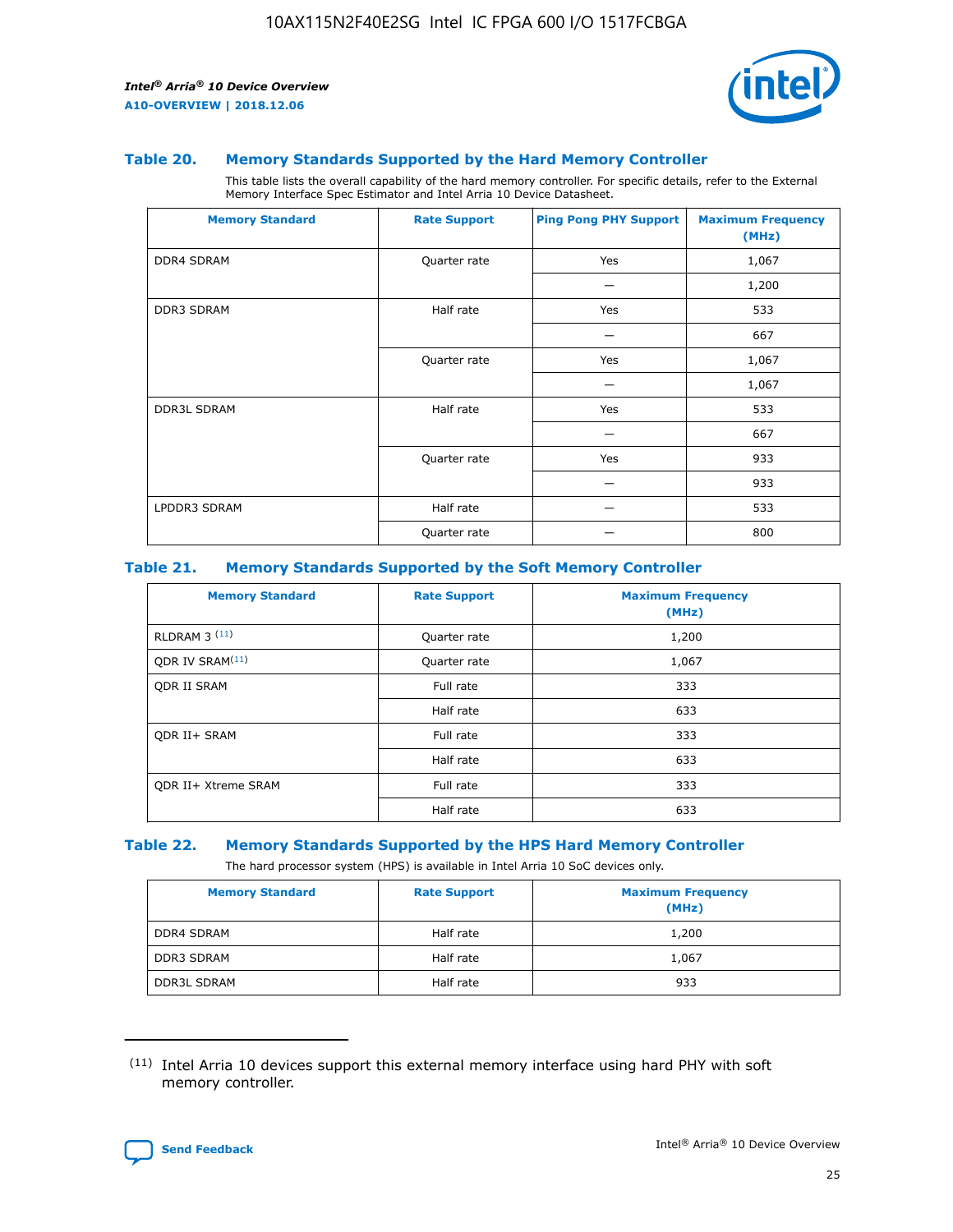

#### **Related Information**

#### [Intel Arria 10 Device Datasheet](https://www.intel.com/content/www/us/en/programmable/documentation/mcn1413182292568.html#mcn1413182153340)

Lists the memory interface performance according to memory interface standards, rank or chip select configurations, and Intel Arria 10 device speed grades.

# **PCIe Gen1, Gen2, and Gen3 Hard IP**

Intel Arria 10 devices contain PCIe hard IP that is designed for performance and ease-of-use:

- Includes all layers of the PCIe stack—transaction, data link and physical layers.
- Supports PCIe Gen3, Gen2, and Gen1 Endpoint and Root Port in x1, x2, x4, or x8 lane configuration.
- Operates independently from the core logic—optional configuration via protocol (CvP) allows the PCIe link to power up and complete link training in less than 100 ms while the Intel Arria 10 device completes loading the programming file for the rest of the FPGA.
- Provides added functionality that makes it easier to support emerging features such as Single Root I/O Virtualization (SR-IOV) and optional protocol extensions.
- Provides improved end-to-end datapath protection using ECC.
- Supports FPGA configuration via protocol (CvP) using PCIe at Gen3, Gen2, or Gen1 speed.

#### **Related Information**

PCS Features on page 30

# **Enhanced PCS Hard IP for Interlaken and 10 Gbps Ethernet**

## **Interlaken Support**

The Intel Arria 10 enhanced PCS hard IP provides integrated Interlaken PCS supporting rates up to 25.8 Gbps per lane.

The Interlaken PCS is based on the proven functionality of the PCS developed for Intel's previous generation FPGAs, which demonstrated interoperability with Interlaken ASSP vendors and third-party IP suppliers. The Interlaken PCS is present in every transceiver channel in Intel Arria 10 devices.

#### **Related Information**

PCS Features on page 30

## **10 Gbps Ethernet Support**

The Intel Arria 10 enhanced PCS hard IP supports 10GBASE-R PCS compliant with IEEE 802.3 10 Gbps Ethernet (10GbE). The integrated hard IP support for 10GbE and the 10 Gbps transceivers save external PHY cost, board space, and system power.

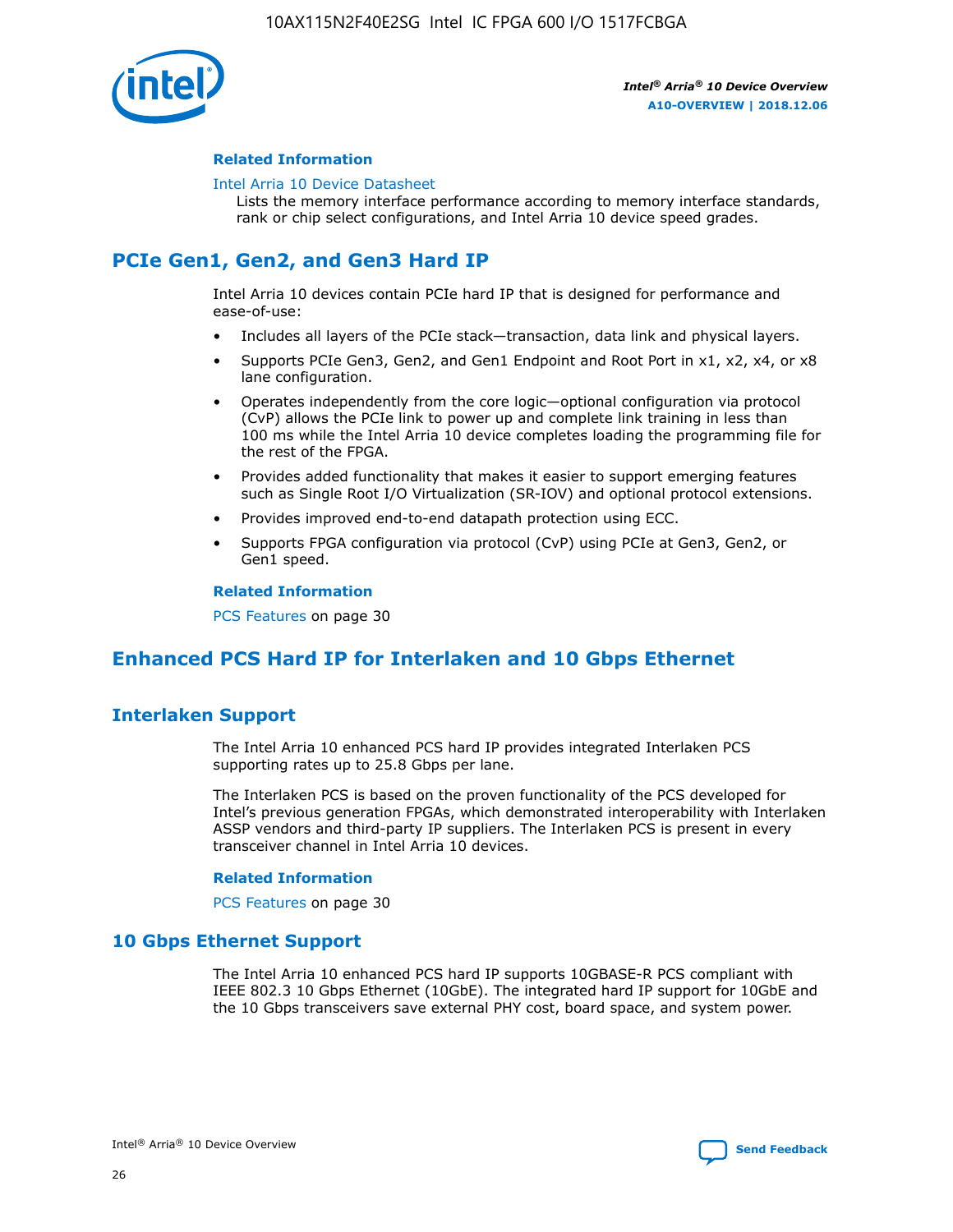

The scalable hard IP supports multiple independent 10GbE ports while using a single PLL for all the 10GBASE-R PCS instantiations, which saves on core logic resources and clock networks:

- Simplifies multiport 10GbE systems compared to XAUI interfaces that require an external XAUI-to-10G PHY.
- Incorporates Electronic Dispersion Compensation (EDC), which enables direct connection to standard 10 Gbps XFP and SFP+ pluggable optical modules.
- Supports backplane Ethernet applications and includes a hard 10GBASE-KR Forward Error Correction (FEC) circuit that you can use for 10 Gbps and 40 Gbps applications.

The 10 Gbps Ethernet PCS hard IP and 10GBASE-KR FEC are present in every transceiver channel.

#### **Related Information**

PCS Features on page 30

# **Low Power Serial Transceivers**

Intel Arria 10 FPGAs and SoCs include lowest power transceivers that deliver high bandwidth, throughput and low latency.

Intel Arria 10 devices deliver the industry's lowest power consumption per transceiver channel:

- 12.5 Gbps transceivers at as low as 242 mW
- 10 Gbps transceivers at as low as 168 mW
- 6 Gbps transceivers at as low as 117 mW

Intel Arria 10 transceivers support various data rates according to application:

- Chip-to-chip and chip-to-module applications—from 1 Gbps up to 25.8 Gbps
- Long reach and backplane applications—from 1 Gbps up to 12.5 with advanced adaptive equalization
- Critical power sensitive applications—from 1 Gbps up to 11.3 Gbps using lower power modes

The combination of 20 nm process technology and architectural advances provide the following benefits:

- Significant reduction in die area and power consumption
- Increase of up to two times in transceiver I/O density compared to previous generation devices while maintaining optimal signal integrity
- Up to 72 total transceiver channels—you can configure up to 6 of these channels to run as fast as 25.8 Gbps
- All channels feature continuous data rate support up to the maximum rated speed

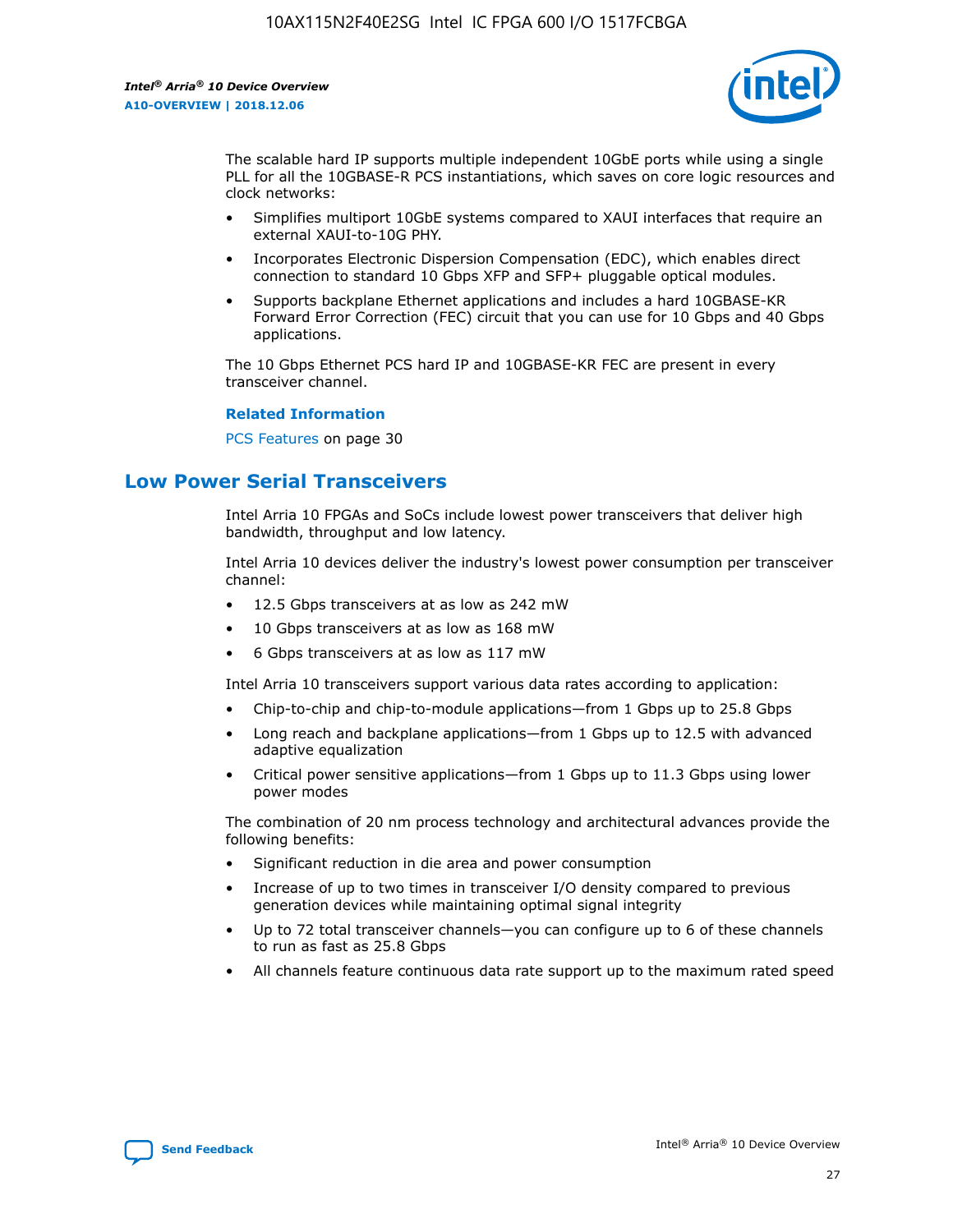



## **Figure 6. Intel Arria 10 Transceiver Block Architecture**

## **Transceiver Channels**

All transceiver channels feature a dedicated Physical Medium Attachment (PMA) and a hardened Physical Coding Sublayer (PCS).

- The PMA provides primary interfacing capabilities to physical channels.
- The PCS typically handles encoding/decoding, word alignment, and other preprocessing functions before transferring data to the FPGA core fabric.

A transceiver channel consists of a PMA and a PCS block. Most transceiver banks have 6 channels. There are some transceiver banks that contain only 3 channels.

A wide variety of bonded and non-bonded data rate configurations is possible using a highly configurable clock distribution network. Up to 80 independent transceiver data rates can be configured.

The following figures are graphical representations of top views of the silicon die, which correspond to reverse views for flip chip packages. Different Intel Arria 10 devices may have different floorplans than the ones shown in the figures.

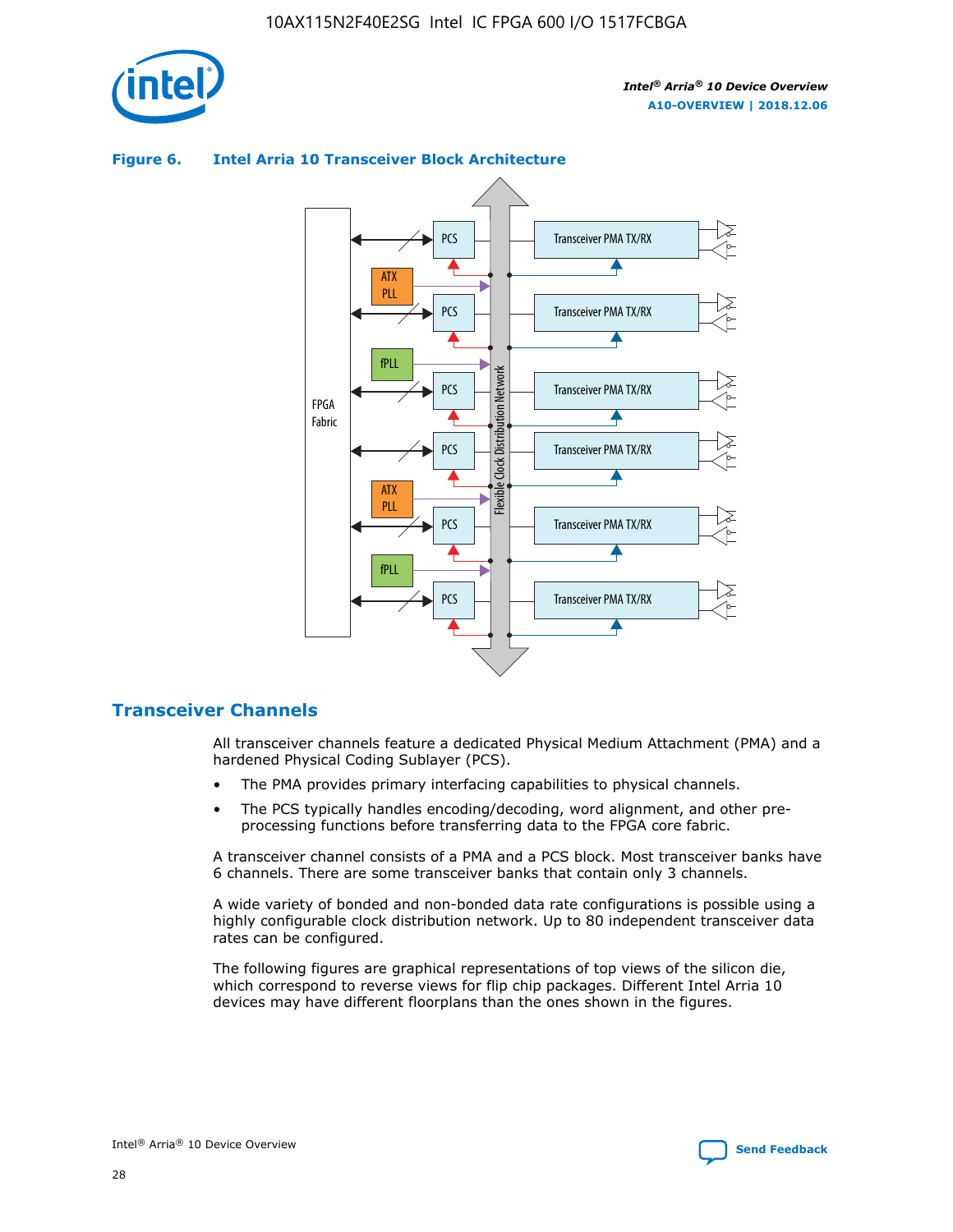

## **Figure 7. Device Chip Overview for Intel Arria 10 GX and GT Devices**





## **PMA Features**

Intel Arria 10 transceivers provide exceptional signal integrity at data rates up to 25.8 Gbps. Clocking options include ultra-low jitter ATX PLLs (LC tank based), clock multiplier unit (CMU) PLLs, and fractional PLLs.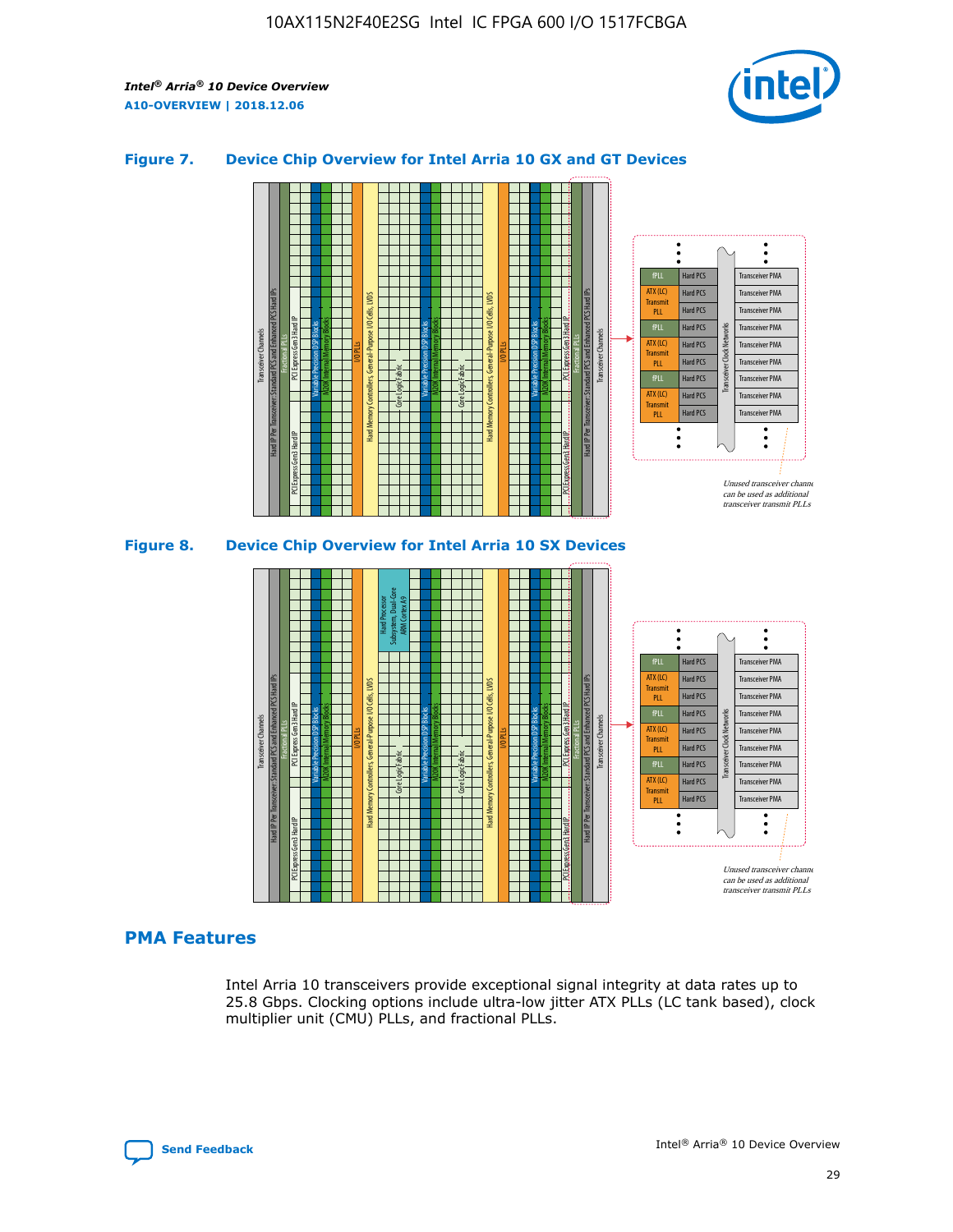

Each transceiver channel contains a channel PLL that can be used as the CMU PLL or clock data recovery (CDR) PLL. In CDR mode, the channel PLL recovers the receiver clock and data in the transceiver channel. Up to 80 independent data rates can be configured on a single Intel Arria 10 device.

## **Table 23. PMA Features of the Transceivers in Intel Arria 10 Devices**

| <b>Feature</b>                                             | <b>Capability</b>                                                                                                                                                                                                             |
|------------------------------------------------------------|-------------------------------------------------------------------------------------------------------------------------------------------------------------------------------------------------------------------------------|
| Chip-to-Chip Data Rates                                    | 1 Gbps to 17.4 Gbps (Intel Arria 10 GX devices)<br>1 Gbps to 25.8 Gbps (Intel Arria 10 GT devices)                                                                                                                            |
| <b>Backplane Support</b>                                   | Drive backplanes at data rates up to 12.5 Gbps                                                                                                                                                                                |
| <b>Optical Module Support</b>                              | SFP+/SFP, XFP, CXP, QSFP/QSFP28, CFP/CFP2/CFP4                                                                                                                                                                                |
| Cable Driving Support                                      | SFP+ Direct Attach, PCI Express over cable, eSATA                                                                                                                                                                             |
| Transmit Pre-Emphasis                                      | 4-tap transmit pre-emphasis and de-emphasis to compensate for system channel loss                                                                                                                                             |
| Continuous Time Linear<br>Equalizer (CTLE)                 | Dual mode, high-gain, and high-data rate, linear receive equalization to compensate for<br>system channel loss                                                                                                                |
| Decision Feedback Equalizer<br>(DFE)                       | 7-fixed and 4-floating tap DFE to equalize backplane channel loss in the presence of<br>crosstalk and noisy environments                                                                                                      |
| Variable Gain Amplifier                                    | Optimizes the signal amplitude prior to the CDR sampling and operates in fixed and<br>adaptive modes                                                                                                                          |
| Altera Digital Adaptive<br>Parametric Tuning (ADAPT)       | Fully digital adaptation engine to automatically adjust all link equalization parameters-<br>including CTLE, DFE, and variable gain amplifier blocks—that provide optimal link margin<br>without intervention from user logic |
| Precision Signal Integrity<br>Calibration Engine (PreSICE) | Hardened calibration controller to quickly calibrate all transceiver control parameters on<br>power-up, which provides the optimal signal integrity and jitter performance                                                    |
| Advanced Transmit (ATX)<br><b>PLL</b>                      | Low jitter ATX (LC tank based) PLLs with continuous tuning range to cover a wide range of<br>standard and proprietary protocols                                                                                               |
| <b>Fractional PLLs</b>                                     | On-chip fractional frequency synthesizers to replace on-board crystal oscillators and reduce<br>system cost                                                                                                                   |
| Digitally Assisted Analog<br><b>CDR</b>                    | Superior jitter tolerance with fast lock time                                                                                                                                                                                 |
| Dynamic Partial<br>Reconfiguration                         | Allows independent control of the Avalon memory-mapped interface of each transceiver<br>channel for the highest transceiver flexibility                                                                                       |
| Multiple PCS-PMA and PCS-<br>PLD interface widths          | 8-, 10-, 16-, 20-, 32-, 40-, or 64-bit interface widths for flexibility of deserialization width,<br>encoding, and reduced latency                                                                                            |

## **PCS Features**

This table summarizes the Intel Arria 10 transceiver PCS features. You can use the transceiver PCS to support a wide range of protocols ranging from 1 Gbps to 25.8 Gbps.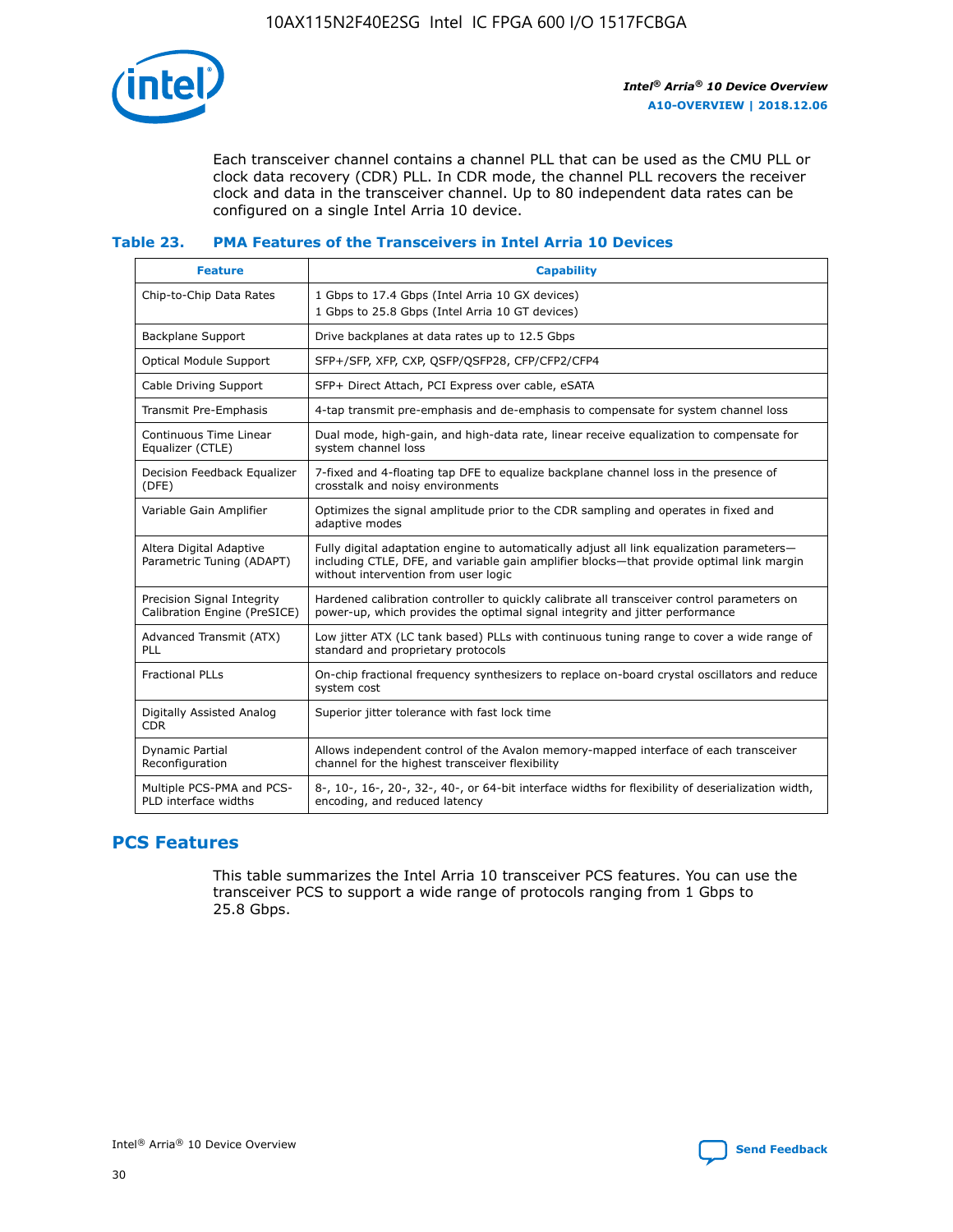

| <b>PCS</b>    | <b>Description</b>                                                                                                                                                                                                                                                                                                                                                                                             |
|---------------|----------------------------------------------------------------------------------------------------------------------------------------------------------------------------------------------------------------------------------------------------------------------------------------------------------------------------------------------------------------------------------------------------------------|
| Standard PCS  | Operates at a data rate up to 12 Gbps<br>Supports protocols such as PCI-Express, CPRI 4.2+, GigE, IEEE 1588 in Hard PCS<br>Implements other protocols using Basic/Custom (Standard PCS) transceiver<br>configuration rules.                                                                                                                                                                                    |
| Enhanced PCS  | Performs functions common to most serial data industry standards, such as word<br>alignment, encoding/decoding, and framing, before data is sent or received off-chip<br>through the PMA<br>• Handles data transfer to and from the FPGA fabric<br>Handles data transfer internally to and from the PMA<br>Provides frequency compensation<br>Performs channel bonding for multi-channel low skew applications |
| PCIe Gen3 PCS | Supports the seamless switching of Data and Clock between the Gen1, Gen2, and Gen3<br>data rates<br>Provides support for PIPE 3.0 features<br>Supports the PIPE interface with the Hard IP enabled, as well as with the Hard IP<br>bypassed                                                                                                                                                                    |

#### **Related Information**

- PCIe Gen1, Gen2, and Gen3 Hard IP on page 26
- Interlaken Support on page 26
- 10 Gbps Ethernet Support on page 26

## **PCS Protocol Support**

This table lists some of the protocols supported by the Intel Arria 10 transceiver PCS. For more information about the blocks in the transmitter and receiver data paths, refer to the related information.

| <b>Protocol</b>                                 | <b>Data Rate</b><br>(Gbps) | <b>Transceiver IP</b>       | <b>PCS Support</b>                      |
|-------------------------------------------------|----------------------------|-----------------------------|-----------------------------------------|
| PCIe Gen3 x1, x2, x4, x8                        | 8.0                        | Native PHY (PIPE)           | Standard PCS and PCIe<br>Gen3 PCS       |
| PCIe Gen2 x1, x2, x4, x8                        | 5.0                        | Native PHY (PIPE)           | <b>Standard PCS</b>                     |
| PCIe Gen1 x1, x2, x4, x8                        | 2.5                        | Native PHY (PIPE)           | Standard PCS                            |
| 1000BASE-X Gigabit Ethernet                     | 1.25                       | Native PHY                  | <b>Standard PCS</b>                     |
| 1000BASE-X Gigabit Ethernet with<br>IEEE 1588v2 | 1.25                       | Native PHY                  | Standard PCS                            |
| 10GBASE-R                                       | 10.3125                    | Native PHY                  | <b>Enhanced PCS</b>                     |
| 10GBASE-R with IEEE 1588v2                      | 10.3125                    | Native PHY                  | <b>Enhanced PCS</b>                     |
| 10GBASE-R with KR FEC                           | 10.3125                    | Native PHY                  | <b>Enhanced PCS</b>                     |
| 10GBASE-KR and 1000BASE-X                       | 10.3125                    | 1G/10GbE and 10GBASE-KR PHY | Standard PCS and<br><b>Enhanced PCS</b> |
| Interlaken (CEI-6G/11G)                         | 3.125 to 17.4              | Native PHY                  | <b>Enhanced PCS</b>                     |
| SFI-S/SFI-5.2                                   | 11.2                       | Native PHY                  | <b>Enhanced PCS</b>                     |
| $10G$ SDI                                       | 10.692                     | Native PHY                  | <b>Enhanced PCS</b>                     |
|                                                 |                            |                             | continued                               |

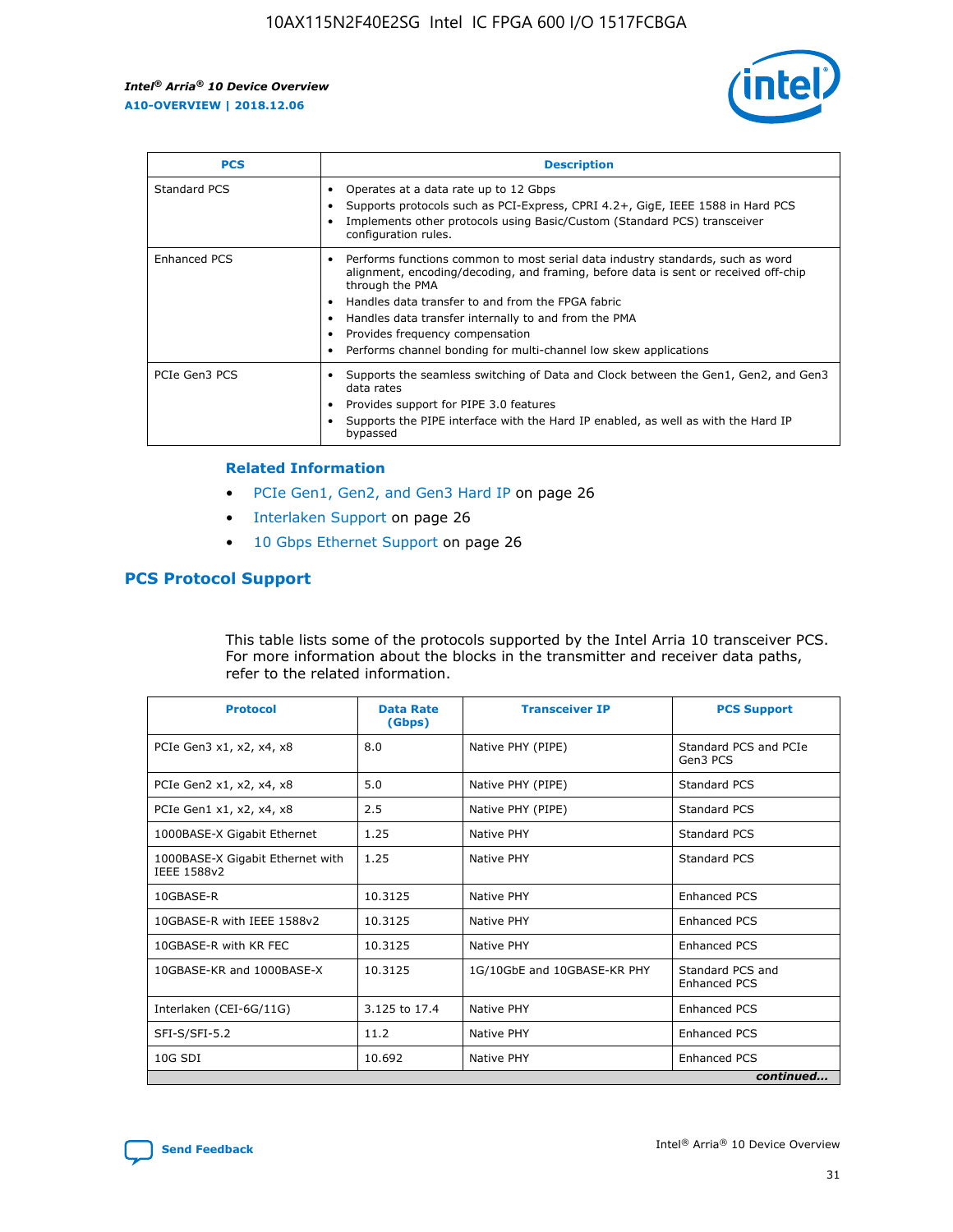

| <b>Protocol</b>      | <b>Data Rate</b><br>(Gbps) | <b>Transceiver IP</b> | <b>PCS Support</b> |
|----------------------|----------------------------|-----------------------|--------------------|
| CPRI 6.0 (64B/66B)   | 0.6144 to<br>10.1376       | Native PHY            | Enhanced PCS       |
| CPRI 4.2 (8B/10B)    | 0.6144 to<br>9.8304        | Native PHY            | Standard PCS       |
| OBSAI RP3 v4.2       | 0.6144 to 6.144            | Native PHY            | Standard PCS       |
| SD-SDI/HD-SDI/3G-SDI | $0.143(12)$ to<br>2.97     | Native PHY            | Standard PCS       |

## **Related Information**

#### [Intel Arria 10 Transceiver PHY User Guide](https://www.intel.com/content/www/us/en/programmable/documentation/nik1398707230472.html#nik1398707091164)

Provides more information about the supported transceiver protocols and PHY IP, the PMA architecture, and the standard, enhanced, and PCIe Gen3 PCS architecture.

# **SoC with Hard Processor System**

Each SoC device combines an FPGA fabric and a hard processor system (HPS) in a single device. This combination delivers the flexibility of programmable logic with the power and cost savings of hard IP in these ways:

- Reduces board space, system power, and bill of materials cost by eliminating a discrete embedded processor
- Allows you to differentiate the end product in both hardware and software, and to support virtually any interface standard
- Extends the product life and revenue through in-field hardware and software updates

<sup>(12)</sup> The 0.143 Gbps data rate is supported using oversampling of user logic that you must implement in the FPGA fabric.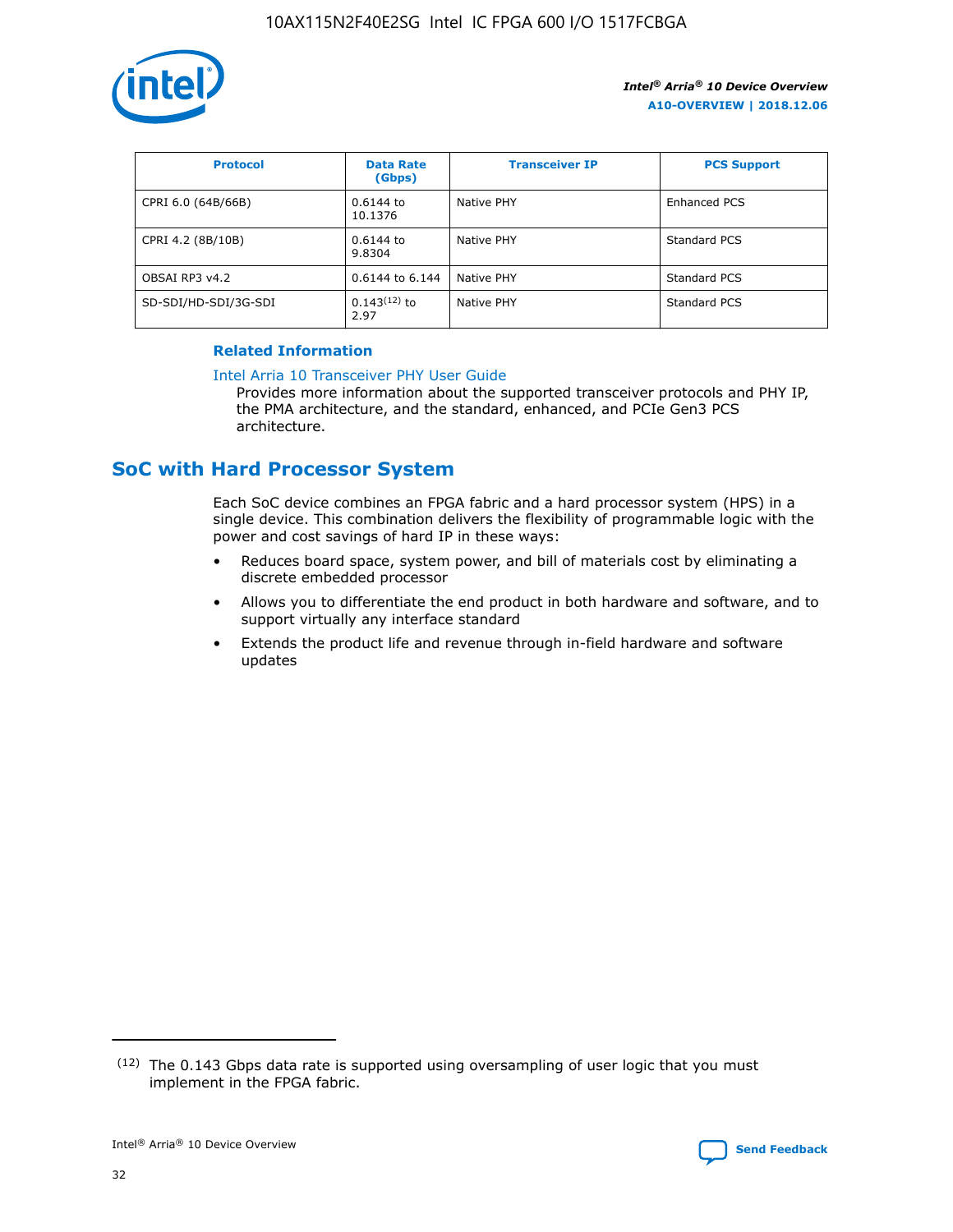

#### **Figure 9. HPS Block Diagram**

This figure shows a block diagram of the HPS with the dual ARM Cortex-A9 MPCore processor.



## **Key Advantages of 20-nm HPS**

The 20-nm HPS strikes a balance between enabling maximum software compatibility with 28-nm SoCs while still improving upon the 28-nm HPS architecture. These improvements address the requirements of the next generation target markets such as wireless and wireline communications, compute and storage equipment, broadcast and military in terms of performance, memory bandwidth, connectivity via backplane and security.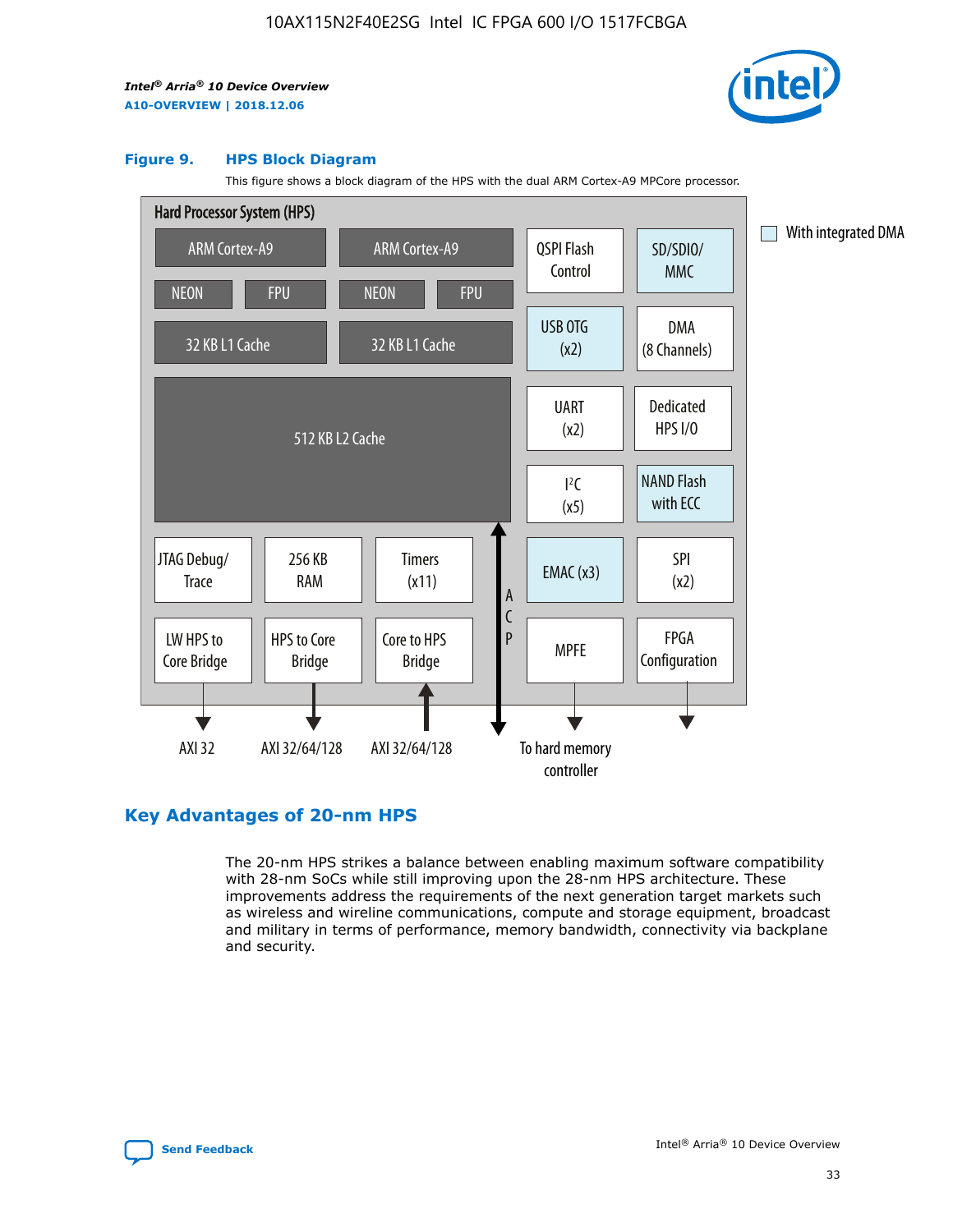

## **Table 24. Improvements in 20 nm HPS**

This table lists the key improvements of the 20 nm HPS compared to the 28 nm HPS.

| Advantages/<br><b>Improvements</b>                          | <b>Description</b>                                                                                                                                                                                                                                                                                                                                                                                                                                                                                                                                                                                                                                                                                                                                                                                                                   |
|-------------------------------------------------------------|--------------------------------------------------------------------------------------------------------------------------------------------------------------------------------------------------------------------------------------------------------------------------------------------------------------------------------------------------------------------------------------------------------------------------------------------------------------------------------------------------------------------------------------------------------------------------------------------------------------------------------------------------------------------------------------------------------------------------------------------------------------------------------------------------------------------------------------|
| Increased performance and<br>overdrive capability           | While the nominal processor frequency is 1.2 GHz, the 20 nm HPS offers an "overdrive"<br>feature which enables a higher processor operating frequency. This requires a higher supply<br>voltage value that is unique to the HPS and may require a separate regulator.                                                                                                                                                                                                                                                                                                                                                                                                                                                                                                                                                                |
| Increased processor memory<br>bandwidth and DDR4<br>support | Up to 64-bit DDR4 memory at 2,400 Mbps support is available for the processor. The hard<br>memory controller for the HPS comprises a multi-port front end that manages connections<br>to a single port memory controller. The multi-port front end allows logic core and the HPS<br>to share ports and thereby the available bandwidth of the memory controller.                                                                                                                                                                                                                                                                                                                                                                                                                                                                     |
| Flexible I/O sharing                                        | An advanced I/O pin muxing scheme allows improved sharing of I/O between the HPS and<br>the core logic. The following types of I/O are available for SoC:<br>17 dedicated I/Os-physically located inside the HPS block and are not accessible to<br>logic within the core. The 17 dedicated I/Os are used for HPS clock, resets, and<br>interfacing with boot devices, QSPI, and SD/MMC.<br>48 direct shared I/O-located closest to the HPS block and are ideal for high speed HPS<br>peripherals such as EMAC, USB, and others. There is one bank of 48 I/Os that supports<br>direct sharing where the 48 I/Os can be shared 12 I/Os at a time.<br>Standard (shared) I/O-all standard I/Os can be shared by the HPS peripherals and any<br>logic within the core. For designs where more than 48 I/Os are reguired to fully use all |
| <b>EMAC</b> core                                            | the peripherals in the HPS, these I/Os can be connected through the core logic.<br>Three EMAC cores are available in the HPS. The EMAC cores enable an application to<br>support two redundant Ethernet connections; for example, backplane, or two EMAC cores<br>for managing IEEE 1588 time stamp information while allowing a third EMAC core for debug<br>and configuration. All three EMACs can potentially share the same time stamps, simplifying<br>the 1588 time stamping implementation. A new serial time stamp interface allows core<br>logic to access and read the time stamp values. The integrated EMAC controllers can be<br>connected to external Ethernet PHY through the provided MDIO or I <sup>2</sup> C interface.                                                                                            |
| On-chip memory                                              | The on-chip memory is updated to 256 KB support and can support larger data sets and<br>real time algorithms.                                                                                                                                                                                                                                                                                                                                                                                                                                                                                                                                                                                                                                                                                                                        |
| <b>ECC</b> enhancements                                     | Improvements in L2 Cache ECC management allow identification of errors down to the<br>address level. ECC enhancements also enable improved error injection and status reporting<br>via the introduction of new memory mapped access to syndrome and data signals.                                                                                                                                                                                                                                                                                                                                                                                                                                                                                                                                                                    |
| HPS to FPGA Interconnect<br>Backbone                        | Although the HPS and the Logic Core can operate independently, they are tightly coupled<br>via a high-bandwidth system interconnect built from high-performance ARM AMBA AXI bus<br>bridges. IP bus masters in the FPGA fabric have access to HPS bus slaves via the FPGA-to-<br>HPS interconnect. Similarly, HPS bus masters have access to bus slaves in the core fabric<br>via the HPS-to-FPGA bridge. Both bridges are AMBA AXI-3 compliant and support<br>simultaneous read and write transactions. Up to three masters within the core fabric can<br>share the HPS SDRAM controller with the processor. Additionally, the processor can be used<br>to configure the core fabric under program control via a dedicated 32-bit configuration port.                                                                               |
| FPGA configuration and HPS<br>booting                       | The FPGA fabric and HPS in the SoCs are powered independently. You can reduce the clock<br>frequencies or gate the clocks to reduce dynamic power.<br>You can configure the FPGA fabric and boot the HPS independently, in any order, providing<br>you with more design flexibility.                                                                                                                                                                                                                                                                                                                                                                                                                                                                                                                                                 |
| Security                                                    | New security features have been introduced for anti-tamper management, secure boot,<br>encryption (AES), and authentication (SHA).                                                                                                                                                                                                                                                                                                                                                                                                                                                                                                                                                                                                                                                                                                   |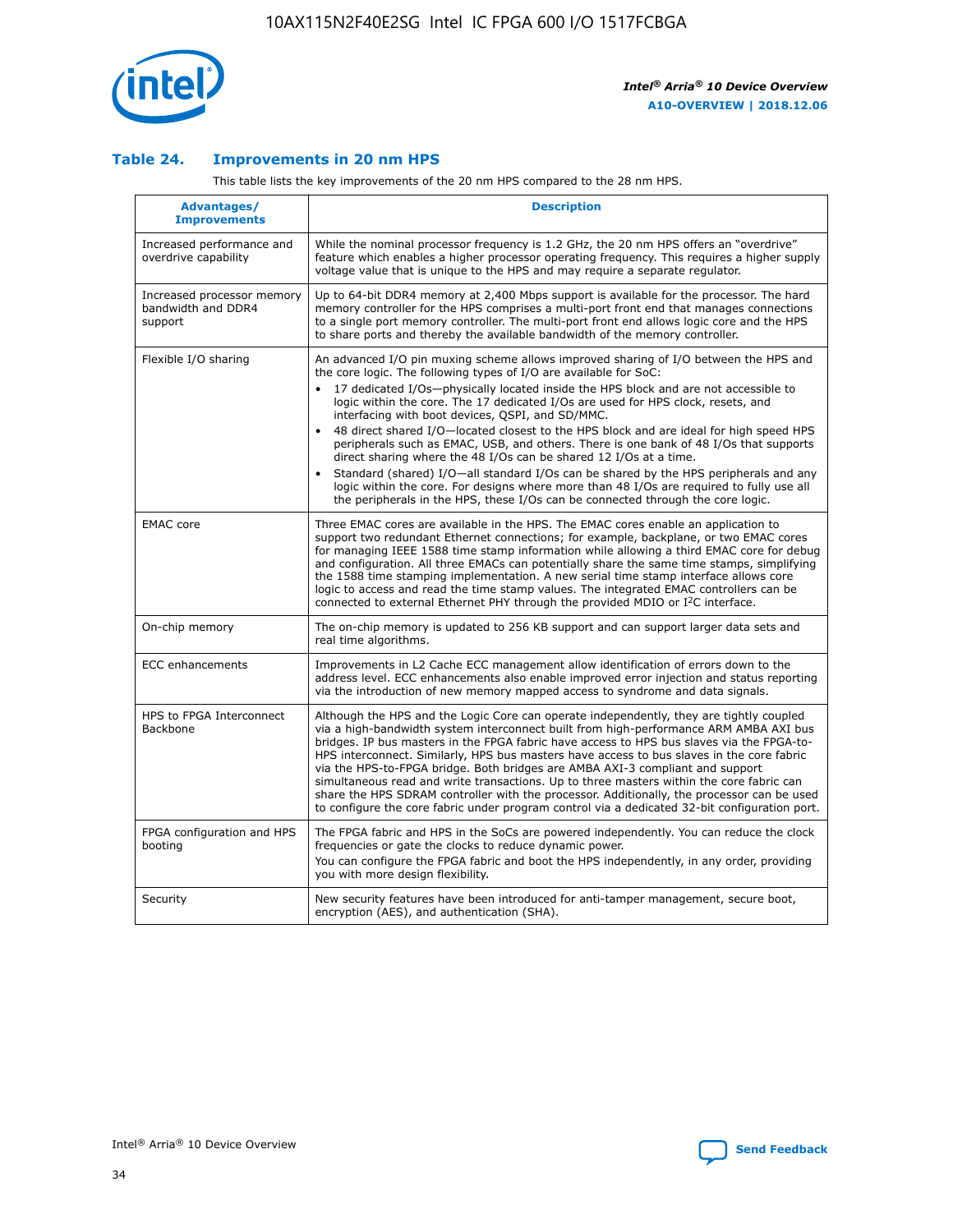

## **Features of the HPS**

The HPS has the following features:

- 1.2-GHz, dual-core ARM Cortex-A9 MPCore processor with up to 1.5-GHz via overdrive
	- ARMv7-A architecture that runs 32-bit ARM instructions, 16-bit and 32-bit Thumb instructions, and 8-bit Java byte codes in Jazelle style
	- Superscalar, variable length, out-of-order pipeline with dynamic branch prediction
	- Instruction Efficiency 2.5 MIPS/MHz, which provides total performance of 7500 MIPS at 1.5 GHz
- Each processor core includes:
	- 32 KB of L1 instruction cache, 32 KB of L1 data cache
	- Single- and double-precision floating-point unit and NEON media engine
	- CoreSight debug and trace technology
	- Snoop Control Unit (SCU) and Acceleration Coherency Port (ACP)
- 512 KB of shared L2 cache
- 256 KB of scratch RAM
- Hard memory controller with support for DDR3, DDR4 and optional error correction code (ECC) support
- Multiport Front End (MPFE) Scheduler interface to the hard memory controller
- 8-channel direct memory access (DMA) controller
- QSPI flash controller with SIO, DIO, QIO SPI Flash support
- NAND flash controller (ONFI 1.0 or later) with DMA and ECC support, updated to support 8 and 16-bit Flash devices and new command DMA to offload CPU for fast power down recovery
- Updated SD/SDIO/MMC controller to eMMC 4.5 with DMA with CE-ATA digital command support
- 3 10/100/1000 Ethernet media access control (MAC) with DMA
- 2 USB On-the-Go (OTG) controllers with DMA
- $\bullet$  5 I<sup>2</sup>C controllers (3 can be used by EMAC for MIO to external PHY)
- 2 UART 16550 Compatible controllers
- 4 serial peripheral interfaces (SPI) (2 Master, 2 Slaves)
- 62 programmable general-purpose I/Os, which includes 48 direct share I/Os that allows the HPS peripherals to connect directly to the FPGA I/Os
- 7 general-purpose timers
- 4 watchdog timers
- Anti-tamper, Secure Boot, Encryption (AES) and Authentication (SHA)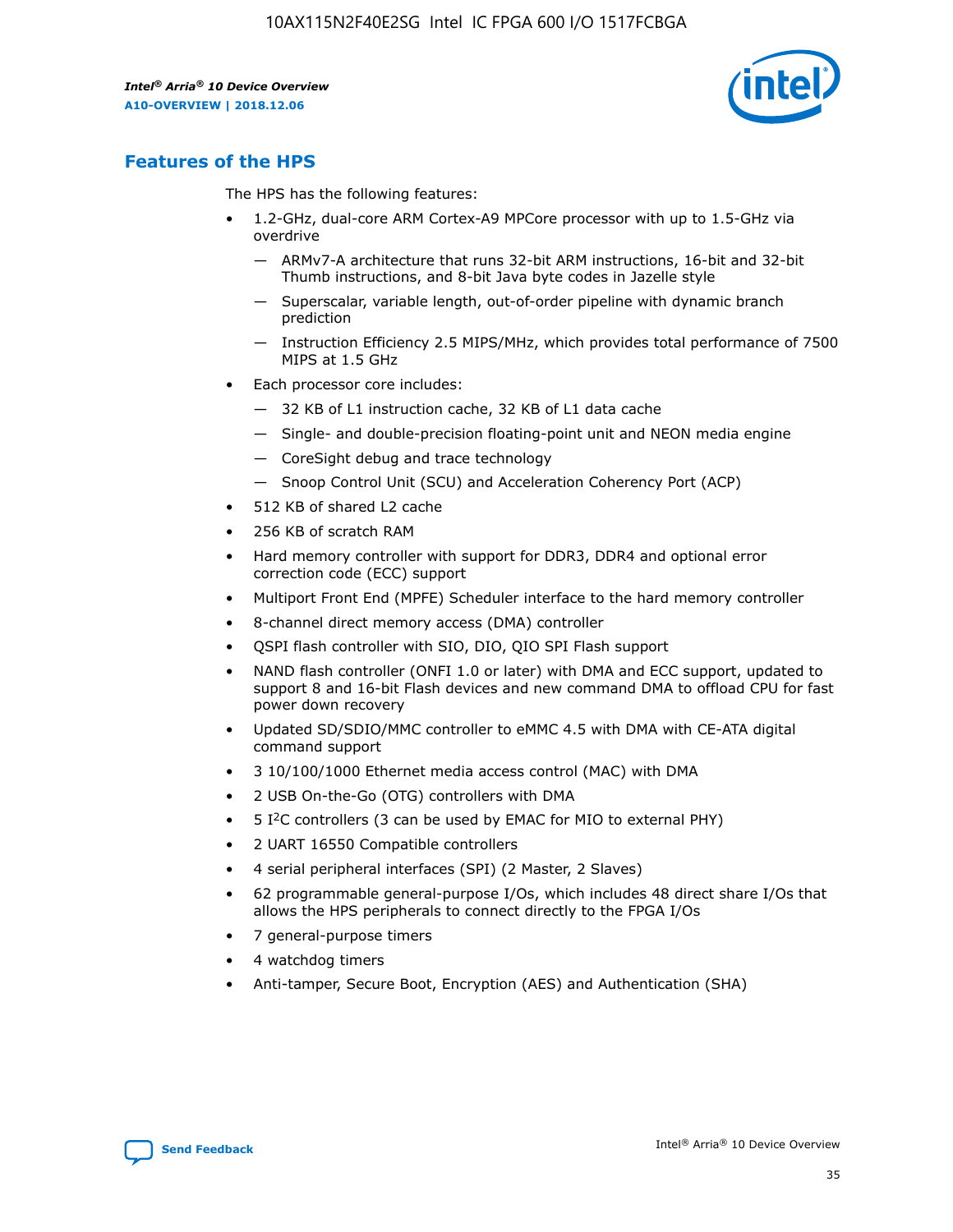

## **System Peripherals and Debug Access Port**

Each Ethernet MAC, USB OTG, NAND flash controller, and SD/MMC controller module has an integrated DMA controller. For modules without an integrated DMA controller, an additional DMA controller module provides up to eight channels of high-bandwidth data transfers. Peripherals that communicate off-chip are multiplexed with other peripherals at the HPS pin level. This allows you to choose which peripherals interface with other devices on your PCB.

The debug access port provides interfaces to industry standard JTAG debug probes and supports ARM CoreSight debug and core traces to facilitate software development.

#### **HPS–FPGA AXI Bridges**

The HPS–FPGA bridges, which support the Advanced Microcontroller Bus Architecture (AMBA) Advanced eXtensible Interface (AXI™) specifications, consist of the following bridges:

- FPGA-to-HPS AMBA AXI bridge—a high-performance bus supporting 32, 64, and 128 bit data widths that allows the FPGA fabric to issue transactions to slaves in the HPS.
- HPS-to-FPGA Avalon/AMBA AXI bridge—a high-performance bus supporting 32, 64, and 128 bit data widths that allows the HPS to issue transactions to slaves in the FPGA fabric.
- Lightweight HPS-to-FPGA AXI bridge—a lower latency 32 bit width bus that allows the HPS to issue transactions to soft peripherals in the FPGA fabric. This bridge is primarily used for control and status register (CSR) accesses to peripherals in the FPGA fabric.

The HPS–FPGA AXI bridges allow masters in the FPGA fabric to communicate with slaves in the HPS logic, and vice versa. For example, the HPS-to-FPGA AXI bridge allows you to share memories instantiated in the FPGA fabric with one or both microprocessors in the HPS, while the FPGA-to-HPS AXI bridge allows logic in the FPGA fabric to access the memory and peripherals in the HPS.

Each HPS–FPGA bridge also provides asynchronous clock crossing for data transferred between the FPGA fabric and the HPS.

#### **HPS SDRAM Controller Subsystem**

The HPS SDRAM controller subsystem contains a multiport SDRAM controller and DDR PHY that are shared between the FPGA fabric (through the FPGA-to-HPS SDRAM interface), the level 2 (L2) cache, and the level 3 (L3) system interconnect. The FPGA-to-HPS SDRAM interface supports AMBA AXI and Avalon® Memory-Mapped (Avalon-MM) interface standards, and provides up to six individual ports for access by masters implemented in the FPGA fabric.

The HPS SDRAM controller supports up to 3 masters (command ports), 3x 64-bit read data ports and 3x 64-bit write data ports.

To maximize memory performance, the SDRAM controller subsystem supports command and data reordering, deficit round-robin arbitration with aging, and high-priority bypass features.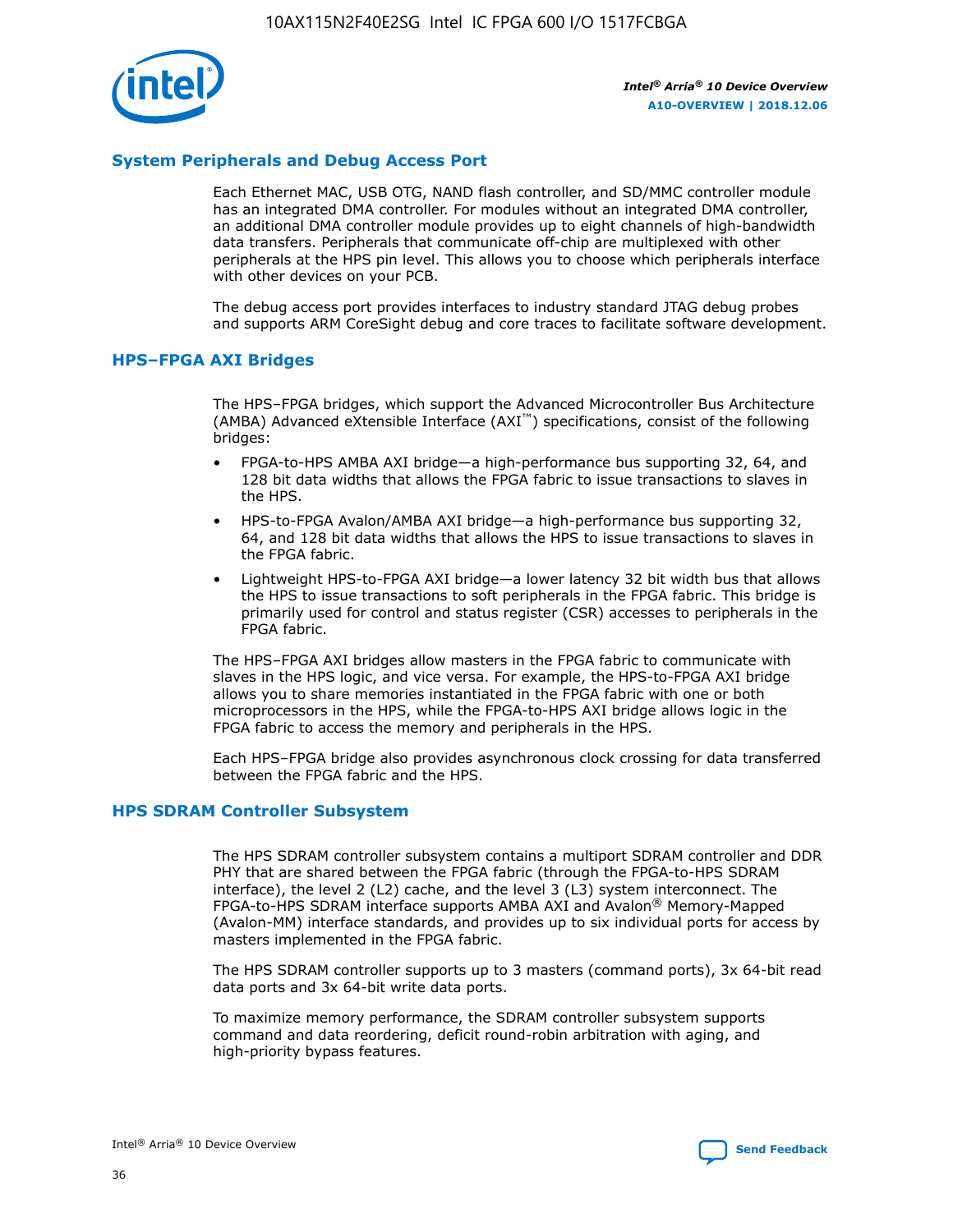

## **FPGA Configuration and HPS Booting**

The FPGA fabric and HPS in the SoC FPGA must be powered at the same time. You can reduce the clock frequencies or gate the clocks to reduce dynamic power.

Once powered, the FPGA fabric and HPS can be configured independently thus providing you with more design flexibility:

- You can boot the HPS independently. After the HPS is running, the HPS can fully or partially reconfigure the FPGA fabric at any time under software control. The HPS can also configure other FPGAs on the board through the FPGA configuration controller.
- Configure the FPGA fabric first, and then boot the HPS from memory accessible to the FPGA fabric.

## **Hardware and Software Development**

For hardware development, you can configure the HPS and connect your soft logic in the FPGA fabric to the HPS interfaces using the Platform Designer system integration tool in the Intel Quartus Prime software.

For software development, the ARM-based SoC FPGA devices inherit the rich software development ecosystem available for the ARM Cortex-A9 MPCore processor. The software development process for Intel SoC FPGAs follows the same steps as those for other SoC devices from other manufacturers. Support for Linux\*, VxWorks\*, and other operating systems are available for the SoC FPGAs. For more information on the operating systems support availability, contact the Intel FPGA sales team.

You can begin device-specific firmware and software development on the Intel SoC FPGA Virtual Target. The Virtual Target is a fast PC-based functional simulation of a target development system—a model of a complete development board. The Virtual Target enables the development of device-specific production software that can run unmodified on actual hardware.

## **Dynamic and Partial Reconfiguration**

The Intel Arria 10 devices support dynamic and partial reconfiguration. You can use dynamic and partial reconfiguration simultaneously to enable seamless reconfiguration of both the device core and transceivers.

## **Dynamic Reconfiguration**

You can reconfigure the PMA and PCS blocks while the device continues to operate. This feature allows you to change the data rates, protocol, and analog settings of a channel in a transceiver bank without affecting on-going data transfer in other transceiver banks. This feature is ideal for applications that require dynamic multiprotocol or multirate support.

## **Partial Reconfiguration**

Using partial reconfiguration, you can reconfigure some parts of the device while keeping the device in operation.

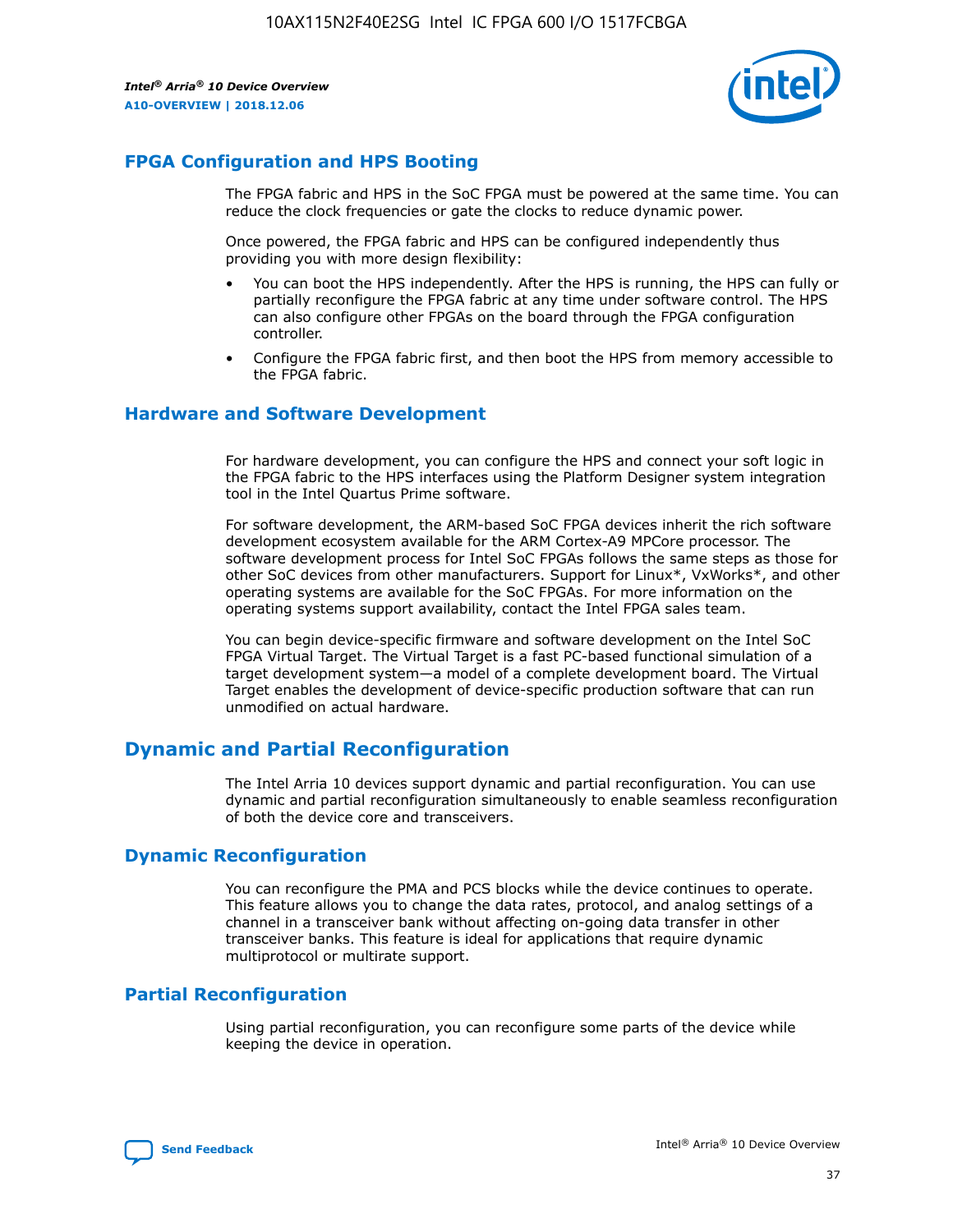

Instead of placing all device functions in the FPGA fabric, you can store some functions that do not run simultaneously in external memory and load them only when required. This capability increases the effective logic density of the device, and lowers cost and power consumption.

In the Intel solution, you do not have to worry about intricate device architecture to perform a partial reconfiguration. The partial reconfiguration capability is built into the Intel Quartus Prime design software, making such time-intensive task simple.

Intel Arria 10 devices support partial reconfiguration in the following configuration options:

- Using an internal host:
	- All supported configuration modes where the FPGA has access to external memory devices such as serial and parallel flash memory.
	- Configuration via Protocol [CvP (PCIe)]
- Using an external host—passive serial (PS), fast passive parallel (FPP) x8, FPP x16, and FPP x32 I/O interface.

# **Enhanced Configuration and Configuration via Protocol**

## **Table 25. Configuration Schemes and Features of Intel Arria 10 Devices**

Intel Arria 10 devices support 1.8 V programming voltage and several configuration schemes.

| <b>Scheme</b>                                                          | <b>Data</b><br><b>Width</b> | <b>Max Clock</b><br>Rate<br>(MHz) | <b>Max Data</b><br>Rate<br>(Mbps)<br>(13) | <b>Decompression</b> | <b>Design</b><br>Security <sup>(1</sup><br>4) | <b>Partial</b><br><b>Reconfiguration</b><br>(15) | <b>Remote</b><br><b>System</b><br><b>Update</b> |
|------------------------------------------------------------------------|-----------------------------|-----------------------------------|-------------------------------------------|----------------------|-----------------------------------------------|--------------------------------------------------|-------------------------------------------------|
| <b>JTAG</b>                                                            | 1 bit                       | 33                                | 33                                        |                      |                                               | Yes(16)                                          |                                                 |
| Active Serial (AS)<br>through the<br>EPCO-L<br>configuration<br>device | 1 bit,<br>4 bits            | 100                               | 400                                       | Yes                  | Yes                                           | $Y_{PS}(16)$                                     | Yes                                             |
| Passive serial (PS)<br>through CPLD or<br>external<br>microcontroller  | 1 bit                       | 100                               | 100                                       | Yes                  | Yes                                           | Yes(16)                                          | Parallel<br>Flash<br>Loader<br>(PFL) IP<br>core |
|                                                                        |                             |                                   |                                           |                      |                                               |                                                  | continued                                       |

<sup>(13)</sup> Enabling either compression or design security features affects the maximum data rate. Refer to the Intel Arria 10 Device Datasheet for more information.

<sup>(14)</sup> Encryption and compression cannot be used simultaneously.

 $<sup>(15)</sup>$  Partial reconfiguration is an advanced feature of the device family. If you are interested in</sup> using partial reconfiguration, contact Intel for support.

 $(16)$  Partial configuration can be performed only when it is configured as internal host.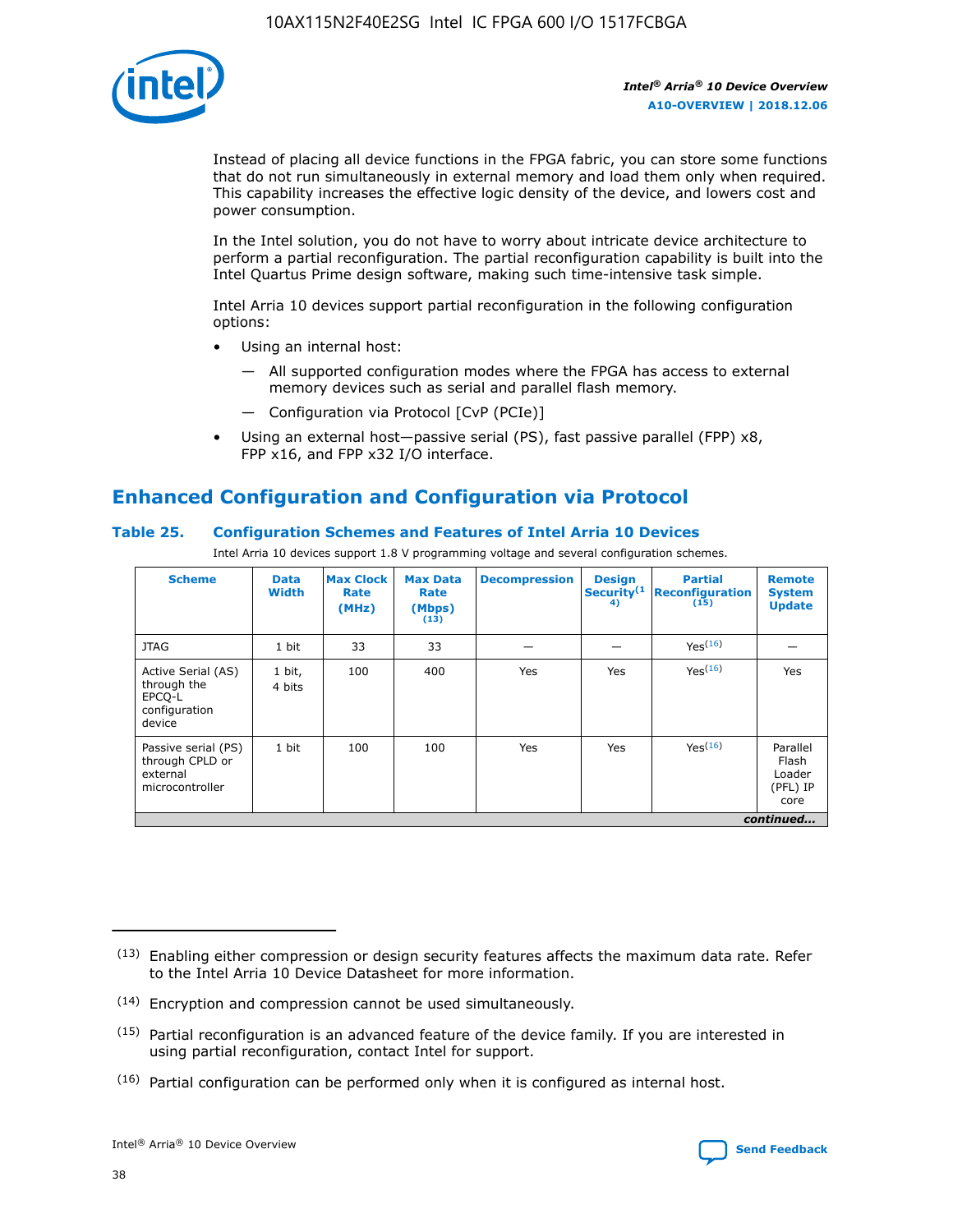

| <b>Scheme</b>                                   | <b>Data</b><br><b>Width</b> | <b>Max Clock</b><br>Rate<br>(MHz) | <b>Max Data</b><br>Rate<br>(Mbps)<br>(13) | <b>Decompression</b> | <b>Design</b><br>Security <sup>(1</sup><br>4) | <b>Partial</b><br><b>Reconfiguration</b><br>(15) | <b>Remote</b><br><b>System</b><br><b>Update</b> |
|-------------------------------------------------|-----------------------------|-----------------------------------|-------------------------------------------|----------------------|-----------------------------------------------|--------------------------------------------------|-------------------------------------------------|
| Fast passive                                    | 8 bits                      | 100                               | 3200                                      | Yes                  | Yes                                           | Yes(17)                                          | PFL IP                                          |
| parallel (FPP)<br>through CPLD or               | 16 bits                     |                                   |                                           | Yes                  | Yes                                           |                                                  | core                                            |
| external<br>microcontroller                     | 32 bits                     |                                   |                                           | Yes                  | Yes                                           |                                                  |                                                 |
| Configuration via                               | 16 bits                     | 100                               | 3200                                      | Yes                  | Yes                                           | Yes <sup>(17)</sup>                              |                                                 |
| <b>HPS</b>                                      | 32 bits                     |                                   |                                           | Yes                  | Yes                                           |                                                  |                                                 |
| Configuration via<br>Protocol [CvP<br>$(PCIe*)$ | x1, x2,<br>x4, x8<br>lanes  |                                   | 8000                                      | Yes                  | Yes                                           | Yes <sup>(16)</sup>                              |                                                 |

You can configure Intel Arria 10 devices through PCIe using Configuration via Protocol (CvP). The Intel Arria 10 CvP implementation conforms to the PCIe 100 ms power-up-to-active time requirement.

#### **Related Information**

[Configuration via Protocol \(CvP\) Implementation in Intel FPGAs User Guide](https://www.intel.com/content/www/us/en/programmable/documentation/dsu1441819344145.html#dsu1442269728522) Provides more information about the CvP configuration scheme.

# **SEU Error Detection and Correction**

Intel Arria 10 devices offer robust and easy-to-use single-event upset (SEU) error detection and correction circuitry.

The detection and correction circuitry includes protection for Configuration RAM (CRAM) programming bits and user memories. The CRAM is protected by a continuously running CRC error detection circuit with integrated ECC that automatically corrects one or two errors and detects higher order multi-bit errors. When more than two errors occur, correction is available through reloading of the core programming file, providing a complete design refresh while the FPGA continues to operate.

The physical layout of the Intel Arria 10 CRAM array is optimized to make the majority of multi-bit upsets appear as independent single-bit or double-bit errors which are automatically corrected by the integrated CRAM ECC circuitry. In addition to the CRAM protection, the M20K memory blocks also include integrated ECC circuitry and are layout-optimized for error detection and correction. The MLAB does not have ECC.

(14) Encryption and compression cannot be used simultaneously.

<sup>(17)</sup> Supported at a maximum clock rate of 100 MHz.



 $(13)$  Enabling either compression or design security features affects the maximum data rate. Refer to the Intel Arria 10 Device Datasheet for more information.

 $(15)$  Partial reconfiguration is an advanced feature of the device family. If you are interested in using partial reconfiguration, contact Intel for support.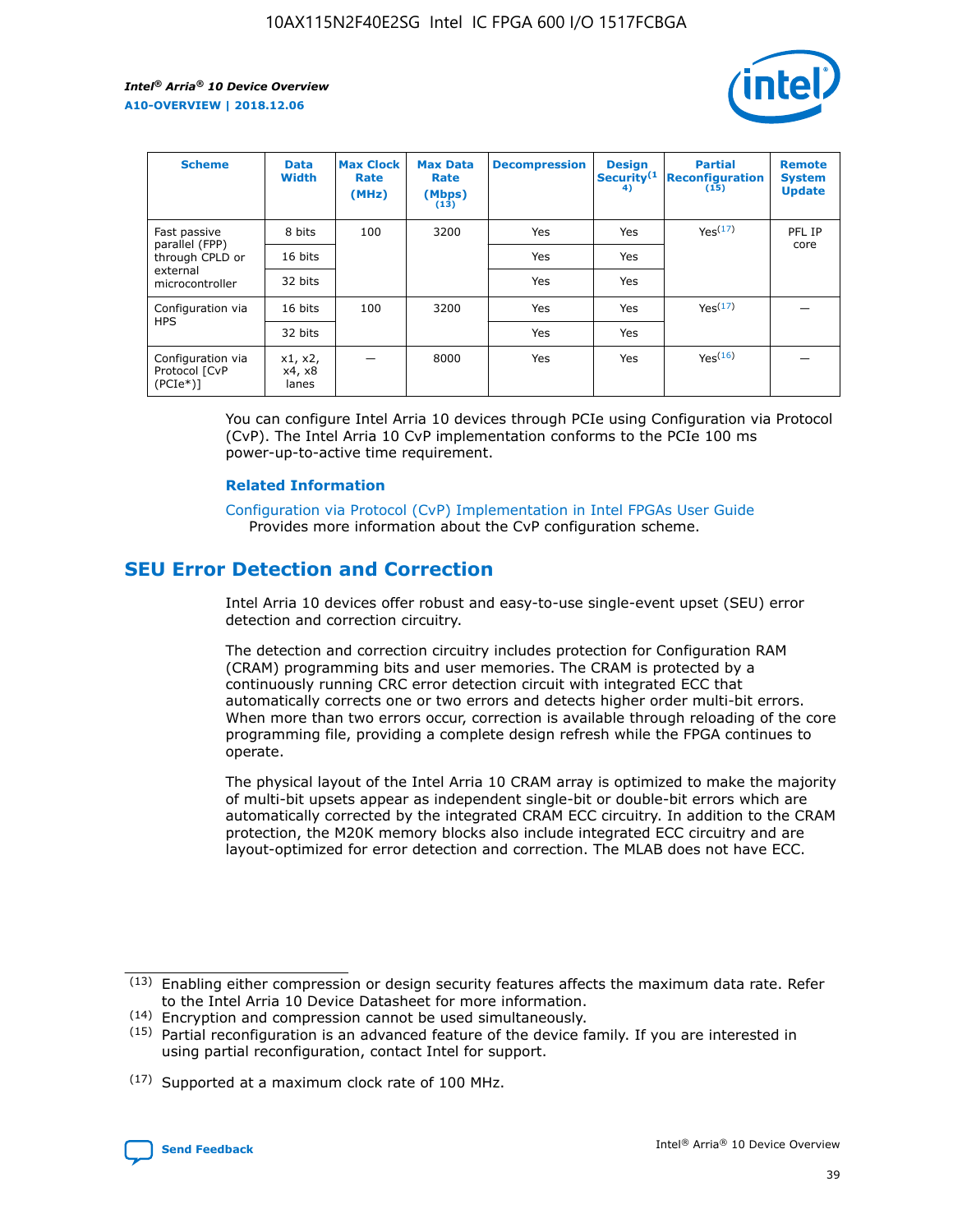

## **Power Management**

Intel Arria 10 devices leverage the advanced 20 nm process technology, a low 0.9 V core power supply, an enhanced core architecture, and several optional power reduction techniques to reduce total power consumption by as much as 40% compared to Arria V devices and as much as 60% compared to Stratix V devices.

The optional power reduction techniques in Intel Arria 10 devices include:

- **SmartVID**—a code is programmed into each device during manufacturing that allows a smart regulator to operate the device at lower core  $V_{CC}$  while maintaining performance
- **Programmable Power Technology**—non-critical timing paths are identified by the Intel Quartus Prime software and the logic in these paths is biased for low power instead of high performance
- **Low Static Power Options**—devices are available with either standard static power or low static power while maintaining performance

Furthermore, Intel Arria 10 devices feature Intel's industry-leading low power transceivers and include a number of hard IP blocks that not only reduce logic resources but also deliver substantial power savings compared to soft implementations. In general, hard IP blocks consume up to 90% less power than the equivalent soft logic implementations.

# **Incremental Compilation**

The Intel Quartus Prime software incremental compilation feature reduces compilation time and helps preserve performance to ease timing closure. The incremental compilation feature enables the partial reconfiguration flow for Intel Arria 10 devices.

Incremental compilation supports top-down, bottom-up, and team-based design flows. This feature facilitates modular, hierarchical, and team-based design flows where different designers compile their respective design sections in parallel. Furthermore, different designers or IP providers can develop and optimize different blocks of the design independently. These blocks can then be imported into the top level project.

# **Document Revision History for Intel Arria 10 Device Overview**

| <b>Document</b><br><b>Version</b> | <b>Changes</b>                                                                                                                                                                                                                                                              |
|-----------------------------------|-----------------------------------------------------------------------------------------------------------------------------------------------------------------------------------------------------------------------------------------------------------------------------|
| 2018.12.06                        | Added links to Intel Arria 10 device errata documents.<br>Removed automotive temperature option from the Intel Arria 10 GX devices.<br>Removed -3 fabric speed grade from the Intel Arria 10 GT devices.<br>Updated power options for the Intel Arria 10 GX and GT devices. |
| 2018.04.09                        | Updated the lowest $V_{CC}$ from 0.83 V to 0.82 V in the topic listing a summary of the device features.                                                                                                                                                                    |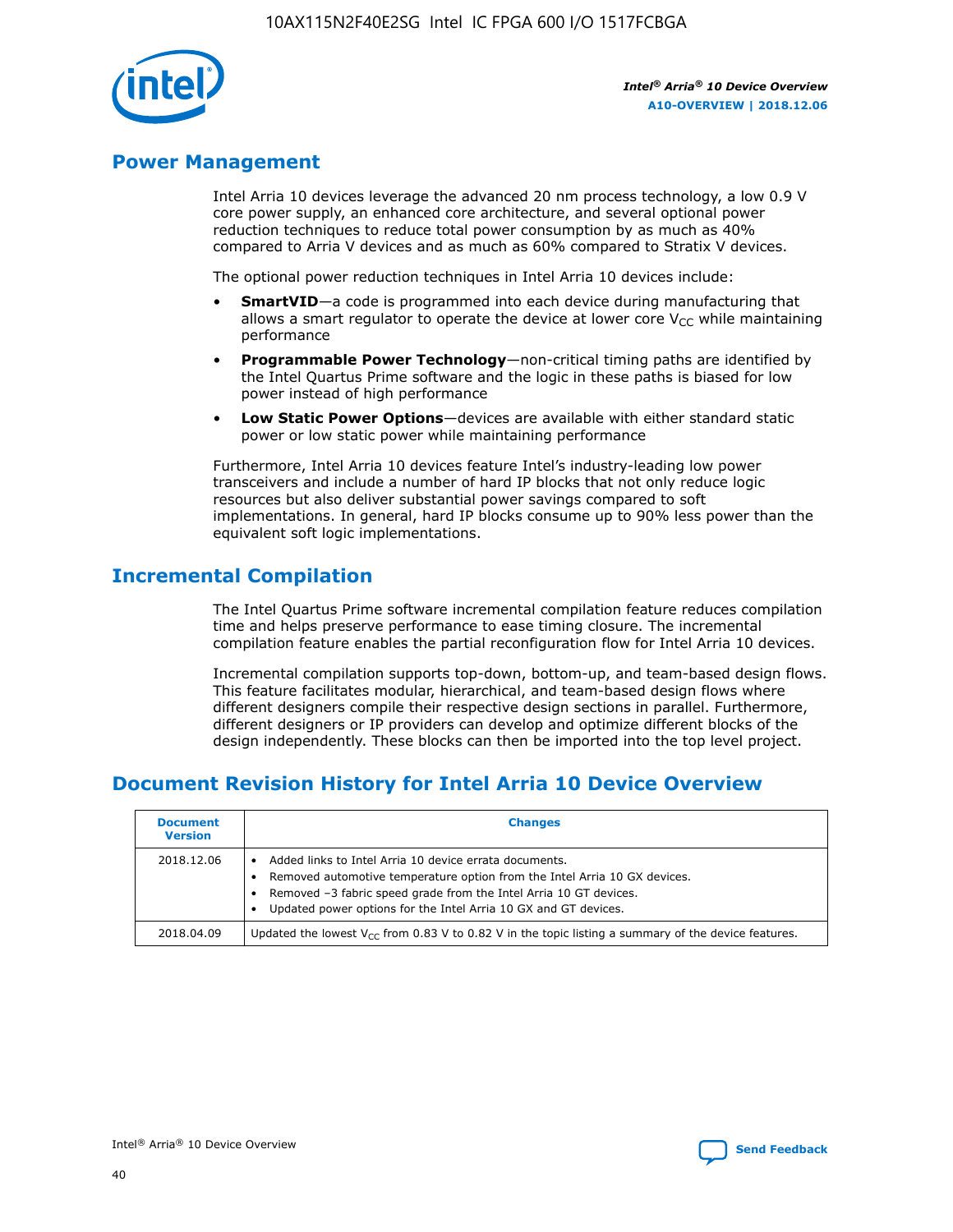*Intel® Arria® 10 Device Overview* **A10-OVERVIEW | 2018.12.06**



| <b>Date</b>    | <b>Version</b> | <b>Changes</b>                                                                                                                                                                                                                                                                                                                                                                                                                                                                                                                                                                                                                                                                                                                                                                                                                                                                                                                                                                         |
|----------------|----------------|----------------------------------------------------------------------------------------------------------------------------------------------------------------------------------------------------------------------------------------------------------------------------------------------------------------------------------------------------------------------------------------------------------------------------------------------------------------------------------------------------------------------------------------------------------------------------------------------------------------------------------------------------------------------------------------------------------------------------------------------------------------------------------------------------------------------------------------------------------------------------------------------------------------------------------------------------------------------------------------|
| January 2018   | 2018.01.17     | Updated the maximum data rate for HPS (Intel Arria 10 SX devices<br>external memory interface DDR3 controller from 2,166 Mbps to 2,133<br>Mbps.<br>Updated maximum frequency supported for half rate QDRII and QDRII<br>+ SRAM to 633 MHz in Memory Standards Supported by the Soft<br>Memory Controller table.<br>Updated transceiver backplane capability to 12.5 Gbps.<br>$\bullet$<br>Removed transceiver speed grade 5 in Sample Ordering Core and<br>$\bullet$<br>Available Options for Intel Arria 10 GX Devices figure.<br>Removed package code 40, low static power, SmartVID, industrial, and<br>military operating temperature support from Sample Ordering Core and<br>Available Options for Intel Arria 10 GT Devices figure.<br>Updated short reach transceiver rate for Intel Arria 10 GT devices to<br>25.8 Gbps.<br>Removed On-Die Instrumentation - EyeQ and Jitter Margin Tool<br>support from PMA Features of the Transceivers in Intel Arria 10 Devices<br>table. |
| September 2017 | 2017.09.20     | Updated the maximum speed of the DDR4 external memory interface from<br>1,333 MHz/2,666 Mbps to 1,200 MHz/2,400 Mbps.                                                                                                                                                                                                                                                                                                                                                                                                                                                                                                                                                                                                                                                                                                                                                                                                                                                                  |
| July 2017      | 2017.07.13     | Corrected the automotive temperature range in the figure showing the<br>available options for the Intel Arria 10 GX devices from "-40°C to 100°C"<br>to "-40°C to 125°C".                                                                                                                                                                                                                                                                                                                                                                                                                                                                                                                                                                                                                                                                                                                                                                                                              |
| July 2017      | 2017.07.06     | Added automotive temperature option to Intel Arria 10 GX device family.                                                                                                                                                                                                                                                                                                                                                                                                                                                                                                                                                                                                                                                                                                                                                                                                                                                                                                                |
| May 2017       | 2017.05.08     | Corrected protocol names with "1588" to "IEEE 1588v2".<br>$\bullet$<br>Updated the vertical migration table to remove vertical migration<br>$\bullet$<br>between Intel Arria 10 GX and Intel Arria 10 SX device variants.<br>Removed all "Preliminary" marks.<br>$\bullet$                                                                                                                                                                                                                                                                                                                                                                                                                                                                                                                                                                                                                                                                                                             |
| March 2017     | 2017.03.15     | Removed the topic about migration from Intel Arria 10 to Intel Stratix<br>$\bullet$<br>10 devices.<br>Rebranded as Intel.<br>$\bullet$                                                                                                                                                                                                                                                                                                                                                                                                                                                                                                                                                                                                                                                                                                                                                                                                                                                 |
| October 2016   | 2016.10.31     | Removed package F36 from Intel Arria 10 GX devices.<br>Updated Intel Arria 10 GT sample ordering code and maximum GX<br>$\bullet$<br>transceiver count. Intel Arria 10 GT devices are available only in the<br>SF45 package option with a maximum of 72 transceivers.                                                                                                                                                                                                                                                                                                                                                                                                                                                                                                                                                                                                                                                                                                                  |
| May 2016       | 2016.05.02     | Updated the FPGA Configuration and HPS Booting topic.<br>$\bullet$<br>Remove V <sub>CC</sub> PowerManager from the Summary of Features, Power<br>Management and Arria 10 Device Variants and packages topics. This<br>feature is no longer supported in Arria 10 devices.<br>Removed LPDDR3 from the Memory Standards Supported by the HPS<br>Hard Memory Controller table in the Memory Standards Supported by<br>Intel Arria 10 Devices topic. This standard is only supported by the<br>FPGA.<br>Removed transceiver speed grade 5 from the Device Variants and<br>Packages topic for Arria 10 GX and SX devices.                                                                                                                                                                                                                                                                                                                                                                   |
| February 2016  | 2016.02.11     | Changed the maximum Arria 10 GT datarate to 25.8 Gbps and the<br>minimum datarate to 1 Gbps globally.<br>Revised the state for Core clock networks in the Summary of Features<br>$\bullet$<br>topic.<br>Changed the transceiver parameters in the "Summary of Features for<br>$\bullet$<br>Arria 10 Devices" table.<br>• Changed the transceiver parameters in the "Maximum Resource Counts<br>for Arria 10 GT Devices" table.<br>Changed the package availability for GT devices in the "Package Plan<br>for Arria 10 GT Devices" table.<br>Changed the package configurations for GT devices in the "Migration"<br>Capability Across Arria 10 Product Lines" figure.<br>continued                                                                                                                                                                                                                                                                                                    |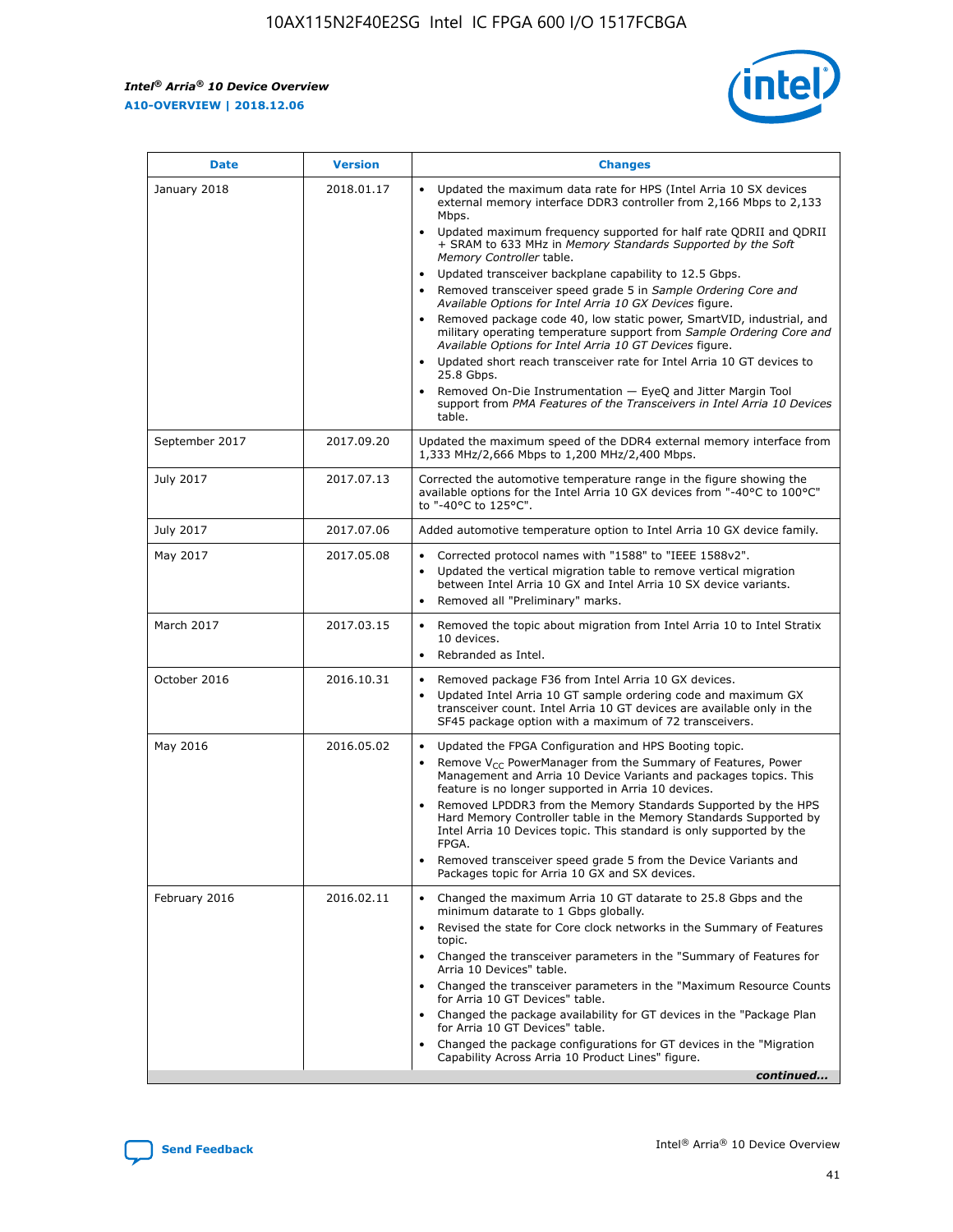

| <b>Date</b>   | <b>Version</b> | <b>Changes</b>                                                                                                                                                               |
|---------------|----------------|------------------------------------------------------------------------------------------------------------------------------------------------------------------------------|
|               |                | Changed transceiver parameters in the "Low Power Serial Transceivers"<br>section.                                                                                            |
|               |                | • Changed the transceiver descriptions in the "Device Variants for the<br>Arria 10 Device Family" table.                                                                     |
|               |                | Changed the "Sample Ordering Code and Available Options for Arria 10<br>GT Devices" figure.                                                                                  |
|               |                | Changed the datarates for GT devices in the "PMA Features" section.                                                                                                          |
|               |                | Changed the datarates for GT devices in the "PCS Features" section.<br>$\bullet$                                                                                             |
| December 2015 | 2015.12.14     | Updated the number of M20K memory blocks for Arria 10 GX 660 from<br>2133 to 2131 and corrected the total RAM bit from 48,448 Kb to<br>48,408 Kb.                            |
|               |                | Corrected the number of DSP blocks for Arria 10 GX 660 from 1688 to<br>$\bullet$<br>1687 in the table listing floating-point arithmetic resources.                           |
| November 2015 | 2015.11.02     | Updated the maximum resources for Arria 10 GX 220, GX 320, GX 480,<br>GX 660, SX 220, SX 320, SX 480, and SX 660.                                                            |
|               |                | Updated resource count for Arria 10 GX 320, GX 480, GX 660, SX 320,<br>SX 480, a SX 660 devices in Number of Multipliers in Intel Arria 10<br><b>Devices</b> table.          |
|               |                | Updated the available options for Arria 10 GX, GT, and SX.<br>$\bullet$                                                                                                      |
|               |                | Changed instances of Quartus II to Quartus Prime.<br>$\bullet$                                                                                                               |
| June 2015     | 2015.06.15     | Corrected label for Intel Arria 10 GT product lines in the vertical migration<br>figure.                                                                                     |
| May 2015      | 2015.05.15     | Corrected the DDR3 half rate and quarter rate maximum frequencies in the<br>table that lists the memory standards supported by the Intel Arria 10 hard<br>memory controller. |
| May 2015      | 2015.05.04     | Added support for 13.5G JESD204b in the Summary of Features table.<br>Added a link to Arria 10 GT Channel Usage in the Arria 10 GT Package                                   |
|               |                | Plan topic.                                                                                                                                                                  |
|               |                | • Added a note to the table, Maximum Resource Counts for Arria 10 GT<br>devices.                                                                                             |
|               |                | Updated the power requirements of the transceivers in the Low Power<br>Serial Transceivers topic.                                                                            |
| January 2015  | 2015.01.23     | • Added floating point arithmetic features in the Summary of Features<br>table.                                                                                              |
|               |                | Updated the total embedded memory from 38.38 megabits (Mb) to<br>$\bullet$<br>65.6 Mb.                                                                                       |
|               |                | • Updated the table that lists the memory standards supported by Intel<br>Arria 10 devices.                                                                                  |
|               |                | Removed support for DDR3U, LPDDR3 SDRAM, RLDRAM 2, and DDR2.                                                                                                                 |
|               |                | Moved RLDRAM 3 support from hard memory controller to soft memory<br>controller. RLDRAM 3 support uses hard PHY with soft memory<br>controller.                              |
|               |                | Added soft memory controller support for QDR IV.                                                                                                                             |
|               |                | Updated the maximum resource count table to include the number of<br>$\bullet$<br>hard memory controllers available in each device variant.                                  |
|               |                | Updated the transceiver PCS data rate from 12.5 Gbps to 12 Gbps.                                                                                                             |
|               |                | Updated the max clock rate of PS, FPP x8, FPP x16, and Configuration<br>via HPS from 125 MHz to 100 MHz.                                                                     |
|               |                | Added a feature for fractional synthesis PLLs: PLL cascading.                                                                                                                |
|               |                | Updated the HPS programmable general-purpose I/Os from 54 to 62.<br>$\bullet$                                                                                                |
|               |                | continued                                                                                                                                                                    |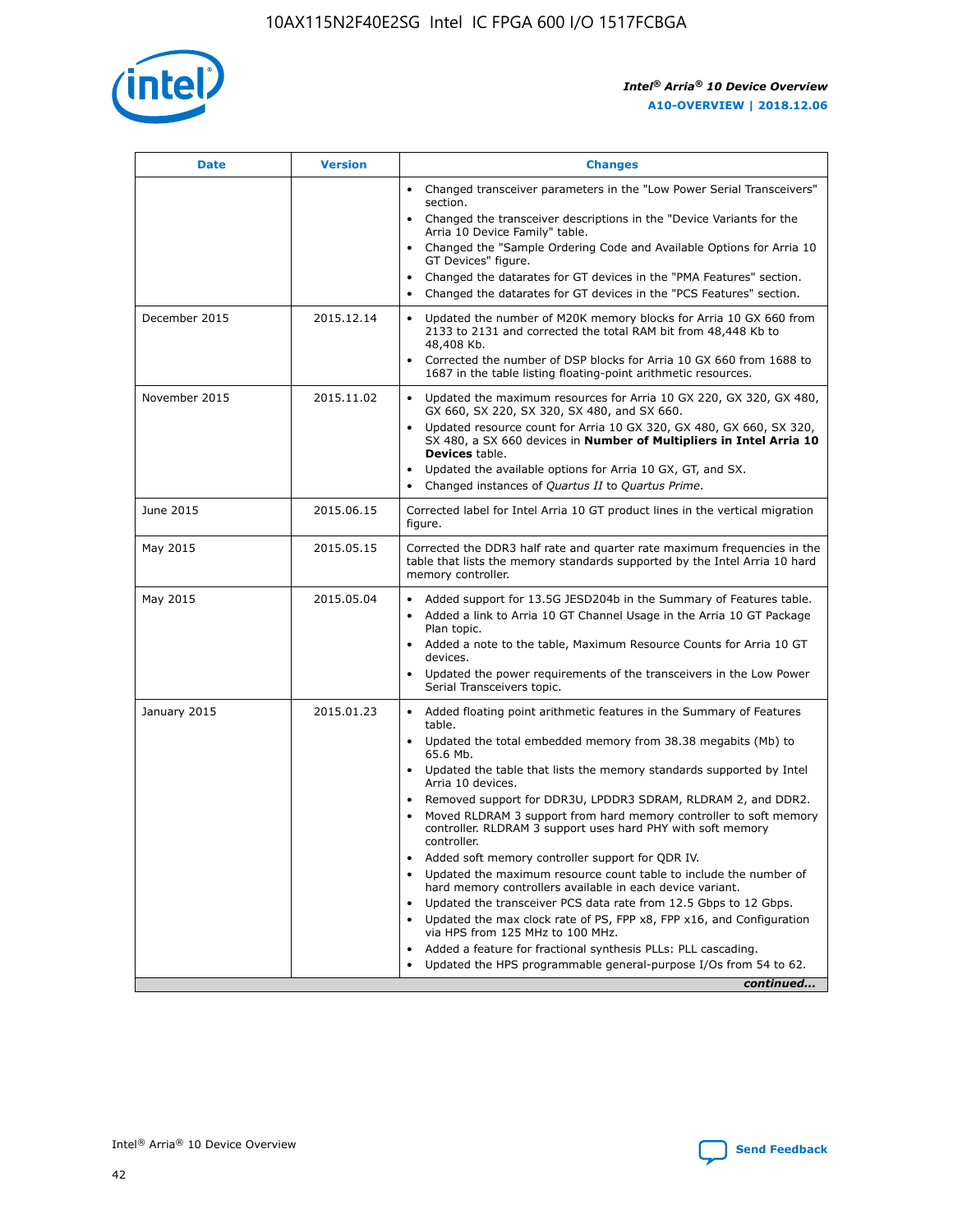r



| <b>Date</b>    | <b>Version</b> | <b>Changes</b>                                                                                                                                                                                                                                                                                                                                                                                                                                                                                                                                      |
|----------------|----------------|-----------------------------------------------------------------------------------------------------------------------------------------------------------------------------------------------------------------------------------------------------------------------------------------------------------------------------------------------------------------------------------------------------------------------------------------------------------------------------------------------------------------------------------------------------|
| September 2014 | 2014.09.30     | Corrected the 3 V I/O and LVDS I/O counts for F35 and F36 packages<br>$\bullet$<br>of Arria 10 GX.<br>Corrected the 3 V I/O, LVDS I/O, and transceiver counts for the NF40<br>$\bullet$<br>package of the Arria GX 570 and 660.<br>Removed 3 V I/O, LVDS I/O, and transceiver counts for the NF40<br>$\bullet$<br>package of the Arria GX 900 and 1150. The NF40 package is not<br>available for Arria 10 GX 900 and 1150.                                                                                                                          |
| August 2014    | 2014.08.18     | Updated Memory (Kb) M20K maximum resources for Arria 10 GX 660<br>devices from 42,660 to 42,620.<br>Added GPIO columns consisting of LVDS I/O Bank and 3V I/O Bank in<br>$\bullet$<br>the Package Plan table.<br>Added how to use memory interface clock frequency higher than 533<br>$\bullet$<br>MHz in the I/O vertical migration.<br>Added information to clarify that RLDRAM3 support uses hard PHY with<br>$\bullet$<br>soft memory controller.<br>Added variable precision DSP blocks support for floating-point<br>$\bullet$<br>arithmetic. |
| June 2014      | 2014.06.19     | Updated number of dedicated I/Os in the HPS block to 17.                                                                                                                                                                                                                                                                                                                                                                                                                                                                                            |
| February 2014  | 2014.02.21     | Updated transceiver speed grade options for GT devices in Figure 2.                                                                                                                                                                                                                                                                                                                                                                                                                                                                                 |
| February 2014  | 2014.02.06     | Updated data rate for Arria 10 GT devices from 28.1 Gbps to 28.3 Gbps.                                                                                                                                                                                                                                                                                                                                                                                                                                                                              |
| December 2013  | 2013.12.10     | Updated the HPS memory standards support from LPDDR2 to LPDDR3.<br>Updated HPS block diagram to include dedicated HPS I/O and FPGA<br>$\bullet$<br>Configuration blocks as well as repositioned SD/SDIO/MMC, DMA, SPI<br>and NAND Flash with ECC blocks.                                                                                                                                                                                                                                                                                            |
| December 2013  | 2013.12.02     | Initial release.                                                                                                                                                                                                                                                                                                                                                                                                                                                                                                                                    |